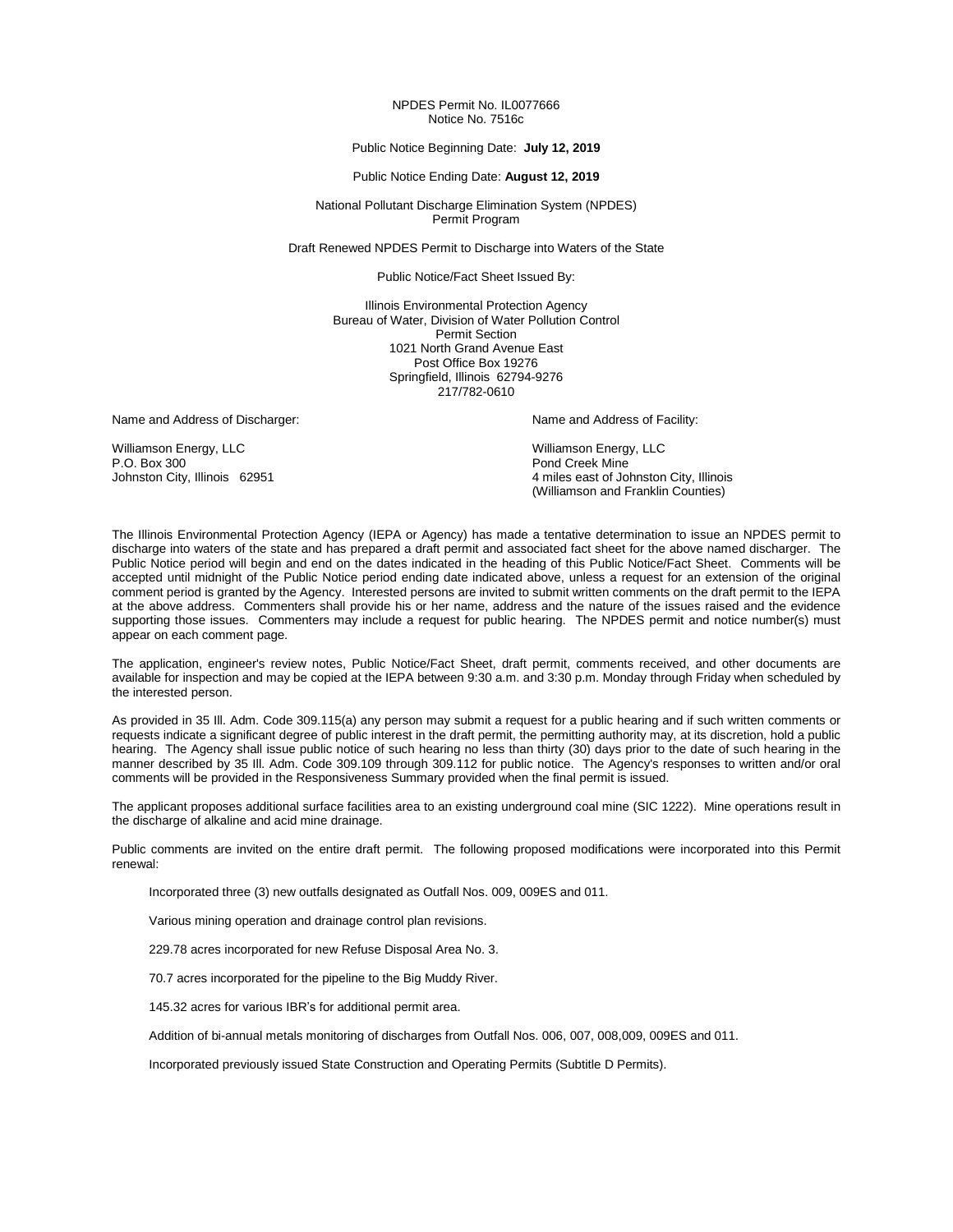Public Notice/Fact Sheet - Page 2 - NPDES Permit No. IL0077666

This facility has eight (8) existing discharges which are located in Williamson County, Illinois. The following information identifies the discharge points and receiving streams:

|         | Receiving                       | Latitude              | Longitude     |  |  |
|---------|---------------------------------|-----------------------|---------------|--|--|
| Outfall | Stream                          | (North)               | (West)        |  |  |
| 001     | Unnamed tributary of Pond Creek | 37° 50' 59.2"         | 88° 49' 37.5" |  |  |
| 002     | Unnamed tributary of Pond Creek | 37° 50' 26.0"         | 88° 49' 51.5" |  |  |
| 003     | Unnamed tributary of Pond Creek | 37° 50' 26.0"         | 88° 49' 58.0" |  |  |
| 004     | Unnamed tributary of Pond Creek | 37° 50' 25.0"         | 88° 49' 56.6" |  |  |
| 005     | Unnamed tributary of Pond Creek | $37^{\circ}$ 50' 9.1" | 88° 50' 00.0" |  |  |
| 006     | Unnamed tributary of Pond Creek | 37° 50' 28.4"         | 88° 50' 40.6" |  |  |
| 007     | Unnamed tributary of Pond Creek | 37° 50' 29.5"         | 88° 49' 34.0" |  |  |
| 008     | Unnamed tributary of Pond Creek | 37° 50' 31.4"         | 88° 49' 33.9" |  |  |

The stream segment NG-02 of Pond Creek receiving the flow from the unnamed tributary into which Outfall 001, 002, 003, 004, 005, 006, 007 and 008 discharges is not on the 2016 303(d) list of impaired waters.

Application is made for three (3) new discharges which are located in Williamson and Franklin Counties, Illinois. The following information identifies the discharge points and receiving streams:

| Outfall | Receiving<br>Stream             | Latitude<br>(North) | Longitude<br>(West) |
|---------|---------------------------------|---------------------|---------------------|
| 009     | Pond Creek                      | 37° 51' 16.1"       | 88° 49' 25.5"       |
| 009ES   | Unnamed tributary to Pond Creek | 37° 50' 52.3"       | 88° 48' 43.7"       |
| 011     | <b>Big Muddy River</b>          | 37° 52' 37"         | 89° 01' 49"         |

The stream segment NG-02 of Pond Creek receiving the discharge from Outfalls 009 and 009ES is on the 2016 303(d) list of impaired waters.

The following parameters have been identified as the pollutants causing impairment.

| Outfall    | Pollutant                                                                                                                                                                                    |
|------------|----------------------------------------------------------------------------------------------------------------------------------------------------------------------------------------------|
| 009, 009ES | Alteration in stream-side or littoral vegetative cover<br>Changes in stream depth and velocity patterns<br>Chlorides<br>Loss of instream cover, dissolved oxygen,<br>Sedimentation/siltation |

The stream segment N-11 of Big Muddy River receiving the discharge from Outfall 011 is on the draft 2016 303(d) list of impaired waters. The following parameters have been identified as the pollutants causing impairment.

| Outfall | Pollutant                                                                                                                                                 |
|---------|-----------------------------------------------------------------------------------------------------------------------------------------------------------|
| 011     | Iron, Oxygen, dissolved;<br>Sedimentation/Siltation<br><b>Total Suspended Solids (TSS)</b><br>Mercury, Polychlorinated biphenyls<br><b>Fecal Coliform</b> |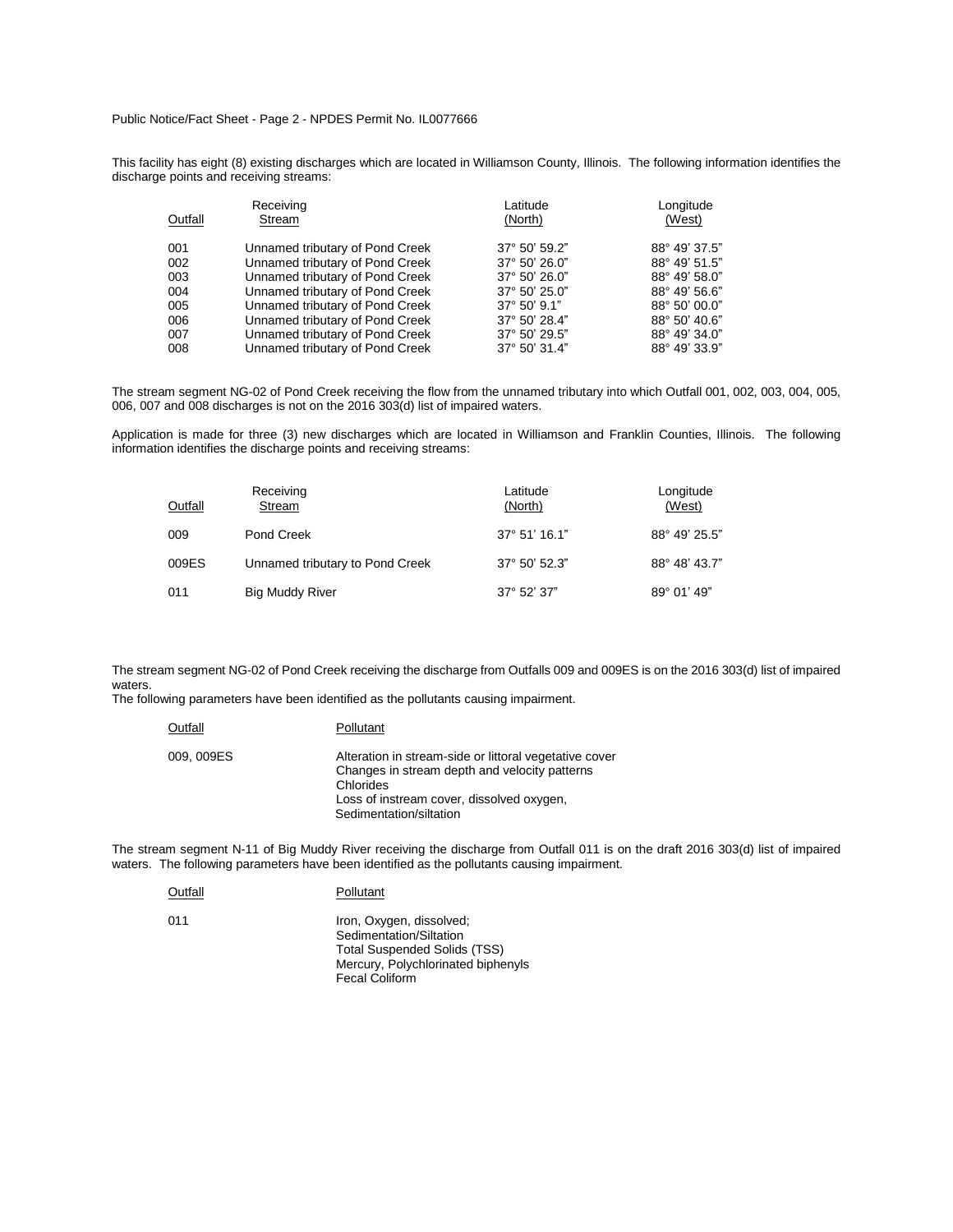Public Notice/Fact Sheet - Page 3 - NPDES Permit No. IL0077666

The alkaline mine discharge from this facility shall be monitored and limited at all times as follows:

Outfalls: 001, 002, 003, 004, 005

|                        |                                                                                            |    |                                                                                |     |                     |                               | <b>Parameters</b>        |                    |                                  |                 |                             |                                       |
|------------------------|--------------------------------------------------------------------------------------------|----|--------------------------------------------------------------------------------|-----|---------------------|-------------------------------|--------------------------|--------------------|----------------------------------|-----------------|-----------------------------|---------------------------------------|
| Discharge<br>Condition | Total<br><b>Suspended Solids</b><br>(3)<br>(mg/l)<br>daily<br>30 day<br>maximum<br>average |    | Iron (total)<br>$(3)$ $(4)$<br>(mg/l)<br>30 day<br>daily<br>maximum<br>average |     | pH<br>(3)<br>(S.U.) | Alkalinity/<br>Acidity<br>(3) | Sulfate<br>(1)<br>(mg/l) | Chloride<br>(mg/l) | Cadmium<br>(Cd)<br>(mg/l)<br>(6) | Hardness<br>(5) | Flow<br>(MGD)               | Settleable<br>Solids<br>(2)<br>(mI/I) |
|                        | 35                                                                                         | 70 | 3.0                                                                            | 6.0 | $6.5 - 9.0$         | Alk.>Acid                     | 1250                     | 500                | 0.0144                           | Monitor<br>only | Measure<br>When<br>Sampling |                                       |
| $\mathbf{II}$          |                                                                                            |    | -                                                                              |     | $6.0 - 9.0$         | $\overline{\phantom{a}}$      | 1250                     | 500                |                                  | Monitor<br>only | Measure<br>When<br>Sampling | 0.5                                   |
| Ш                      |                                                                                            |    | -                                                                              |     | $6.0 - 9.0$         | -                             | 1250                     | 500                |                                  | Monitor<br>only | Measure<br>When<br>Sampling |                                       |
| IV                     | 35                                                                                         | 70 | 3.0                                                                            | 6.0 | $6.5 - 9.0$         | Alk.>Acid                     | 1250                     | 500                | 0.0144                           | Monitor<br>only | Measure<br>When<br>Sampling |                                       |

I Dry weather discharge (base flow or mine pumpage) from the outfall.

- II In accordance with 35 III. Adm. Code 406.110(a), any discharge or increase in the volume of a discharge caused by precipitation within any 24-hour period less than or equal to the 10-year, 24 hour precipitation event (or snowmelt of equivalent volume) shall comply with the indicated limitations instead of those in 35 Ill. Adm. Code 406.106(b). The 10-year, 24-hour precipitation event for this area is considered to be 5.21 inches.
- III In accordance with 35 III. Adm. Code 406.110(d), any discharge or increase in volume of a discharge caused by precipitation within any 24-hour period greater than the 10-year, 24-hour precipitation event (or snowmelt of equivalent volume) shall comply with the indicated limitations instead of those in 35 Ill. Adm. Code 406.106(b).
- IV Discharges continuing 24 hours after cessation of precipitation event that resulted in discharge. For outfalls which have no allowed mixing, monitoring requirements and permit limitations of Discharge Condition IV are identical to Discharge Condition I to which the outfall discharge has reverted.
- (1) Sulfate water quality standards and effluent limitations determined in accordance with 35 Ill. Adm. Code 302.208(h).
- (2) Settleable solids are monitored only as a result of a discharge due to precipitation events which exceed a predetermined 24-hour duration or snowmelt total. Settleable solids effluent limitations for alkaline mine discharges are contained in 35 Ill. Adm. Code 406.110.
- (3) Effluent standards for mine discharges are contained in 35 Ill. Adm. Code 406.106.
- (4) Discharges from Outfall 001, 002, 003, 004 and 005 are subject to a 30-day average effluent limitation for Iron of 3.0 mg/l. Daily maximum effluent concentrations are calculated as twice the 30-day average.
- (5) Hardness monitoring is required to determine the appropriateness of the sulfate permit limit.
- (6) The Cadmium water quality standards and effluent limitations determined in accordance with 35 Ill. Adm. Code 302.208(h).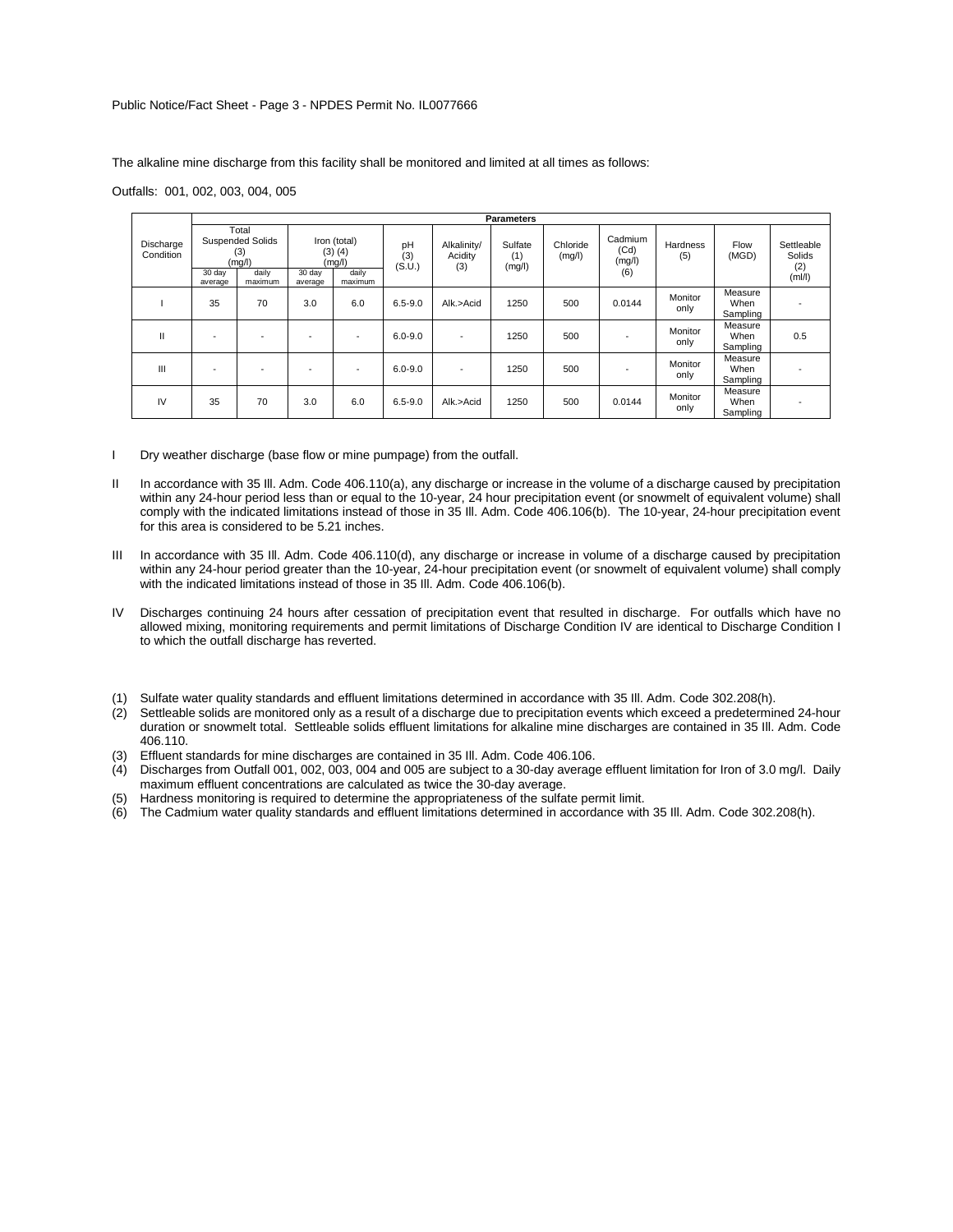#### Public Notice/Fact Sheet - Page 4 - NPDES Permit No. IL0077666

The acid mine discharge from this facility shall be monitored and limited at all times as follows:

Outfalls: 006, 007

|                        |                                                                                            |                          |                                                                                |                          |                     |                               | <b>Parameters</b>        |                    |                                  |                         |                 |                             |                                       |
|------------------------|--------------------------------------------------------------------------------------------|--------------------------|--------------------------------------------------------------------------------|--------------------------|---------------------|-------------------------------|--------------------------|--------------------|----------------------------------|-------------------------|-----------------|-----------------------------|---------------------------------------|
| Discharge<br>Condition | Total<br><b>Suspended Solids</b><br>(3)<br>(mg/L)<br>daily<br>30 day<br>maximum<br>average |                          | Iron (total)<br>$(3)$ $(4)$<br>(mg/L)<br>daily<br>30 day<br>maximum<br>average |                          | pH<br>(3)<br>(S.U.) | Alkalinity/<br>Acidity<br>(3) | Sulfate<br>(1)<br>(mg/L) | Chloride<br>(mg/L) | Cadmium<br>(Cd)<br>(mg/l)<br>(6) | Mn<br>(total)<br>(mg/L) | Hardness<br>(5) | Flow<br>(MGD)               | Settleable<br>Solids<br>(2)<br>(mI/I) |
|                        | 35                                                                                         | 70                       | 3.0                                                                            | 6.0                      | $6.5 - 9.0$         | Alk.>Acid                     | 1250                     | 500                | 0.0144                           | 1.0                     | Monitor<br>only | Measure<br>When<br>Sampling |                                       |
| Ш                      |                                                                                            | $\overline{\phantom{0}}$ |                                                                                | $\overline{\phantom{0}}$ | $6.0 - 9.0$         | $\overline{\phantom{a}}$      | 1250                     | 500                | $\overline{\phantom{a}}$         |                         | Monitor<br>only | Measure<br>When<br>Sampling | 0.5                                   |
| Ш                      |                                                                                            | $\overline{\phantom{0}}$ |                                                                                |                          | $6.0 - 9.0$         | $\overline{\phantom{0}}$      | 1250                     | 500                |                                  |                         | Monitor<br>only | Measure<br>When<br>Sampling |                                       |
| IV                     | 35                                                                                         | 70                       | 3.0                                                                            | 6.0                      | $6.5 - 9.0$         | Alk.>Acid                     | 1250                     | 500                | 0.0144                           | 1.0                     | Monitor<br>only | Measure<br>When<br>Sampling |                                       |

I Dry weather discharge (base flow or mine pumpage) from the outfall.

- II In accordance with 35 III. Adm. Code 406.110(b), any discharge or increase in the volume of a discharge caused by precipitation within any 24-hour period greater than the 1-year, 24-hours precipitation event, but less than or equal to the 10-year, 24 hour precipitation event (or snowmelt of equivalent volume) shall comply with the indicated limitations instead of those in 35 Ill. Adm. Code 406.106(b). The 1-year, 24-hour precipitation event for this area is considered to be 2.97 inches.
- III In accordance with 35 III. Adm. Code 406.110(d), any discharge or increase in volume of a discharge caused by precipitation within any 24-hour period greater than the 10-year, 24-hour precipitation event (or snowmelt of equivalent volume) shall comply with the indicated limitations instead of those in 35 Ill. Adm. Code 406.106(b). The 10-year, 24-hours precipitation event for this area is considered to be 5.21 inches.
- IV Discharges continuing 24 hours after cessation of precipitation event that resulted in discharge. For outfalls which have no allowed mixing, monitoring requirements and permit limitations of Discharge Condition IV are identical to Discharge Condition I to which the outfall discharge has reverted.
- (1) Sulfate water quality standards and effluent limitations determined in accordance with 35 Ill. Adm. Code 302.208(h).
- (2) Settleable solids are monitored only as a result of a discharge due to precipitation events which exceed a predetermined 24-hour duration or snowmelt total. Settleable solids effluent limitations for acid mine drainage discharges are contained in 35 Ill. Adm. Code 406.110(b), (c), and (d).
- (3) Effluent limitations for mine discharges are contained in 35 Ill. Adm. Code 406.106.
- (4) Discharges from Outfall 006 and 007 are subject to a 30-day average effluent limitation for Iron of 3.0 mg/l. Daily maximum effluent concentrations are calculated as twice the 30-day average.
- (5) Hardness monitoring is required to determine the appropriateness of the sulfate permit limitation.
- (6) The Cadmium water quality standards and effluent limitations determined in accordance with 35 Ill. Adm. Code 302.208(h).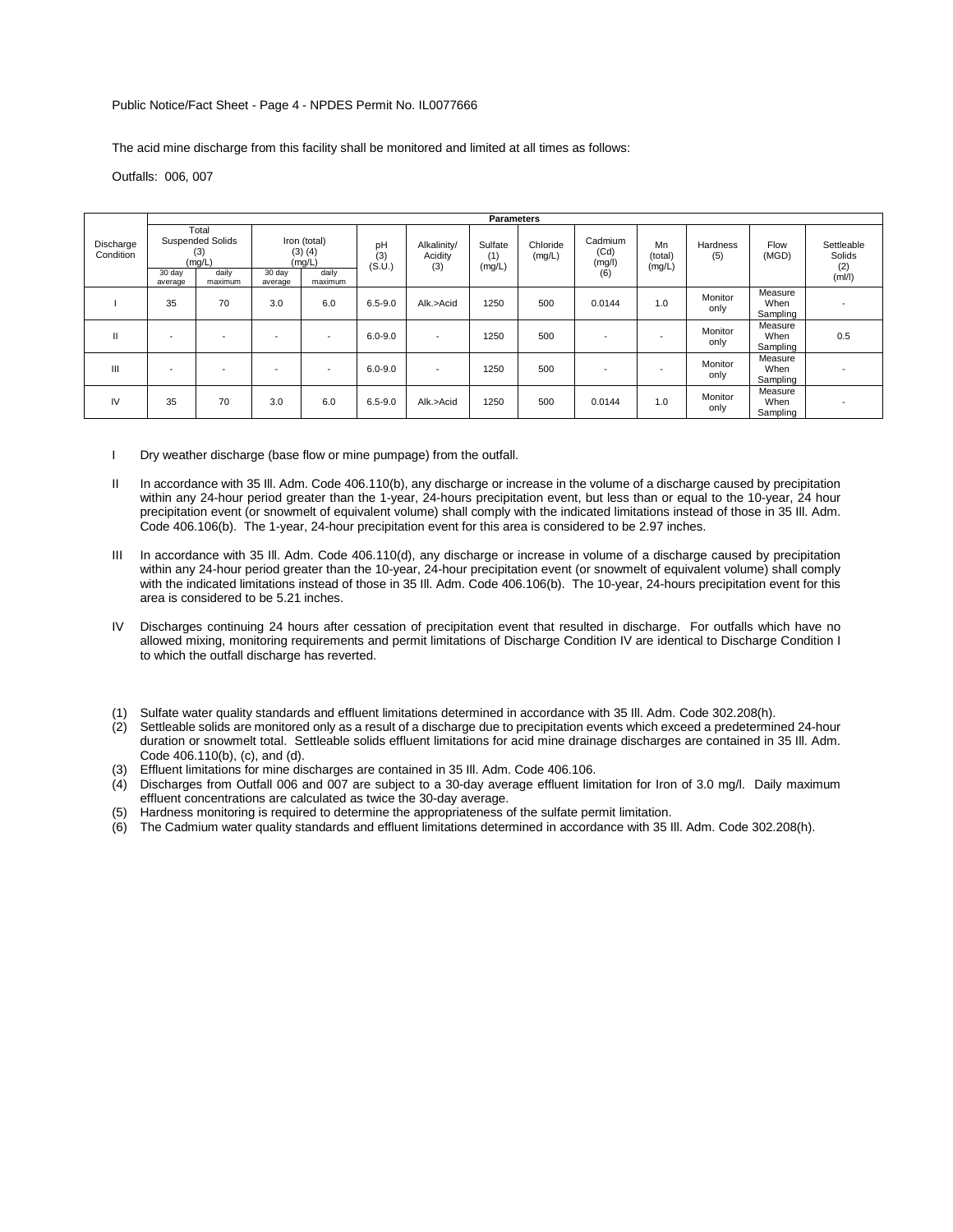# Public Notice/Fact Sheet - Page 5 - NPDES Permit No. IL0077666

The acid mine discharge from this facility shall be monitored and limited at all times as follows:

# Outfall: 008

|                        |                                                                                            |    |                                                                                |                          |                     |                               | <b>Parameters</b>        |                    |                         |                 |                             |                                       |
|------------------------|--------------------------------------------------------------------------------------------|----|--------------------------------------------------------------------------------|--------------------------|---------------------|-------------------------------|--------------------------|--------------------|-------------------------|-----------------|-----------------------------|---------------------------------------|
| Discharge<br>Condition | Total<br><b>Suspended Solids</b><br>(3)<br>(mg/L)<br>30 day<br>daily<br>maximum<br>average |    | Iron (total)<br>$(3)$ $(4)$<br>(mg/L)<br>30 day<br>daily<br>maximum<br>average |                          | pH<br>(3)<br>(S.U.) | Alkalinity/<br>Acidity<br>(3) | Sulfate<br>(1)<br>(mg/L) | Chloride<br>(mg/L) | Mn<br>(total)<br>(mg/L) | Hardness<br>(5) | Flow<br>(MGD)               | Settleable<br>Solids<br>(2)<br>(mI/I) |
|                        | 35                                                                                         | 70 | 3.0                                                                            | 6.0                      | $6.5 - 9.0$         | Alk.>Acid                     | 1250                     | 500                | 1.0                     | Monitor<br>only | Measure<br>When<br>Sampling |                                       |
| $\mathbf{H}$           |                                                                                            |    | $\overline{\phantom{0}}$                                                       |                          | $6.0 - 9.0$         |                               | 1250                     | 500                |                         | Monitor<br>only | Measure<br>When<br>Sampling | 0.5                                   |
| Ш                      | $\overline{\phantom{a}}$                                                                   | -  | ۰                                                                              | $\overline{\phantom{a}}$ | $6.0 - 9.0$         |                               | 1250                     | 500                |                         | Monitor<br>only | Measure<br>When<br>Sampling |                                       |
| IV                     | 35                                                                                         | 70 | 3.0                                                                            | 6.0                      | $6.5 - 9.0$         | Alk.>Acid                     | 1250                     | 500                | 1.0                     | Monitor<br>only | Measure<br>When<br>Sampling |                                       |

I Dry weather discharge (base flow or mine pumpage) from the outfall.

- II In accordance with 35 III. Adm. Code 406.110(b), any discharge or increase in the volume of a discharge caused by precipitation within any 24-hour period greater than the 1-year, 24-hours precipitation event, but less than or equal to the 10-year, 24 hour precipitation event (or snowmelt of equivalent volume) shall comply with the indicated limitations instead of those in 35 Ill. Adm. Code 406.106(b). The 1-year, 24-hour precipitation event for this area is considered to be 2.97 inches.
- III In accordance with 35 III. Adm. Code 406.110(d), any discharge or increase in volume of a discharge caused by precipitation within any 24-hour period greater than the 10-year, 24-hour precipitation event (or snowmelt of equivalent volume) shall comply with the indicated limitations instead of those in 35 Ill. Adm. Code 406.106(b). The 10-year, 24-hours precipitation event for this area is considered to be 5.21 inches.
- IV Discharges continuing 24 hours after cessation of precipitation event that resulted in discharge. For outfalls which have no allowed mixing, monitoring requirements and permit limitations of Discharge Condition IV are identical to Discharge Condition I to which the outfall discharge has reverted.
- (1) Sulfate water quality standards and effluent limitations determined in accordance with 35 Ill. Adm. Code 302.208(h).
- (2) Settleable solids are monitored only as a result of a discharge due to precipitation events which exceed a predetermined 24-hour duration or snowmelt total. Settleable solids effluent limitations for acid mine drainage discharges are contained in 35 Ill. Adm. Code 406.110(b), (c), and (d).
- (3) Effluent limitations for mine discharges are contained in 35 Ill. Adm. Code 406.106.
- (4) Discharges from Outfall 008 are subject to a 30-day average effluent limitation for Iron of 3.0 mg/l. Daily maximum effluent concentrations are calculated as twice the 30-day average.
- (5) Hardness monitoring is required to determine the appropriateness of the sulfate permit limitation.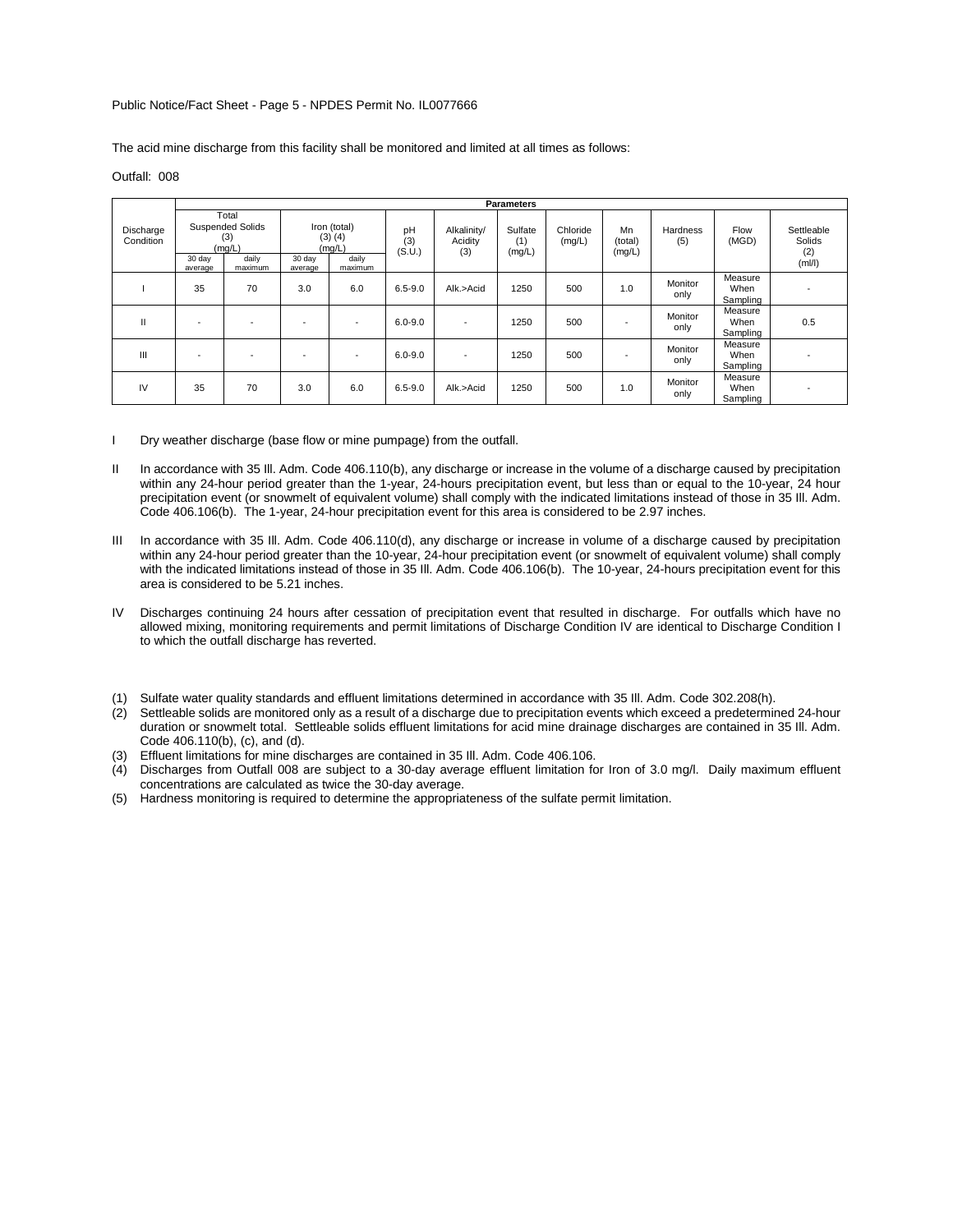#### Public Notice/Fact Sheet - Page 6 - NPDES Permit No. IL0077666

The alkaline mine discharge from this facility shall be monitored and limited at all times as follows:

## Outfall: 009

|                        |                                                                                            |                          |                   |                                                           |                     |                               |                          | <b>Parameters</b>                     |                   |                                             |                 |                          |                             |                                         |
|------------------------|--------------------------------------------------------------------------------------------|--------------------------|-------------------|-----------------------------------------------------------|---------------------|-------------------------------|--------------------------|---------------------------------------|-------------------|---------------------------------------------|-----------------|--------------------------|-----------------------------|-----------------------------------------|
| Discharge<br>Condition | Total<br><b>Suspended Solids</b><br>(3)<br>(mq/L)<br>30 day<br>daily<br>maximum<br>average |                          | 30 day<br>average | Iron (total)<br>$(3)$ $(4)$<br>(mq/L)<br>daily<br>maximum | pH<br>(3)<br>(S.U.) | Alkalinity/<br>Acidity<br>(3) | Sulfate<br>(1)<br>(mg/L) | Chloride<br>(mg/L)                    | 30 day<br>average | Mn<br>(total)<br>(mg/L)<br>daily<br>maximum | Hardness<br>(5) | Copper<br>(CU)<br>(mg/L) | Flow<br>(MGD)               | Settleable<br>Solids<br>$(2)$<br>(ml/l) |
|                        | 35                                                                                         | 70                       | 3.0               | 6.0                                                       | $6.5 - 9.0$         | Alk.>Acid                     | 1250                     | 500                                   | 2.0               | 4.0                                         | Monitor<br>only | 0.0245                   | Measure<br>When<br>Sampling |                                         |
| $\mathbf{H}$           | $\overline{\phantom{a}}$                                                                   | $\overline{\phantom{a}}$ |                   |                                                           | $6.0 - 9.0$         | $\overline{\phantom{a}}$      | 1250                     | See<br>Special<br>Condition<br>No. 14 | ٠                 | $\overline{\phantom{a}}$                    | Monitor<br>only |                          | Measure<br>When<br>Sampling | 0.5                                     |
| III                    | $\overline{\phantom{a}}$                                                                   | $\overline{\phantom{a}}$ |                   |                                                           | $6.0 - 9.0$         | $\overline{\phantom{a}}$      | 1250                     | See<br>Special<br>Condition<br>No. 14 |                   | $\overline{\phantom{a}}$                    | Monitor<br>only |                          | Measure<br>When<br>Sampling |                                         |
| IV                     | 35                                                                                         | 70                       | 3.0               | 6.0                                                       | $6.0 - 9.0$         | Alk.>Acid                     | 1250                     | See<br>Special<br>Condition<br>No. 14 | 2.0               | 4.0                                         | Monitor<br>only | 0.0245                   | Measure<br>When<br>Sampling |                                         |

I Dry weather discharge (base flow or mine pumpage) from the outfall at times of "low flow" or "no flow" conditions in the receiving stream as defined in Special Condition No. 14.

- II In accordance with 35 III. Adm. Code 406.110(a), any discharge or increase in the volume of a discharge caused by precipitation within any 24-hour period less than or equal to the 10-year, 24 hour precipitation event (or snowmelt of equivalent volume) shall comply with the indicated limitations instead of those in 35 Ill. Adm. Code 406.106(b). The 10-year, 24-hour precipitation event for this area is considered to be 2.97 inches.
- III In accordance with 35 Ill. Adm. Code 406.110(d), any discharge or increase in volume of a discharge caused by precipitation within any 24-hour period greater than the 10-year, 24-hour precipitation event (or snowmelt of equivalent volume) shall comply with the indicated limitations instead of those in 35 Ill. Adm. Code 406.106(b).
- IV Discharges continuing 24 hours after cessation of precipitation event that resulted in discharge. At such time that receiving stream flow subsides to the degree that the mixing ratio specified in Special Condition No. 14 is not available, monitoring requirements and permit limitations shall revert to Discharge Condition I.
- (1) Sulfate water quality standards and effluent limitations determined in accordance with 35 Ill. Adm. Code 302.208(h).
- (2) Settleable solids are monitored only as a result of a discharge due to precipitation events which exceed a predetermined 24-hour duration or snowmelt total. Settleable solids effluent limitations for alkaline mine discharges are contained in 35 Ill. Adm. Code 406.110.
- (3) Effluent standards for mine discharges are contained in 35 Ill. Adm. Code 406.106.
- (4) Discharges from Outfall 009 are subject to a 30-day average effluent limitation for Iron of 3.0 mg/l. Daily maximum effluent concentrations are calculated as twice the 30-day average
- (5) Hardness monitoring is required to determine the appropriateness of the sulfate permit limitation.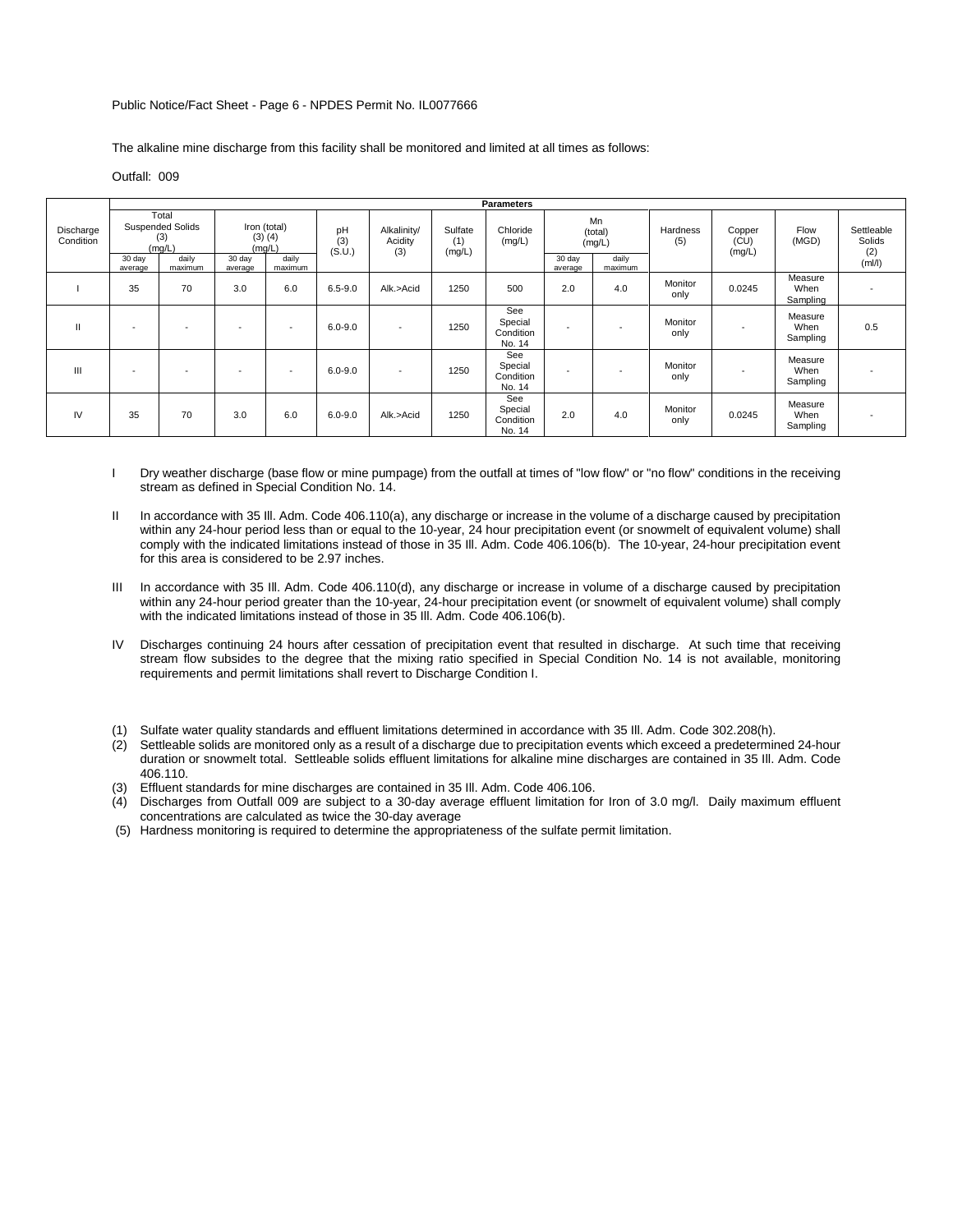#### Public Notice/Fact Sheet - Page 7 - NPDES Permit No. IL0077666

The alkaline mine discharge from this facility shall be monitored and limited at all times as follows:

# Outfall: 009ES

|                        | <b>Parameters</b>                                 |                          |                                       |                          |                     |                               |                          |                    |                          |                         |                 |        |                             |                             |
|------------------------|---------------------------------------------------|--------------------------|---------------------------------------|--------------------------|---------------------|-------------------------------|--------------------------|--------------------|--------------------------|-------------------------|-----------------|--------|-----------------------------|-----------------------------|
| Discharge<br>Condition | Total<br><b>Suspended Solids</b><br>(3)<br>(mg/L) |                          | Iron (total)<br>$(3)$ $(4)$<br>(mg/L) |                          | pH<br>(3)<br>(S.U.) | Alkalinity/<br>Acidity<br>(3) | Sulfate<br>(1)<br>(mg/L) | Chloride<br>(mg/L) |                          | Mn<br>(total)<br>(mg/L) | Hardness<br>(5) |        | Flow<br>(MGD)               | Settleable<br>Solids<br>(2) |
|                        | 30 day<br>average                                 | daily<br>maximum         | 30 day<br>average                     | daily<br>maximum         |                     |                               |                          |                    | 30 day<br>average        | daily<br>maximum        |                 | (mg/L) |                             | (mI/l)                      |
|                        | 35                                                | 70                       | 3.0                                   | 6.0                      | $6.5 - 9.0$         | Alk.>Acid                     | 1250                     | 500                | 2.0                      | 4.0                     | Monitor<br>only | 0.0245 | Measure<br>When<br>Sampling |                             |
| $\mathbf{H}$           |                                                   | $\overline{\phantom{a}}$ | $\overline{\phantom{0}}$              | $\overline{\phantom{a}}$ | $6.0 - 9.0$         | $\overline{\phantom{0}}$      | 1250                     | 500                | $\overline{\phantom{a}}$ |                         | Monitor<br>only |        | Measure<br>When<br>Sampling | 0.5                         |
| Ш                      | -                                                 | $\overline{\phantom{a}}$ |                                       | $\overline{\phantom{a}}$ | $6.0 - 9.0$         | $\overline{\phantom{0}}$      | 1250                     | 500                | $\overline{\phantom{a}}$ |                         | Monitor<br>only |        | Measure<br>When<br>Sampling |                             |
| IV                     | 35                                                | 70                       | 3.0                                   | 6.0                      | $6.0 - 9.0$         | Alk.>Acid                     | 1250                     | 500                | 2.0                      | 4.0                     | Monitor<br>only | 0.0245 | Measure<br>When<br>Sampling |                             |

- I Dry weather discharge (base flow or mine pumpage) from the outfall.
- II In accordance with 35 III. Adm. Code 406.110(a), any discharge or increase in the volume of a discharge caused by precipitation within any 24-hour period less than or equal to the 10-year, 24 hour precipitation event (or snowmelt of equivalent volume) shall comply with the indicated limitations instead of those in 35 Ill. Adm. Code 406.106(b). The 10-year, 24-hour precipitation event for this area is considered to be 2.97 inches.
- III In accordance with 35 III. Adm. Code 406.110(d), any discharge or increase in volume of a discharge caused by precipitation within any 24-hour period greater than the 10-year, 24-hour precipitation event (or snowmelt of equivalent volume) shall comply with the indicated limitations instead of those in 35 Ill. Adm. Code 406.106(b).
- IV Discharges continuing 24 hours after cessation of precipitation event that resulted in discharge. For outfalls which have no allowed mixing, monitoring requirements and permit limitations of Discharge Condition IV are identical to Discharge Condition I to which the outfall discharge has reverted.
- (1) Sulfate water quality standards and effluent limitations determined in accordance with 35 Ill. Adm. Code 302.208(h).
- (2) Settleable solids are monitored only as a result of a discharge due to precipitation events which exceed a predetermined 24-hour duration or snowmelt total. Settleable solids effluent limitations for alkaline mine discharges are contained in 35 Ill. Adm. Code 406.110.
- (3) Effluent standards for mine discharges are contained in 35 Ill. Adm. Code 406.106.
- (4) Discharges from Outfall 009ES are subject to a 30-day average effluent limitation for Iron of 3.0 mg/l. Daily maximum effluent concentrations are calculated as twice the 30-day average
- (5) Hardness monitoring is required to determine the appropriateness of the sulfate permit limitation.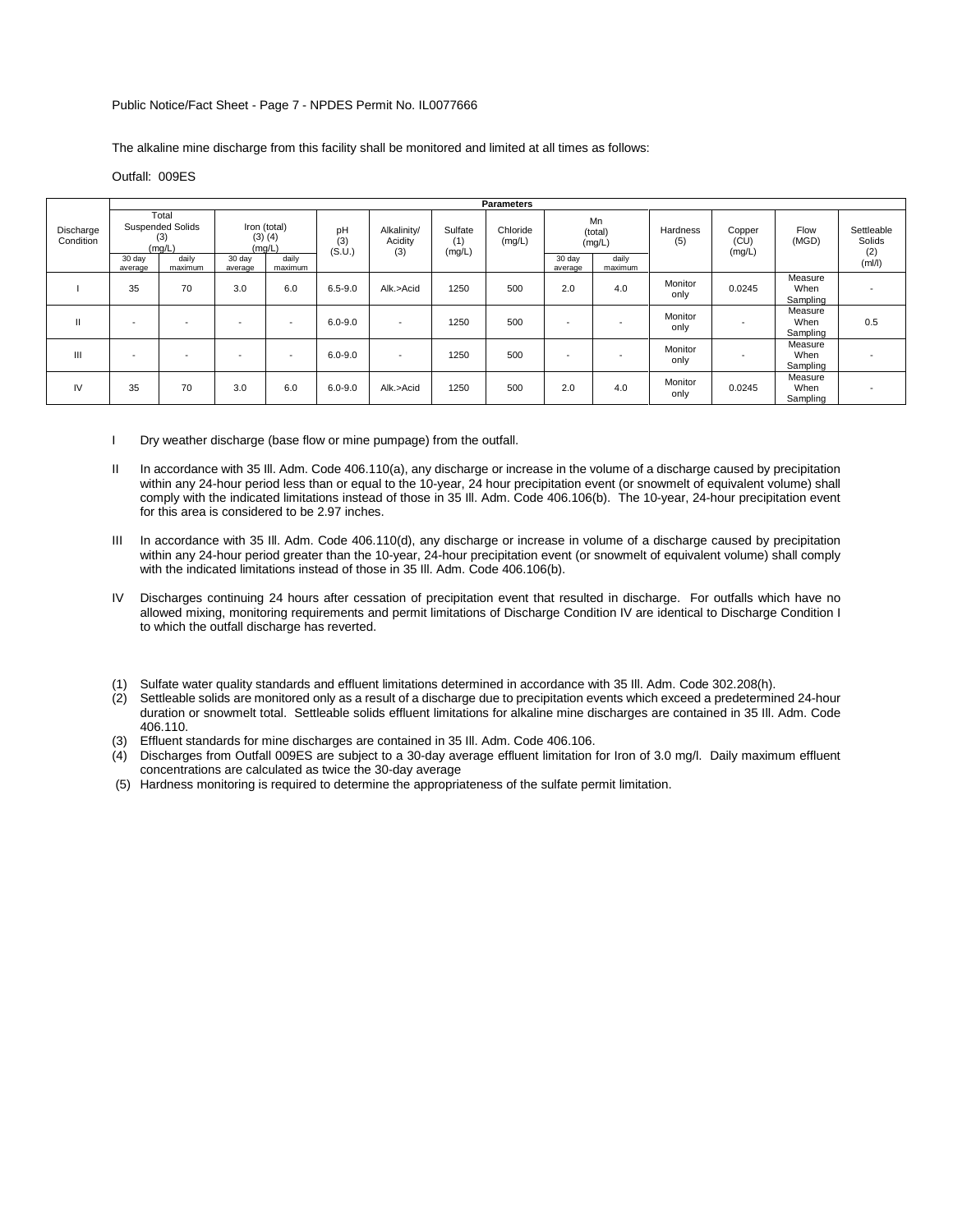# Public Notice/Fact Sheet - Page 8 - NPDES Permit No. IL0077666

The alkaline mine discharge from this facility shall be monitored and limited at all times as follows:

Outfall: 011

|                   |                                            |                   |                               |                     |                        |                                       | <b>Parameters</b>                     |                   |                         |                 |                                       |                                       |                             |                                       |  |
|-------------------|--------------------------------------------|-------------------|-------------------------------|---------------------|------------------------|---------------------------------------|---------------------------------------|-------------------|-------------------------|-----------------|---------------------------------------|---------------------------------------|-----------------------------|---------------------------------------|--|
|                   | Total<br><b>Suspended Solids</b><br>(mg/l) |                   | Iron (total)<br>(2)<br>(mg/l) | рH<br>(3)<br>(S.U.) | Alkalinity/<br>Acidity | Sulfate<br>(5)<br>(mg/l)              | Chloride<br>(mg/l)                    |                   | Mn<br>(total)<br>(mg/l) | Hardness<br>(6) | Nickel<br>(mg/L)                      | Copper<br>(mg/L)                      | Flow<br>(MGD)               | Iron<br>(Dissolved)                   |  |
| 30 day<br>average | daily<br>maximum                           | 30 day<br>average | daily<br>maximum              |                     | (4)                    |                                       |                                       | 30 day<br>average | daily<br>maximum        |                 |                                       |                                       |                             |                                       |  |
| 35                | 70                                         | 3.0               | 6.0                           | $6.0 - 9.0$         | Alk.>Acid              | See<br>Special<br>Condition<br>No. 16 | See<br>Special<br>Condition<br>No. 16 | 2.0               | 4.0                     | Monitor<br>only | See<br>Special<br>Condition<br>No. 16 | See<br>Special<br>Condition<br>No. 16 | Measure<br>When<br>Sampling | See<br>Special<br>Condition<br>No. 16 |  |

For any discharge not meeting the water quality standard for any of the above parameters, such discharge shall be subject to the limitations and monitoring requirements of Special Condition No. 16.

- (1) Effluent standards for Total Suspended Solids in mine discharges are established pursuant to 35 Ill. Adm. Code 406.106.
- (2) Effluent standards for Iron and Manganese are established pursuant to 35 Ill. Adm. Code 304.124.
- (3) Pursuant to 35 Ill. Adm. Code 406.106, pH shall not be less than 6.0 or greater than 9.0 S.U.
- (4) Pursuant to 35 Ill. Adm. Code 406.106, total acidity shall not exceed total alkalinity.
- (5) Sulfate water quality standards and effluent limitations determined in accordance with 35 Ill. Adm. Code 302.208(h).
- (6) Hardness monitoring is required to determine the appropriateness of the sulfate permit limitation.

To assist you in identifying the location of the discharges, please refer to the attached map. The permit area for this facility is located in Sections 2, 3, 4, 7, 8, 9, 10, 12, 14, 15, 16, 17, 18 and 29, Township 8 South, Range 4 East, and Sections 11, 12, 13, 35, 36, Township 8 South, Range 3 East, Williamson County, 3<sup>rd</sup> P.M., Illinois, and Sections 1, 2 and 12, Township 8 South, Range 2 East, and Sections 7, 8, 9, 11, 14, 15, 16, and 17, Township 8 South, Range 3 East, and Sections 27, 28, 29, 30, 31, 32, 34 and 35, Township 7 South, Range 2 East, Franklin County, 3<sup>rd</sup> P.M., Illinois.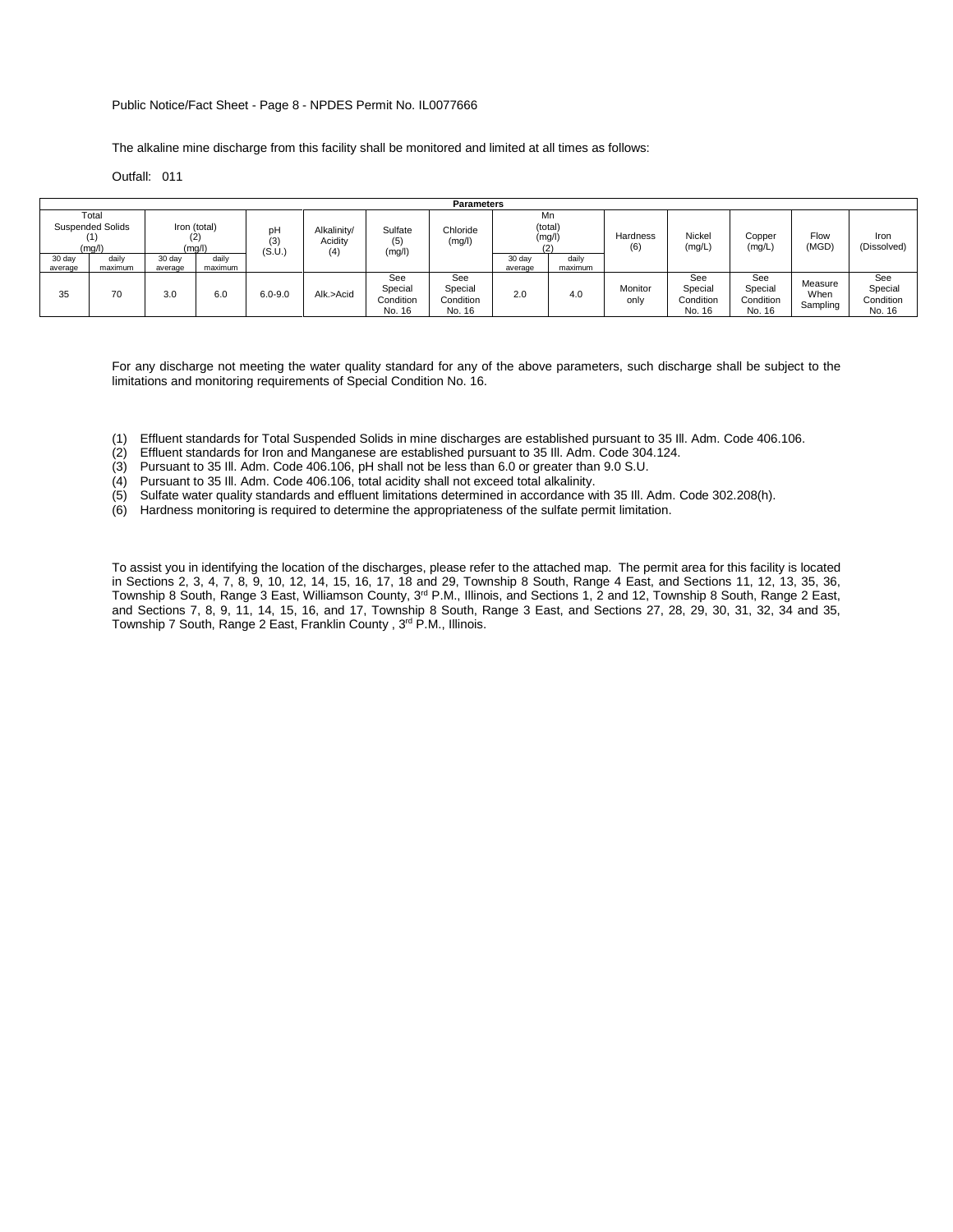

**Williamson County** Township 8 South, Range 3 East Township 8 South, Range 4 East

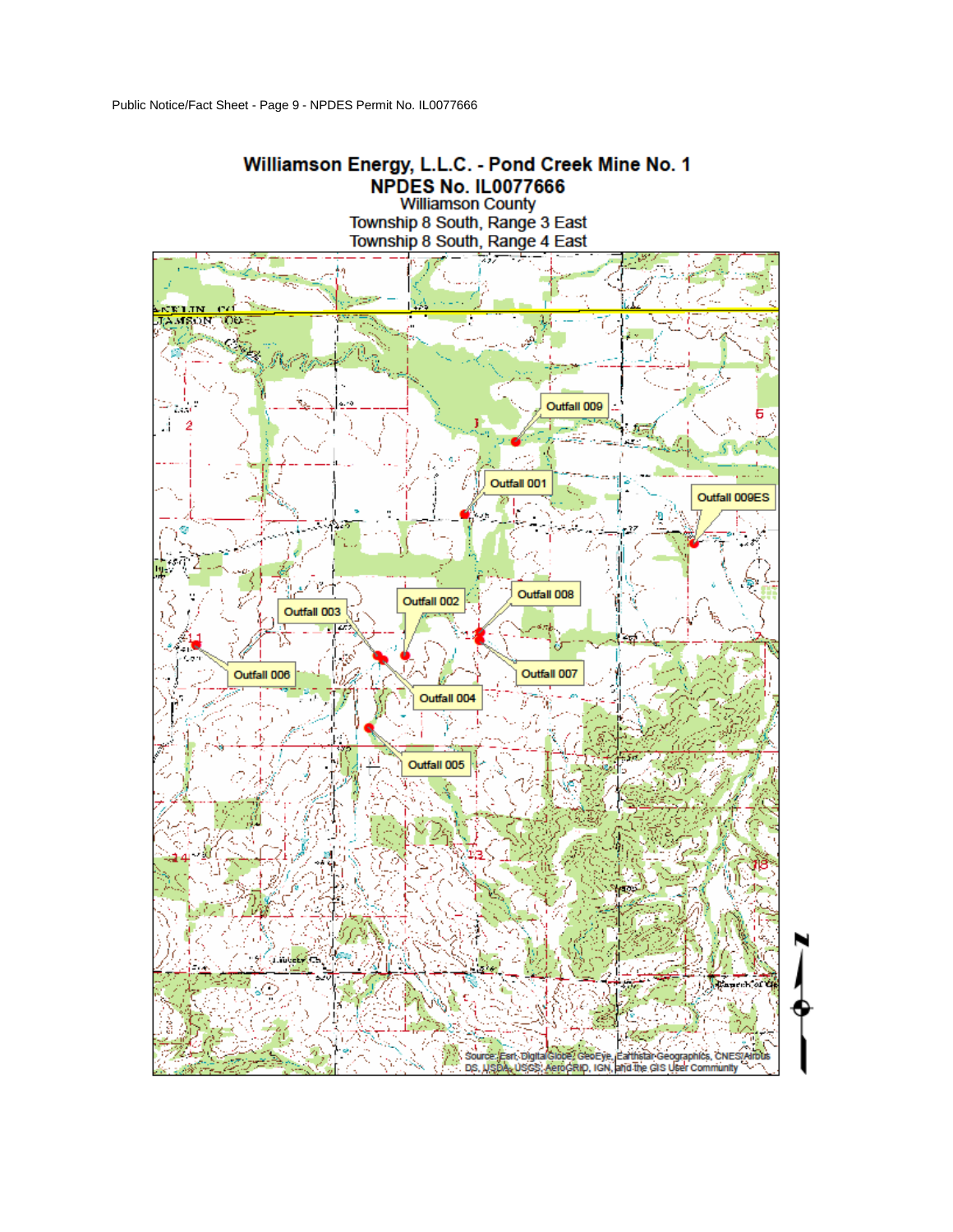Public Notice/Fact Sheet - Page 10 - NPDES Permit No. IL0077666

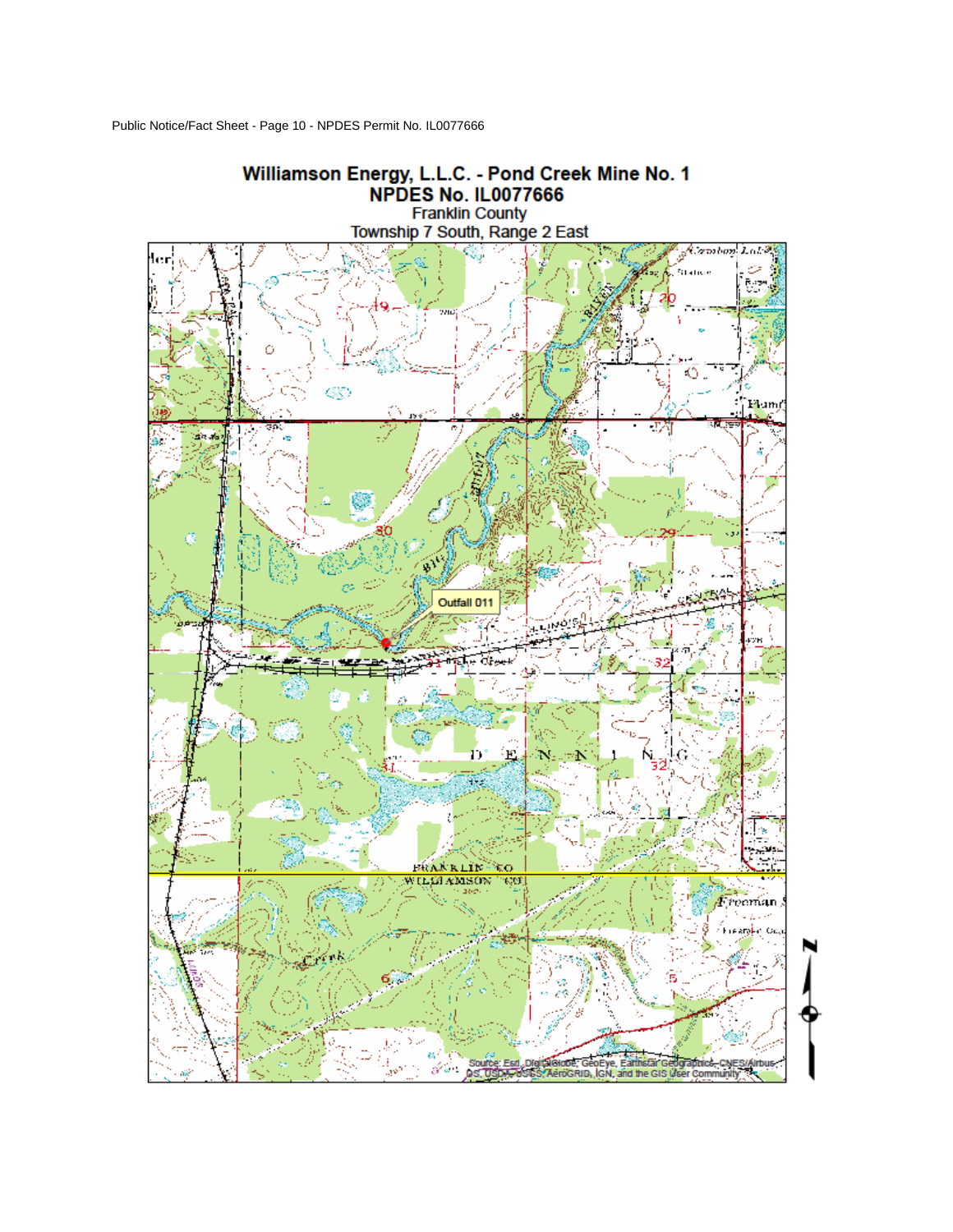Public Notice/Fact Sheet - Page 11 - NPDES Permit No. IL0077666

**Antidegradation Assessment for RDA #3 Williamson Energy, LLC Pond Creek Mine NPDES Permit No. IL0077666 Williamson County**

Williamson Energy, LLC –Pond Creek Mine No. 1 is creating a new Refuse Disposal Area No. 3. This proposed disposal area will tie into the existing Refuse Disposal Area No. 1 & 2. Associated with the new Refuse Disposal Area No. 3, a new sediment basin will be installed to control the rainfall that falls on the out-slopes of the sediment basin and will discharge through new Outfalls 009 and 009ES.

The facility is also requesting a modification to Outfall 005. The facility is proposing to stop using the geotextile tubes, which were operated in a no discharge configuration. The facility was using the geotextile tubes to remove fine refuse and collecting the water and pumping it to the existing refuse disposal area. Williamson Energy, LLC is requesting to modify the drainage control plan to allow stormwater runoff from the area to discharge through sediment ditches and spillway, into Ditch D-5C and through Pond 005. This drainage pattern is not a deviation from the originally approved drainage plan. Due to the nature of the geotextile tubes, surface water quality is not anticipated to be affected once the geotextile tubes are out of service and no longer being utilized.

To not increase chlorides and sulfates due to the construction of RDA No. 3, the mine is eliminating or reclaiming the outslopes of RDA No. 1 and RDA No. 2 that previously discharged through Outfalls 007 and 008. Therefore, there will not be an increase in loading due to the construction of RDA No. 3.

The information in this antidegradation assessment came from the December 2014 NPDES Renewal #2 for Permit #IL0077666 report by Alliance Consulting, Inc. titled "Pond Creek Mine No. 1 & Refuse Disposal Area No. 3" and the anti-degradation assessment provided on November 18, 2016.

# **Identification and Characterization of the Affected Water Body.**

The subject facility proposed to discharge to Pond Creek through Outfall 009 at a point where 0 cfs of flow exists upstream of the outfalls during critical 7Q10 low-flow conditions.Pond Creek is classified as a General Use Water. Pond Creek is not listed as a biologically significant stream in the 2008 Illinois Department of Natural Resources Publication *Integrating Multiple Taxa in a Biological Stream Rating System*, nor is it given an integrity rating in that document. Pond Creek, Waterbody Segment, NG-02, is listed on the draft 2016 Illinois Integrated Water Quality Report and Section 303(d) List as impaired for aquatic life use with potential causes given as alteration in stream-side or littoral vegetative cover (non-pollutant), changes in stream depth and velocity patterns (non-pollutant), chlorides, loss of instream cover (non-pollutant), dissolved oxygen (non-pollutant), and sedimentation/siltation. Primary contact recreation and secondary contact uses are fully supported. Pond Creek is not subject to enhanced dissolved oxygen standards.

#### **Identification of Proposed Pollutant Load Increases or Potential Impacts on Uses.**

The mine outfalls will be classified as acid mine drainage. Suspended solids will be treated in the sedimentation ponds. Effluent discharged from these ponds will contain suspended solids loadings that are similar to those occurring from the land in its present use. Sulfates and chlorides will undergo an increase in loading to the receiving streams as a result of the mining activities. Based on estimated effluent concentrations for this mine, chloride and sulfate will meet water quality standards in the receiving stream based on the mixing provided by my December 13, 2016 water quality memo.

# **Fate and Effect of Parameters Proposed for Increased Loading.**

Suspended solids discharged will eventually be incorporated into bed sediments and will continue to move downstream. Sulfate and chloride will remain dissolved in the water and will move through the downstream continuum. Small amounts of these substances will be removed by organisms as these substances are necessary for life. No adverse impacts to the receiving streams will occur as all water quality standards will be met.

# **Purpose and Social & Economic Benefits of the Proposed Activity.**

The disposal of excess water, including the water infiltrating the mine, will allow the mine to continue to operate. The Pond Creek Mine is expected to generate 5 - 6 million tons of useable coal annually. According to information given in a document dated November 18, 2016 entitled Anti-degradation Assessment, Pond Creek No. 1 Mine, NPDES Permit IL0077666, continued operation of the existing mine will continue to provide jobs for 203 employees with an annual payroll of approximately \$18 million. In addition to these 203 direct employees, it is estimated that another 100 persons are employed in daily work associated with the Mine's production. This includes truck drivers, supply and support personnel, train crews, and technical personnel. In addition, other local businesses would also benefit from the wealth created by the mine. The operation of the mine provides tax revenues through payroll, coal severance, and mineral resource taxes for the surrounding counties and the State of Illinois. The total local, state, and federal revenues generated by the continuation of this Mine are approximately \$78 million annually. Current employment statistics indicate that the unemployment rate for Williamson County was 7.5%.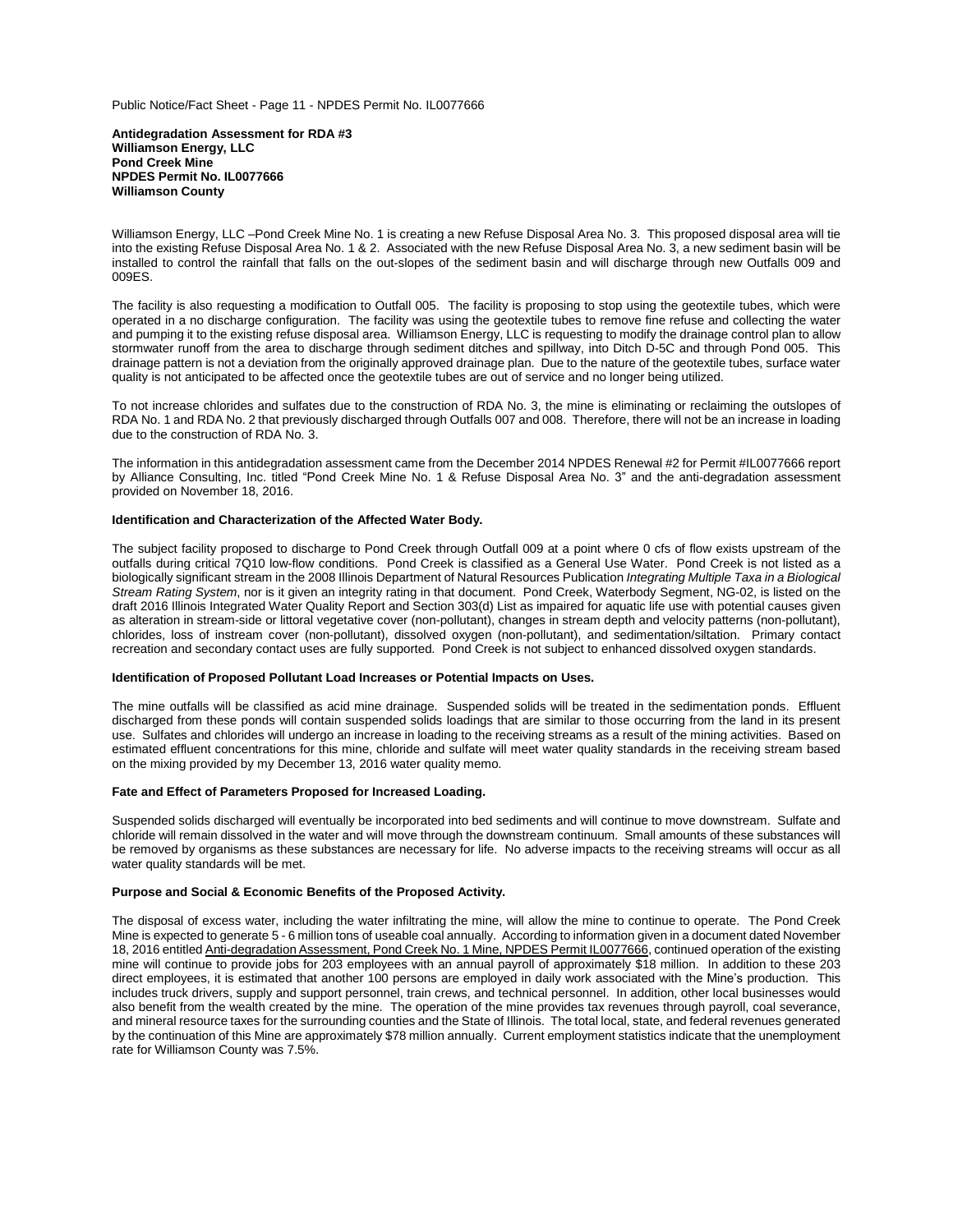Public Notice/Fact Sheet - Page 12 - NPDES Permit No. IL0077666

**Antidegradation Assessment for RDA #3 Williamson Energy, LLC Pond Creek Mine NPDES Permit No. IL0077666 Williamson County**

#### **Assessments of Alternatives for Less Increase in Loading or Minimal Environmental Degradation.**

Alternatives to discharge through Outfall 009 have been evaluated by the mine company in a document dated November 18, 2016 entitled Anti-degradation Assessment, Pond Creek No. 1 Mine, NPDES Permit and are summarized as follows:

# **Chloride and Sulfate**

*Membrane Processes.* Standard reverse osmosis (RO) treatment results in a waste stream of water with a high concentration of contaminants that is typically 25% of the flow being sent to the RO treatment system. The reject stream must still be disposed of in a responsible manner. Due to the disposal issue, the Membrane Process is not viable.

*Deep Well Injection of the Entire Groundwater Stream.* The untreated groundwater infiltrate could be discharged directly to a deep well. Considering the cost and operational difficulties experienced to date for the two wells that have been installed at the nearby Sugar Camp Coal facility to accept 0.45 MGD each, deep well injection of the untreated groundwater infiltrate is not considered either applicable or feasible for the operation of the Mine.

*Discharge to POTW or Other Sources*. POTWs are not designed to treat wastewaters containing dissolved substances such as chloride or sulfate. This option is not feasible.

*No discharge.* Given the climate of Williamson County, the mine company concludes that evaporation is not a viable option for disposal of the stormwater runoff mine effluent.

*Mechanical Evaporation*. Mechanical evaporation uses high temperatures and pressure to remove the water. The equipment is expensive to construct/install, operate, and maintain. Also, there would be materials to dispose of either in a landfill or in the Injection Wells that have been found to be unreliable for nearby mines. Therefore, this option is not considered either applicable or feasible for the operation of the mine.

*Crystallizaton.* Crystallization equipment is expensive to construct/install, operate and maintain. The cost is estimated at \$0.25/gallon, the mine company concludes that crystallization is not a viable option for disposal of the stormwater runoff mine effluent.

*Cost Effective Sulfate Removal (CESR) process.* This is a proprietary technology that uses hydrated lime and proprietary chemicals to precipitate gypsum, metals and ettringite. Sludge would be produced that would require landfill disposal. The proprietary technology is still being developed. Additionally, this method is not proven to remove chlorides. These drawbacks make the CESR process infeasible for use at the coal mine.

Chemical Precipitation. Alkaline chemicals may be added to acid mine effluent to precipitate metals. The sludge produced must be disposed of and in some cases will contain hazardous materials added to the wastewater to attain precipitation. The additives used require mining in their own right. The water discharged may contain these additives, such as aluminum, in elevated concentrations. Additionally, this method is not proven to remove chlorides. These drawbacks make chemical precipitation infeasible.

# **Sedimentation/Siltation**

*Sedimentation.* The facility is proposing to pump the groundwater infiltration to a Water Staging Cell where the water will have an opportunity for solids to settle out. The water will then be discharged to the Big Muddy River though the diffuser.

*Use alternate sediment control and treatment devices.* Alternatives to the use of sediment control ponds exist for control of discharge of settleable solids. Such alternatives include chemical soil stabilizers, erosion control blankets, geotextile filter bags, fiber rolls, silt fencing, straw mulch, straw bale dikes, and temporary seeding. These measures are aimed at minimization of the generation of settable solids. Most of these measures have been used previously during the construction and operations and in accordance with the current permit, as supplemental treatment and prevention of generation of settable solids. The use of alternative sediment control measures is considered practical and cost effective for the treatment and control of surface runoff in conjunction with sediment control ponds. However, the use of these practices to eliminate the proposed sediment control ponds is not feasible. Instead, it is being proposed that these BMPs be incorporated into the proposed alternative as needed.

*No discharge.* Given the climate of Williamson County, the mine company concludes that evaporation is not a viable option for disposal of the stormwater runoff mine effluent.

Filtration. Filtration is a technology that is not feasible for the proposed facility because: filtration is much more expensive than sediment ponds, filtration processes require a steady stream of water for treatment which is not the case in treating stormwater runoff, a large area of land would be required for such a facility, and maintenance and supervision of the filtration and sludge disposal operation would be burdensome and would increase production costs.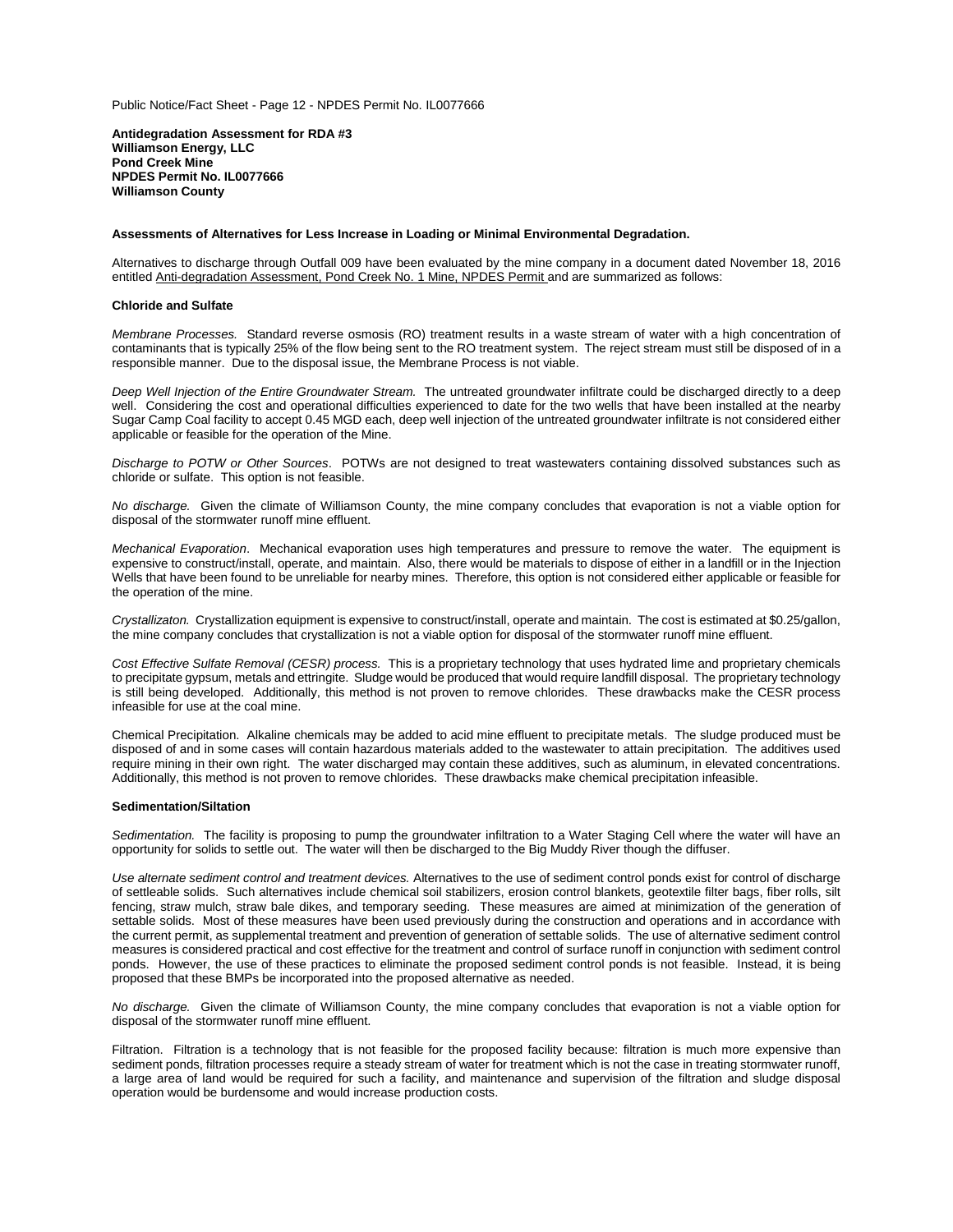Public Notice/Fact Sheet - Page 13 - NPDES Permit No. IL0077666

**Antidegradation Assessment for RDA #3 Williamson Energy, LLC Pond Creek Mine NPDES Permit No. IL0077666 Williamson County**

Constructed Wetlands. Constructed wetlands have proven to be effective for treatment of suspended solids with several limitations. These limitations include; low and consistent rates of inflow, eventual sludge accumulation requiring dredging and wetland reconstruction, and release of hydrogen sulfide and other digestive gases into the atmosphere from sulfate digestion processes. Use of wetlands in mine stormwater runoff treatment would be limited by the enormous amount of land required to construct a wetland of sufficient size for the flow rates to be expected from such an operation.

Chemical Precipitation. Alkaline chemicals may be added to acid mine effluent to precipitate metals. The sludge produced must be disposed of and in some cases will contain hazardous materials added to the wastewater to attain precipitation. The additives used require mining in their own right. The water discharged may contain these additives, such as aluminum, in elevated concentrations. Concerns with the use of chemical precipitation at the proposed coal mine include; worker safety regarding the chemicals to be used, treatment costs, process operation and maintenance, disposal of precipitate sludge in a landfill, necessity of treatment considering that acid water is not considered a factor for the proposed operation, susceptibility to system malfunction due to high volume flows from storm events, and improbability of actual improvement in overall water quality when compared to the use of sediment ponds. These drawbacks make chemical precipitation infeasible.

# **Summary Comments of the Illinois Department of Natural Resources, Regional Planning Commissions, Zoning Boards or Other Entities**

On November 2, 2016, the IDNR EcoCAT web-based tool was used and indicated that there were no aquatic endangered/threatened species present in the vicinity of the discharge. While the IDNR EcoCAT web-based tool did not terminate the consultation because of the nearby presence of Chuck-Will's-Willow (*Caprimulgus carolinensis*), future termination is likely.

# **Agency Conclusion.**

This preliminary assessment was conducted pursuant to the Illinois Pollution Control Board regulation for Antidegradation found at 35 Ill. Adm. Code 302.105 (antidegradation standard) and was based on the information available to the Agency at the time the draft permit was written. We tentatively find that the proposed activity will result in the attainment of water quality standards; that all existing uses of the receiving stream will be maintained; that all technically and economically reasonable measures to avoid or minimize the extent of the proposed increase in pollutant loading have been incorporated into the proposed activity; and that this activity will benefit the community at large by allowing the continuation of coal mining with all of its economic benefits to the local economy. Comments received during the NPDES permit public notice period will be evaluated before a final decision is made by the Agency.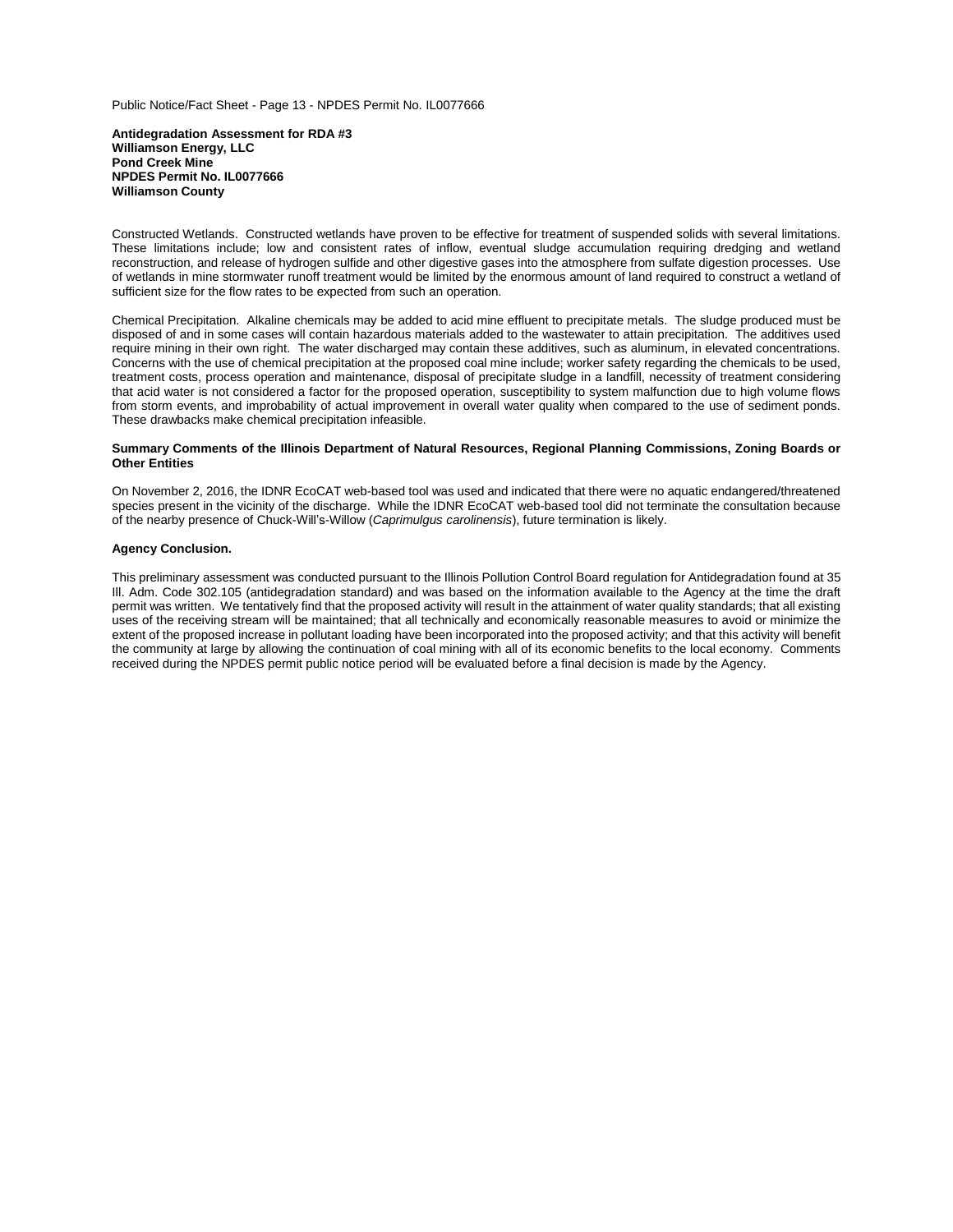Public Notice/Fact Sheet - Page 14 - NPDES Permit No. IL0077666

**Antidegradation Assessment for Big Muddy River Mixing Williamson Energy, LLC Pond Creek Mine NPDES Permit No. IL0077666 Williamson County**

Williamson Energy, LLC operates the Pond Creek No. 1 Mine which is located in Williamson County. The mining complex contains an estimated 383.3 million tons of clean, recoverable coal reserves. Williamson Energy commenced construction of the Mine in 2005. The Mine has a life expectancy of more than 20 years. The mine has one operating longwall system. The Preparation Plant facilities are capable of processing 2,000 tons of coal per hour. The productive capacity of the mine is 5-6 million tons per year. Coal is shipped by rail, truck and barge (via railroad).

Williamson currently operates the mine under the existing Permit 375 and Permit 417 from the Illinois Department of Natural Resources, Office of Mines and Minerals (IDNR-OMM). The Mine currently discharges under NPDES Permits IL0077666.

The Pond Creek Mine has submitted an antidegradation report as part of the following NPDES permit activities:

- To respond to the over capacity of water on-site, a new outfall to the Big Muddy River is proposed. The outfall structure will be a multi-port diffuser and a mixing zone is being requested for the discharge; and
- The mine permit modification request includes the discharge of stormwater from stormwater ponds associated with the proposed Refuse Disposal Area No. 3 to Pond Creek. (Discussed under another antidegradation assessment.) A mixing zone is being requested for Pond Creek.

The mine uses water in two areas of operation; dust suppression during coal extraction and wash water in the preparation plant. The water used in the coal extraction process is fresh, untreated water purchased from the City of Johnston City and it not recoverable. The water used to wash the coal in the preparation plant comes from the fresh water lake. Over time, the fine solid particles present in the thickener underflow that is pumped to the Slurry Impoundment/RDA No. 3 settle to the bottom of the impoundment leaving clarified water on the surface. There is some loss of water during the washing process. Additionally, since the fines do not all settle immediately in the slurry impoundment, the quality of the clarified water results in a need for additional water for the preparation plant. Therefore, preparation plant water is supplemented with mine infiltration water and/or stormwater.

An aquifer above the coal seam causes an influx in water into the Mine.The infiltrating groundwater is from a saline aquifer, with a chloride content of approximately 1,099 to 2,799 mg/L. The sulfate ranges between 1,720 and 2,120 mg/L. Presently, the mine is removing 2.7 MGD of this high-chloride groundwater from the active mine. During normal coal processing operations, the preparation plant requires approximately 2.3 MGD.It is necessary to remove the water from the mine to protect the health and safety of the workforce, as well as, the overall mining operation.

Water will be stored in the Water Staging Cell and will be pumped to the Big Muddy River diffuser for mixing. An evaluation of the mixing zone will be reported in a separate memo.

The information in this antidegradation assessment came from the December 2014 NPDES Renewal #2 for Permit #IL0077666 report by Alliance Consulting, Inc. titled "Pond Creek Mine No. 1 & Refuse Disposal Area No. 3" and the anti-degradation assessment provided on November 18, 2016 entitled Anti-degradation Assessment, Pond Creek No. 1 Mine, NPDES Permit IL0077666

# **Identification and Characterization of the Affected Water Body.**

The subject facility proposes to discharge to the Big Muddy River through Outfall 011 at a point where 37.0 cfs of flow exists upstream of the outfall during critical 7Q10 low-flow conditions. The Big Muddy River is classified as a General Use Water. The Big Muddy River is not listed as a biologically significant stream in the 2008 Illinois Department of Natural Resources Publication *Integrating Multiple Taxa in a Biological Stream Rating System*, nor is it given an integrity rating in that document. The Big Muddy River, Waterbody Segment, N-11, is listed on the draft 2016 Illinois Integrated Water Quality Report and Section 303(d) List as impaired for aquatic life use with potential causes given as iron (dissolved), dissolved oxygen (non-pollutant), sedimentation/siltation (nonpollutant), and total suspended solids; fish consumption use with potential causes given as mercury and polychlorinated biphenyls; and primary contact recreation use with potential cause given as fecal coliform. Aesthetic quality use is fully supported. This segment of the Big Muddy River is not subject to enhanced dissolved oxygen standards.

# **Identification of Proposed Pollutant Load Increases or Potential Impacts on Uses.**

The constituents of concern are chloride, sulfates, manganese, iron, and total suspended solids. The chloride loading will range from 19,141 to 1,197,698 lbs/day at a concentration ranging from 1,699 to 12,000 mg/L. The sulfate loading will range from 9,720 to 476,031 lbs/day at a concentration ranging from 820 to 2,120 mg/L. The manganese loading will range from 33 to 336 lbs/day at a concentration ranging from 0.125 to 0.419 mg/L. The Iron (total) loading will range from 34 to 348 lbs/day at a concentration ranging from 0.216 to 1.835 mg/L. Iron (dissolved) is only a fraction of the Iron (total) and will meet the water quality standard at the end-ofpipe or at the edge of the mixing zone. The Nickel loading will range from 1 to 8 lbs/day at a concentration ranging from 0.004 to 0.014 mg/L. The Copper loading will range from 1 to 8 lbs/day at a concentration ranging from 0.011 to 0.32 mg/L. The TSS loading will range from 2,337 to 118,332 lbs/day at a concentration ranging from 7 to 70 mg/L.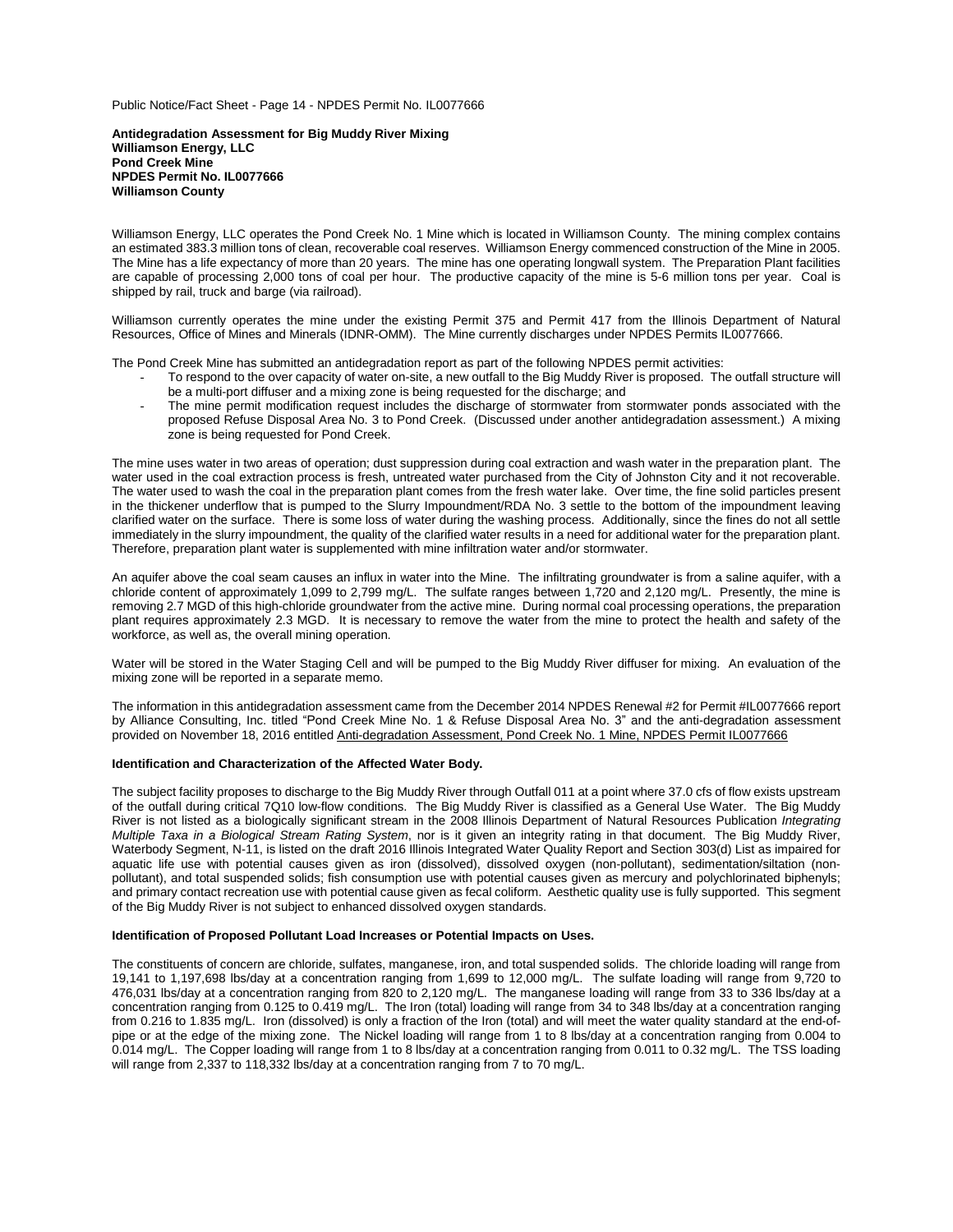Public Notice/Fact Sheet - Page 15 - NPDES Permit No. IL0077666

**Antidegradation Assessment for Big Muddy River Mixing Williamson Energy, LLC Pond Creek Mine NPDES Permit No. IL0077666 Williamson County**

## **Fate and Effect of Parameters Proposed for Increased Loading.**

Chloride and sulfates would remain dissolved in the water and would move through the downstream continuum. Manganese, iron, Nickel, Copper, and total suspended solids will most likely settle and become part of the bed sediment load in the river. A mixing zone in the Big Muddy River will be utilized to dissipate chloride and sulfate to water quality standard levels. A zone of initial dilution will be utilized to dissipate Copper to water quality standard levels. Small amounts of chloride and sulfates would be removed by organisms as these substances are necessary for life. Because of the near real-time continuous monitoring of upstream and downstream conditions in the receiving stream, and the ability of the permittee's diffuser to adjust to flow and background concentration conditions, discharges will always be into a waterbody that is below water quality standards and in concentrations and flow combinations that will not cause or contribute to an exceedance downstream of the mixing zone. No adverse impacts to streams would occur as all water quality standards are expected to be met in the receiving water.

# **Purpose and Social & Economic Benefits of the Proposed Activity.**

The disposal of excess water, including the water infiltrating the mine, will allow the mine to continue to operate. The Pond Creek Mine is expected to generate 5 - 6 million tons of useable coal. According to information given in a document dated November 18, 2016 entitled Anti-degradation Assessment, Pond Creek No. 1 Mine, NPDES Permit IL0077666, continued operation of the existing mine will continue to provide jobs for 203 employees with an annual payroll of approximately \$18 million. In addition to these 203 direct employees, it is estimated that another 100 persons are employed in daily work associated with the Mine's production. This includes truck drivers, supply and support personnel, train crews, and technical personnel. In addition, other local businesses would also benefit from the wealth created by the mine. The operation of the mine provides tax revenues through payroll, coal severance, and mineral resource taxes for the surrounding counties and the State of Illinois. The total local, state, and federal revenues generated by the continuation of this Mine are approximately \$78 million annually. Current employment statistics indicate that the unemployment rate for Williamson County was 7.5%.

# **Assessments of Alternatives for Less Increase in Loading or Minimal Environmental Degradation.**

Excess water is proposed to be discharged to the Big Muddy River. Alternatives to this system have been evaluated by the mine company in a document dated November 18, 2016 entitled Anti-degradation Assessment, Pond Creek No. 1 Mine, NPDES Permit and are summarized as follows:

#### **Chloride and Sulfate**

*Membrane Processes.* Standard reverse osmosis (RO) treatment results in a waste stream of water with a high concentration of contaminants that is typically 25% of the flow being sent to the RO treatment system. The reject stream must still be disposed of in a responsible manner. Due to the disposal issue, the Membrane Process is not viable.

*Deep Well Injection of the Entire Groundwater Stream.* The untreated groundwater infiltrate could be discharged directly to a deep well. Considering the cost and operational difficulties experienced to date for the two wells that have been installed at the nearby Sugar Camp Coal facility to accept 0.45 MGD each, deep well injection of the untreated groundwater infiltrate is not considered either applicable or feasible for the operation of the Mine.

*Discharge to POTW or Other Sources*. POTWs are not designed to treat wastewaters containing dissolved substances such as chloride or sulfate. This option is not feasible.

*No discharge.* Given the climate of Williamson County, the mine company concludes that evaporation is not a viable option for disposal of the stormwater runoff mine effluent.

*Mechanical Evaporation*. Mechanical evaporation uses high temperatures and pressure to remove the water. The equipment is expensive to construct/install, operate, and maintain. Also, there would be materials to dispose of either in a landfill or in the Injection Wells that have been found to be unreliable for nearby mines. Therefore, this option is not considered either applicable or feasible for the operation of the mine.

*Crystallizaton.* Crystallization equipment is expensive to construct/install, operate and maintain. The cost is estimated at \$0.25/gallon, the mine company concludes that crystallization is not a viable option for disposal of the stormwater runoff mine effluent.

*Cost Effective Sulfate Removal (CESR) process.* This is a proprietary technology that uses hydrated lime and proprietary chemicals to precipitate gypsum, metals and ettringite. Sludge would be produced that would require landfill disposal. The proprietary technology is still being developed. Additionally, this method is not proven to remove chlorides. These drawbacks make the CESR process infeasible for use at the coal mine.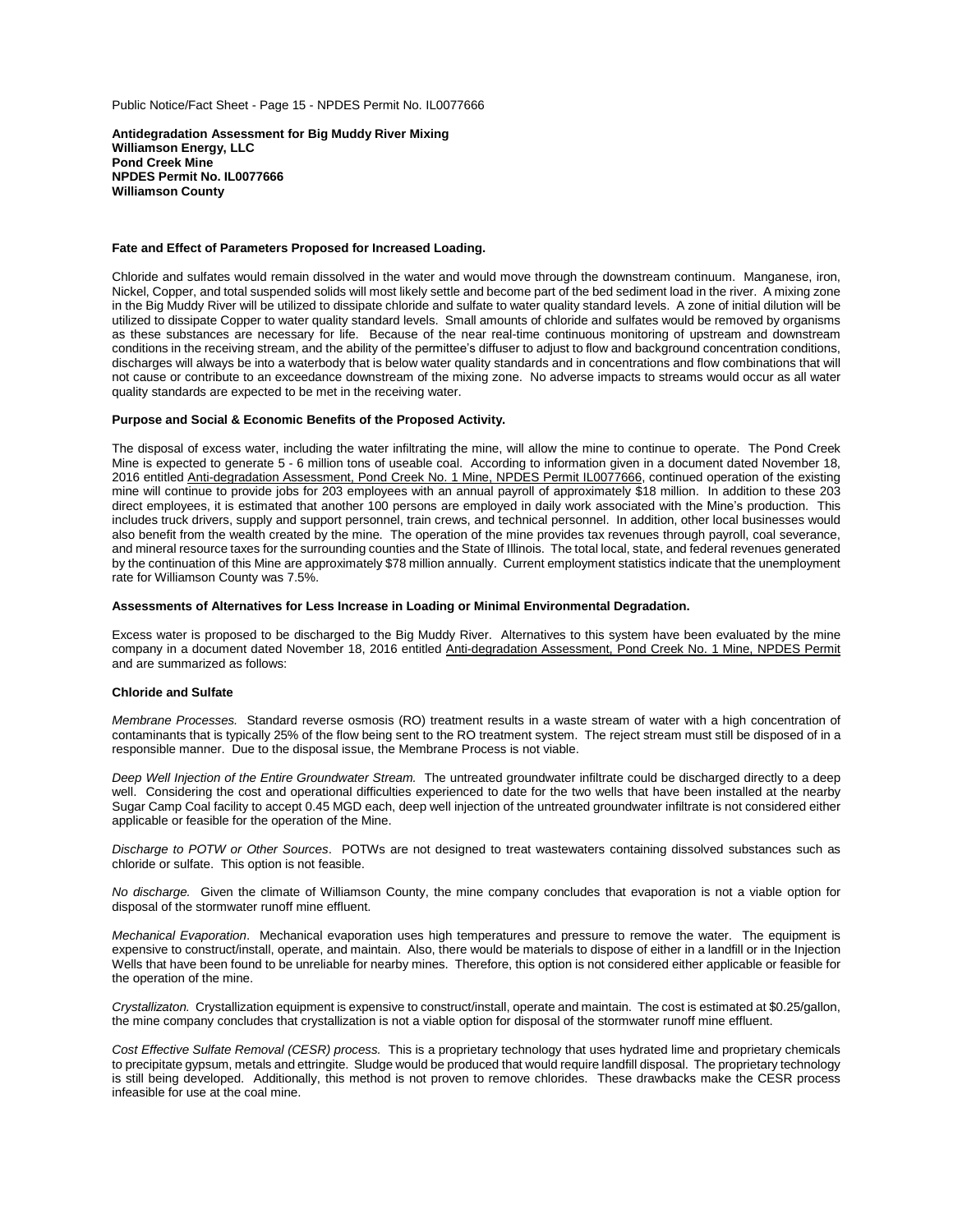Public Notice/Fact Sheet - Page 16 - NPDES Permit No. IL0077666

**Antidegradation Assessment for Big Muddy River Mixing Williamson Energy, LLC Pond Creek Mine NPDES Permit No. IL0077666 Williamson County**

Chemical Precipitation. Alkaline chemicals may be added to acid mine effluent to precipitate metals. The sludge produced must be disposed of and in some cases will contain hazardous materials added to the wastewater to attain precipitation. The additives used require mining in their own right. The water discharged may contain these additives, such as aluminum, in elevated concentrations. Additionally, this method is not proven to remove chlorides. These drawbacks make chemical precipitation infeasible.

#### **Sedimentation/Siltation**

*Sedimentation.* The facility is proposing to pump the groundwater infiltration to a Water Staging Cell where the water will have an opportunity for solids to settle out. The water will then be discharged to the Big Muddy River though the diffuser.

*Use alternate sediment control and treatment devices.* Alternatives to the use of sediment control ponds exist for control of discharge of settleable solids. Such alternatives include chemical soil stabilizers, erosion control blankets, geotextile filter bags, fiber rolls, silt fencing, straw mulch, straw bale dikes, and temporary seeding. These measures are aimed at minimization of the generation of settable solids. Most of these measures have been used previously during the construction and operations and in accordance with the current permit, as supplemental treatment and prevention of generation of settable solids. The use of alternative sediment control measures is considered practical and cost effective for the treatment and control of surface runoff in conjunction with sediment control ponds. However, the use of these practices to eliminate the proposed sediment control ponds is not feasible. Instead, it is being proposed that these BMPs be incorporated into the proposed alternative as needed.

*No discharge.* Given the climate of Williamson County, the mine company concludes that evaporation is not a viable option for disposal of the stormwater runoff mine effluent.

Filtration. Filtration is a technology that is not feasible for the proposed facility because: filtration is much more expensive than sediment ponds, filtration processes require a steady stream of water for treatment which is not the case in treating stormwater runoff, a large area of land would be required for such a facility, and maintenance and supervision of the filtration and sludge disposal operation would be burdensome and would increase production costs.

Constructed Wetlands. Constructed wetlands have proven to be effective for treatment of suspended solids with several limitations. These limitations include; low and consistent rates of inflow, eventual sludge accumulation requiring dredging and wetland reconstruction, and release of hydrogen sulfide and other digestive gases into the atmosphere from sulfate digestion processes. Use of wetlands in mine stormwater runoff treatment would be limited by the enormous amount of land required to construct a wetland of sufficient size for the flow rates to be expected from such an operation.

Chemical Precipitation. Alkaline chemicals may be added to acid mine effluent to precipitate metals. The sludge produced must be disposed of and in some cases will contain hazardous materials added to the wastewater to attain precipitation. The additives used require mining in their own right. The water discharged may contain these additives, such as aluminum, in elevated concentrations. Concerns with the use of chemical precipitation at the proposed coal mine include; worker safety regarding the chemicals to be used, treatment costs, process operation and maintenance, disposal of precipitate sludge in a landfill, necessity of treatment considering that acid water is not considered a factor for the proposed operation, susceptibility to system malfunction due to high volume flows from storm events, and improbability of actual improvement in overall water quality when compared to the use of sediment ponds. These drawbacks make chemical precipitation infeasible.

## **Summary Comments of the Illinois Department of Natural Resources, Regional Planning Commissions, Zoning Boards or Other Entities.**

On November 2, 2016, the IDNR EcoCAT web-based tool was used and indicated that there were no aquatic endangered/threatened species present in the vicinity of the discharge. While the IDNR EcoCAT web-based tool did not terminate the consultation because of the nearby presence of Chuck-Will's-Willow (*Caprimulgus carolinensis*), future termination is likely.

# **Agency Conclusion.**

This preliminary assessment was conducted pursuant to the Illinois Pollution Control Board regulation for Antidegradation found at 35 Ill. Adm. Code 302.105 (antidegradation standard) and was based on the information available to the Agency at the time the draft permit was written. We tentatively find that the proposed activity will result in the attainment of water quality standards; that all existing uses of the receiving stream will be maintained; that all technically and economically reasonable measures to avoid or minimize the extent of the proposed increase in pollutant loading have been incorporated into the proposed activity; and that this activity will benefit the community at large by allowing the continuation of coal mining with all of its economic benefits to the local economy. Comments received during the NPDES permit public notice period will be evaluated before a final decision is made by the Agency.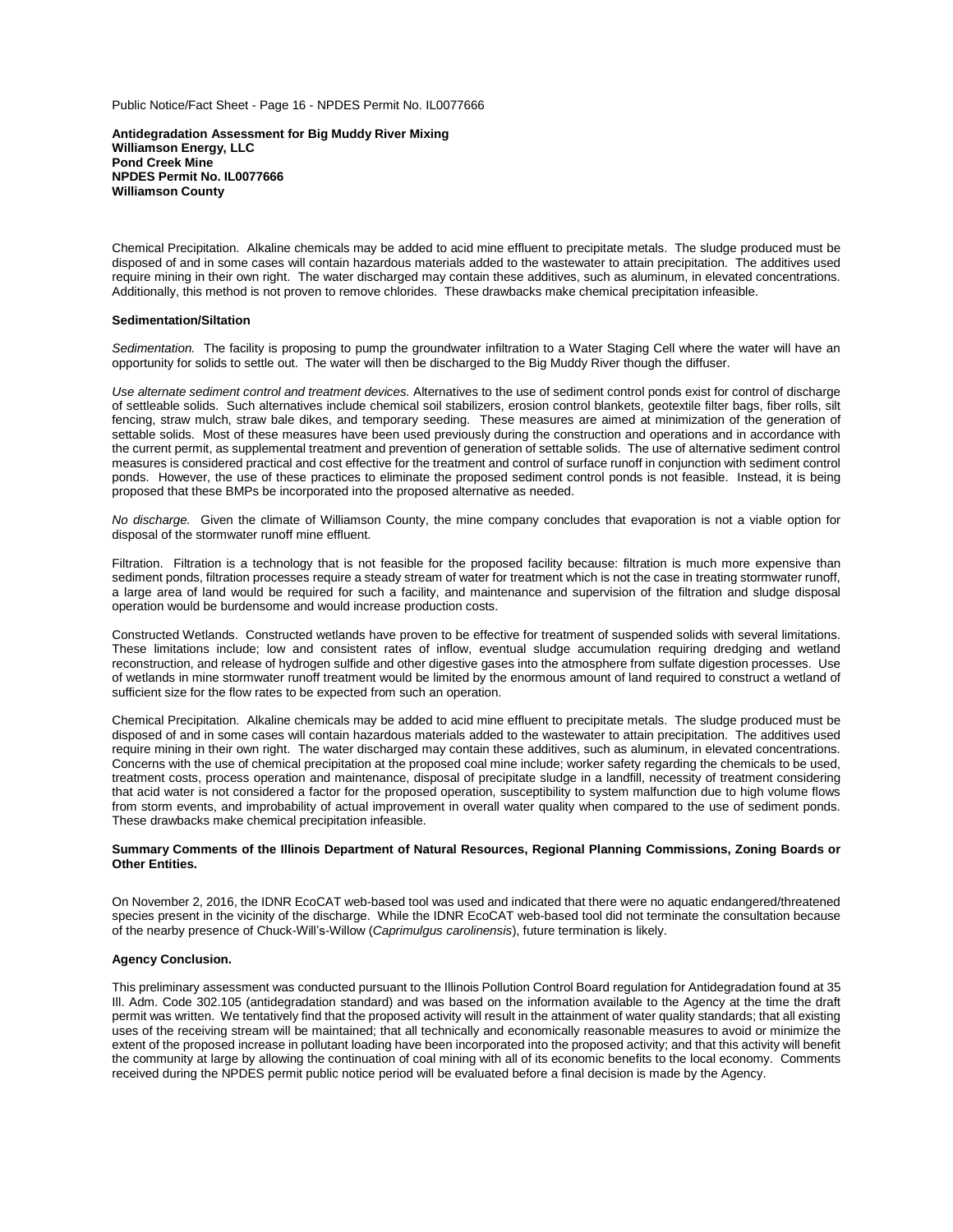Public Notice/Fact Sheet - Page 17 - NPDES Permit No. IL0077666

#### **Antidegradation Assessment for RDA #3 (Supplemental Information) Williamson Energy, LLC Pond Creek Mine NPDES Permit No. IL0077666 Williamson County**

Pond 009 has an emergency discharge via Outfall 009ES. During normal operations, Pond 009 will discharge directly to Pond Creek via Outfall 009 and has provisions for allowed mixing. Outfall 009ES is not expected to have a discharge, except during an emergency.

# **Identification and Characterization of the Affected Water Body.**

The subject facility discharges to an unnamed tributary of Pond Creek through Outfall 009ES at a point where 0 cfs of flow exists upstream of the outfalls during critical 7Q10 low-flow conditions.The unnamed tributary of Pond Creek is classified as a General Use Water. The unnamed tributary of Pond Creek is not listed as a biologically significant streams in the 2008 Illinois Department of Natural Resources Publication *Integrating Multiple Taxa in a Biological Stream Rating System*, nor is it given an integrity rating in that document. The unnamed tributary of Pond Creek, tributary to Waterbody Segment, NG-02, is not listed on the draft 2016 Illinois Integrated Water Quality Report and Section 303(d) List since it has not been assessed. The unnamed tributary of Pond Creek is not subject to enhanced dissolved oxygen standards.

# **Agency Conclusion.**

Upon completing the assessment, it has been determined that the proposed activity will result in only short-term, temporary increases in pollutant loading and will not result in long term or permanent impacts to existing uses including aquatic life habitat; therefore, we find that it is subject to Subsection (d) "Activities Not Subject to a Further Antidegradation Assessment" of 35 Ill. Adm. Code 302.105.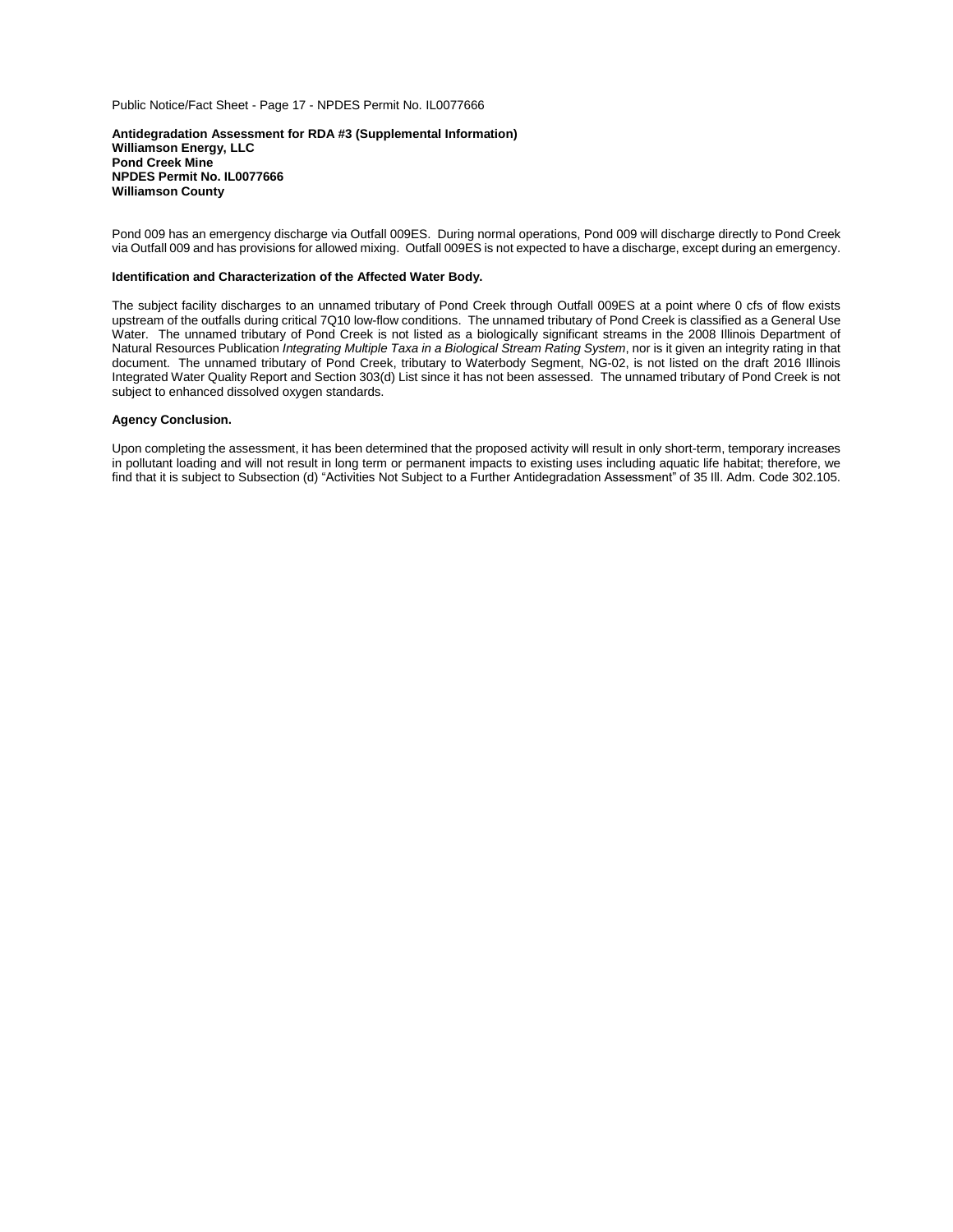# Illinois Environmental Protection Agency

# Division of Water Pollution Control

# 1021 North Grand Avenue, East

# P.O. Box 19276

# Springfield, Illinois 62794-9276

# NATIONAL POLLUTANT DISCHARGE ELIMINATION SYSTEM

# Renewed NPDES Permit

Expiration Date: In the United States of the United States of the United States of the United States of the United States of the United States of the United States of the United States of the United States of the United St

Effective Date:

| Name and Address of Permittee:                                          |                        | Facility Name and Address:                                                                                                 |
|-------------------------------------------------------------------------|------------------------|----------------------------------------------------------------------------------------------------------------------------|
| Williamson Energy, LLC<br>P.O. Box 300<br>Johnston City, Illinois 62951 |                        | Williamson Energy, LLC<br>Pond Creek Mine<br>4 miles east of Johnston City, Illinois<br>(Williamson and Franklin Counties) |
| Discharge Number and Classification:                                    |                        | <b>Receiving waters</b>                                                                                                    |
| 001, 002, 003, 004, 005                                                 | Alkaline Mine Drainage | Unnamed tributary to Pond Creek                                                                                            |
| 006, 007, 008                                                           | Acid Mine Drainage     | Unnamed tributary to Pond Creek                                                                                            |
| 009                                                                     | Alkaline Mine Drainage | Pond Creek                                                                                                                 |
| 009ES                                                                   | Alkaline Mine Drainage | Unnamed tributary to Pond Creek                                                                                            |
| 011                                                                     | Alkaline Mine Drainage | <b>Big Muddy River</b>                                                                                                     |

In compliance with the provisions of the Illinois Environmental Protection Act, Subtitle C and/or Subtitle D Rules and Regulations of the Illinois Pollution Control Board, and the Clean Water Act, the above-named permittee is hereby authorized to discharge at the above location to the above-named receiving stream in accordance with the standard conditions and attachments herein.

Permittee is not authorized to discharge after the above expiration date. In order to receive authorization to discharge beyond the expiration date, the permittee shall submit the proper application as required by the Illinois Environmental Protection Agency (IEPA) not later than 180 days prior to the expiration date.

> Darin E. LeCrone, P.E. Manager, Industrial Unit, Permit Section Division of Water Pollution Control

DEL:IKW:cs/7516c/06-19-19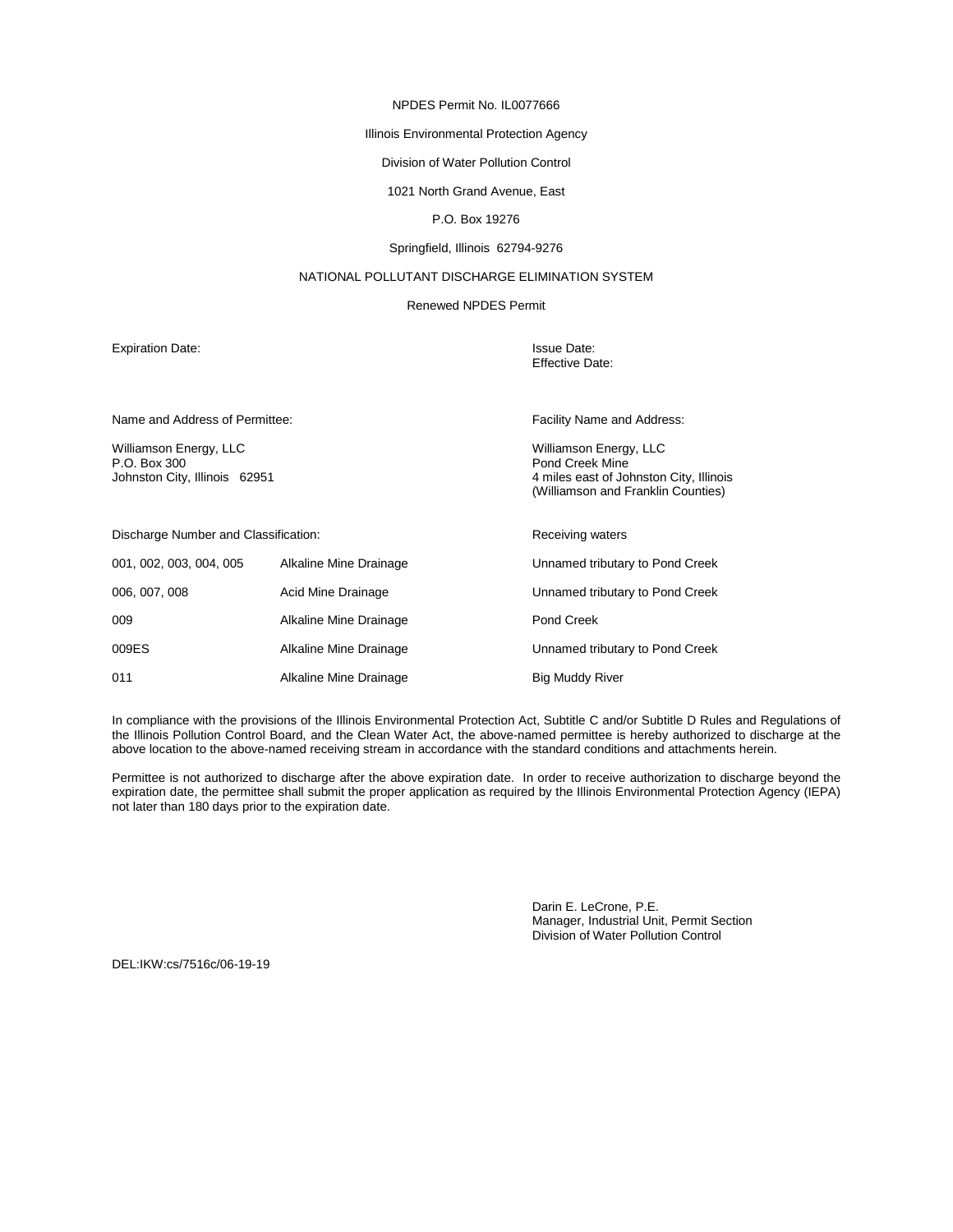# Effluent Limitations and Monitoring

From the effective date of this Permit until the expiration date, the effluent of the following discharge shall be monitored and limited at all times as follows:

Outfalls\*: 001, 002, 003, 004, 005 (Alkaline Mine Drainage)

|                        |                                               |                  |                                   |                  |                       |                               | <b>Parameters</b>            |                           |                           |                 |                             |                                |
|------------------------|-----------------------------------------------|------------------|-----------------------------------|------------------|-----------------------|-------------------------------|------------------------------|---------------------------|---------------------------|-----------------|-----------------------------|--------------------------------|
| Discharge<br>Condition | Total<br>Suspended<br>Solids<br>(mg/L)<br>*** |                  | Iron (total)<br>(mg/L)<br>$* * *$ |                  | pH**<br>(S.U.)<br>*** | Alkalinity/<br>Acidity<br>*** | Sulfate<br>(mg/L)<br>$+ + +$ | Chloride<br>(mg/L)<br>*** | Cadmium<br>(Cd)<br>(mg/l) | Hardness<br>*** | Flow<br>(MGD)               | Settleable<br>Solids<br>(mI/I) |
|                        | 30 day<br>average                             | daily<br>maximum | 30 day<br>average                 | daily<br>maximum |                       |                               |                              |                           |                           |                 |                             |                                |
|                        | 35                                            | 70               | 3.0                               | 6.0              | $6.5 - 9.0$           | Alk.>Acid                     | 1250                         | 500                       | 0.0144                    | Monitor<br>only | Measure<br>When<br>Sampling |                                |
| $\mathbf{II}$          | $\overline{\phantom{0}}$                      | ۰                | $\overline{\phantom{a}}$          |                  | $6.0 - 9.0$           | $\overline{\phantom{0}}$      | 1250                         | 500                       |                           | Monitor<br>only | Measure<br>When<br>Sampling | 0.5                            |
| Ш                      | $\overline{\phantom{0}}$                      |                  |                                   |                  | $6.0 - 9.0$           |                               | 1250                         | 500                       |                           | Monitor<br>only | Measure<br>When<br>Sampling |                                |
| IV                     | 35                                            | 70               | 3.0                               | 6.0              | $6.5 - 9.0$           | Alk.>Acid                     | 1250                         | 500                       | 0.0144                    | Monitor<br>only | Measure<br>When<br>Sampling |                                |

- I Dry weather discharge (base flow or mine pumpage) from the outfall.
- II In accordance with 35 III. Adm. Code 406.110(a), any discharge or increase in the volume of a discharge caused by precipitation within any 24-hour period less than or equal to the 10-year, 24-hour precipitation event (or snowmelt of equivalent volume) shall comply with the indicated limitations instead of those in 35 Ill. Adm. Code 406.106(b). The 10-year, 24-hour precipitation event for this area is considered to be 5.21 inches.
- In accordance with 35 III. Adm. Code 406.110(d), any discharge or increase in the volume of a discharge caused by precipitation within any 24-hour period greater than the 10-year, 24-hour precipitation event (or snowmelt of equivalent volume) shall comply with the indicated limitations instead of those in 35 Ill. Adm. Code 406.106(b).
- IV Discharges continuing 24 hours after cessation of precipitation event that resulted in discharge. For outfalls which have no allowed mixing, monitoring requirements and permit limitations of Discharge Condition IV are identical to Discharge Condition I to which the outfall discharge has reverted.

Sampling during all Discharge Conditions shall be performed utilizing the grab sampling method.

\*\*\* There shall be a minimum of nine (9) samples collected during the quarter when the pond is discharging. Of these 9 samples, a minimum of one sample each month shall be taken during either Discharge Condition I or IV should such discharge condition occur. A "no flow" situation is not considered to be a sample of the discharge. In the event that Discharge Conditions II and/or III occur, grab sample of each discharge caused by the above precipitation events (Discharge Conditions II and/or III) shall be taken and analyzed for the parameters identified in the table above during at least 3 separate events each quarter. For quarters in which there are less than 3 such precipitation events resulting in discharges, a grab sample of the discharge shall be required whenever such precipitation event(s) occur(s). Should a sufficient number of discharge events occur during the quarter, the remaining three (3) quarterly samples may be taken during any of the Discharge Conditions described above.

The water quality standards for sulfate and chloride must be met in discharges from the above referenced outfall as well as in the receiving stream.

 $\_$  ,  $\_$  ,  $\_$  ,  $\_$  ,  $\_$  ,  $\_$  ,  $\_$  ,  $\_$  ,  $\_$  ,  $\_$  ,  $\_$  ,  $\_$  ,  $\_$  ,  $\_$  ,  $\_$  ,  $\_$  ,  $\_$  ,  $\_$  ,  $\_$  ,  $\_$  ,  $\_$  ,  $\_$  ,  $\_$  ,  $\_$  ,  $\_$  ,  $\_$  ,  $\_$  ,  $\_$  ,  $\_$  ,  $\_$  ,  $\_$  ,  $\_$  ,  $\_$  ,  $\_$  ,  $\_$  ,  $\_$  ,  $\_$  ,

<sup>\*</sup> The Permittee is subject to the limitations, monitoring, and reporting requirements of Special Condition No. 13 for the discharges from Outfalls 001, 002, 003, 004 and 005 and unnamed tributary of Pond Creek receiving such discharges.

<sup>\*\*</sup> No discharge is allowed from any above referenced permitted outfall during "low flow" or "no flow" conditions in the receiving stream unless such discharge meets the water quality standards of 35 Ill. Adm. Code 302.204 for pH.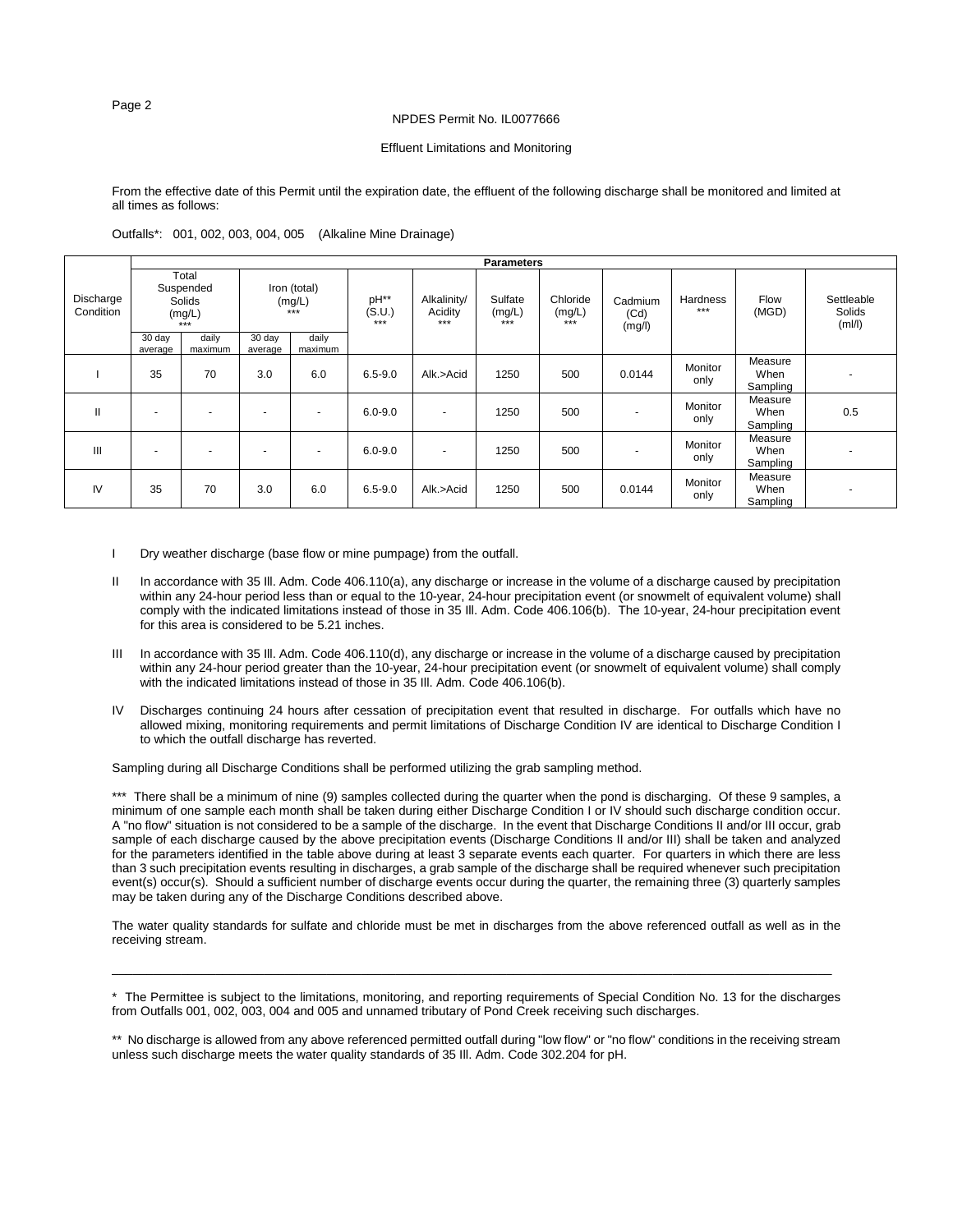# Effluent Limitations and Monitoring

From the effective date of this Permit until the expiration date, the effluent of the following discharge shall be monitored and limited at all times as follows:

# Outfalls\*: 006, 007 (Acid Mine Drainage)

|                        |                          |                                                       |                                 |                          |                         |                                 | <b>Parameters</b>          |                             |                           |                         |                   |                             |                      |
|------------------------|--------------------------|-------------------------------------------------------|---------------------------------|--------------------------|-------------------------|---------------------------------|----------------------------|-----------------------------|---------------------------|-------------------------|-------------------|-----------------------------|----------------------|
| Discharge<br>Condition |                          | Total<br><b>Suspended Solids</b><br>(mg/L)<br>$+ + +$ | Iron (total)<br>(mg/L)<br>$***$ |                          | pH**<br>(S.U.)<br>$***$ | Alkalinity/<br>Acidity<br>$***$ | Sulfate<br>(mg/L)<br>$***$ | Chloride<br>(mg/L)<br>$***$ | Cadmium<br>(Cd)<br>(mg/l) | Mn<br>(total)<br>(mg/L) | Hardness<br>$***$ | Flow<br>(MGD)               | Settleable<br>Solids |
|                        | 30 day<br>average        | daily<br>maximum                                      | 30 day<br>average               | daily<br>maximum         |                         |                                 |                            |                             | $***$                     | $***$                   |                   |                             | (mI/I)               |
|                        | 35                       | 70                                                    | 3.0                             | 6.0                      | $6.5 - 9.0$             | Alk.>Acid                       | 1250                       | 500                         | 0.0144                    | 1.0                     | Monitor<br>only   | Measure<br>When<br>Sampling |                      |
| Ш                      | $\overline{\phantom{0}}$ |                                                       |                                 | $\overline{\phantom{0}}$ | $6.0 - 9.0$             | $\overline{\phantom{a}}$        | 1250                       | 500                         |                           |                         | Monitor<br>only   | Measure<br>When<br>Sampling | 0.5                  |
| III                    | $\overline{a}$           | $\overline{\phantom{0}}$                              |                                 | $\overline{\phantom{a}}$ | $6.0 - 9.0$             | ٠                               | 1250                       | 500                         |                           |                         | Monitor<br>only   | Measure<br>When<br>Sampling |                      |
| IV                     | 35                       | 70                                                    | 3.0                             | 6.0                      | $6.5 - 9.0$             | Alk.>Acid                       | 1250                       | 500                         | 0.0144                    | 1.0                     | Monitor<br>only   | Measure<br>When<br>Sampling |                      |

- I Dry weather discharge (base flow or mine pumpage) from the outfall.
- II In accordance with 35 III. Adm. Code 406.110(b), any discharge or increase in the volume of a discharge caused by precipitation within any 24-hour period greater than the 1-year, 24-hour precipitation event, but less than or equal to the 10-year, 24-hour precipitation event (or snowmelt of equivalent volume) shall comply with the indicated limitations instead of those in 35 Ill. Adm. Code 406.106(b). The 1-year, 24-hour precipitation event for this area is considered to be 2.97 inches.
- III In accordance with 35 III. Adm. Code 406.110(d), any discharge or increase in the volume of a discharge caused by precipitation within any 24-hour period greater than the 10-year, 24-hour precipitation event (or snowmelt of equivalent volume) shall comply with the indicated limitations instead of those in 35 Ill. Adm. Code 406.106(b). The 10-year, 24-hour precipitation event for this area is considered to be 5.21 inches.
- IV Discharges continuing 24 hours after cessation of precipitation event that resulted in discharge. For outfalls which have no allowed mixing, monitoring requirements and permit limitations of Discharge Condition IV are identical to Discharge Condition I to which the outfall discharge has reverted.

Sampling during all Discharge Conditions shall be performed utilizing the grab sampling method.

\*\*\* There shall be a minimum of nine (9) samples collected during the quarter when the pond is discharging. Of these 9 samples, a minimum of one sample each month shall be taken during either Discharge Condition I or IV should such discharge condition occur. A "no flow" situation is not considered to be a sample of the discharge. In the event that Discharge Conditions II and/or III occur, grab sample of each discharge caused by the above precipitation events (Discharge Conditions II and/or III) shall be taken and analyzed for the parameters identified in the table above during at least 3 separate events each quarter. For quarters in which there are less than 3 such precipitation events resulting in discharges, a grab sample of the discharge shall be required whenever such precipitation event(s) occur(s). Should a sufficient number of discharge events occur during the quarter, the remaining three (3) quarterly samples may be taken during any of the Discharge Conditions described above.

The water quality standards for sulfate and chloride must be met in discharges from the above referenced outfall as well as in the receiving stream.

\_\_\_\_\_\_\_\_\_\_\_\_\_\_\_\_\_\_\_\_\_\_\_\_\_\_\_\_\_\_\_\_\_\_\_\_\_\_\_\_\_\_\_\_\_\_\_\_\_\_\_\_\_\_\_\_\_\_\_\_\_\_\_\_\_\_\_\_\_\_\_\_\_\_\_\_\_\_\_\_\_\_\_\_\_\_\_\_\_\_\_\_\_\_\_\_\_\_\_\_\_\_\_\_

Page 3

<sup>\*</sup> The Permittee is subject to the limitations, monitoring, and reporting requirements of Special Condition No. 13 for the discharges from Outfalls 006 and 007 and unnamed tributary of Pond Creek receiving such discharges. Also, discharges from Outfalls 006 and 007 shall be subject to the limitations, monitoring, and reporting requirements of Special Condition No. 18.

<sup>\*\*</sup> No discharge is allowed from any above referenced permitted outfall during "low flow" or "no flow" conditions in the receiving stream unless such discharge meets the water quality standards of 35 Ill. Adm. Code 302.204 for pH.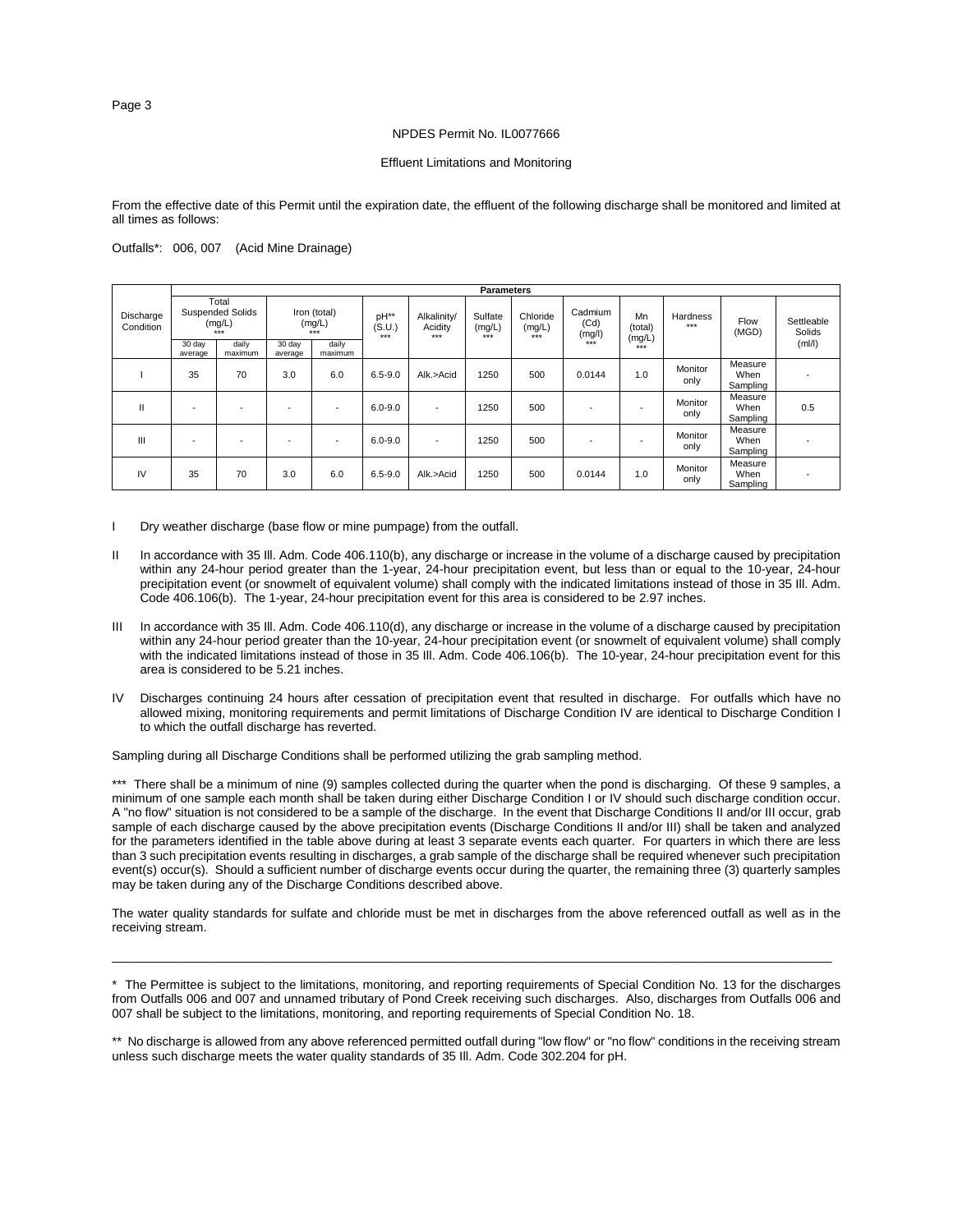# Effluent Limitations and Monitoring

From the effective date of this Permit until the expiration date, the effluent of the following discharge shall be monitored and limited at all times as follows:

|                        |                                                       |                  |                                   |                  |                         |                                 | <b>Parameters</b>          |                             |                         |                   |                             |                      |
|------------------------|-------------------------------------------------------|------------------|-----------------------------------|------------------|-------------------------|---------------------------------|----------------------------|-----------------------------|-------------------------|-------------------|-----------------------------|----------------------|
| Discharge<br>Condition | Total<br><b>Suspended Solids</b><br>(mg/L)<br>$+ + +$ |                  | Iron (total)<br>(mg/L)<br>$+ + +$ |                  | pH**<br>(S.U.)<br>$***$ | Alkalinity/<br>Acidity<br>$***$ | Sulfate<br>(mg/L)<br>$***$ | Chloride<br>(mg/L)<br>$***$ | Mn<br>(total)<br>(mg/L) | Hardness<br>$***$ | Flow<br>(MGD)               | Settleable<br>Solids |
|                        | 30 day<br>average                                     | daily<br>maximum | 30 day<br>average                 | daily<br>maximum |                         |                                 |                            |                             | $***$                   |                   |                             | (mI/I)               |
|                        | 35                                                    | 70               | 3.0                               | 6.0              | $6.5 - 9.0$             | Alk.>Acid                       | 1250                       | 500                         | 1.0                     | Monitor<br>only   | Measure<br>When<br>Sampling |                      |
| $\mathbf{I}$           |                                                       |                  | $\overline{\phantom{a}}$          | -                | $6.0 - 9.0$             | $\overline{\phantom{a}}$        | 1250                       | 500                         |                         | Monitor<br>only   | Measure<br>When<br>Sampling | 0.5                  |
| Ш                      |                                                       |                  | $\overline{\phantom{a}}$          |                  | $6.0 - 9.0$             | ٠                               | 1250                       | 500                         |                         | Monitor<br>only   | Measure<br>When<br>Sampling |                      |
| IV                     | 35                                                    | 70               | 3.0                               | 6.0              | $6.5 - 9.0$             | Alk.>Acid                       | 1250                       | 500                         | 1.0                     | Monitor<br>only   | Measure<br>When<br>Sampling |                      |

Outfall\*: 008 (Acid Mine Drainage)

- I Dry weather discharge (base flow or mine pumpage) from the outfall.
- II In accordance with 35 III. Adm. Code 406.110(b), any discharge or increase in the volume of a discharge caused by precipitation within any 24-hour period greater than the 1-year, 24-hour precipitation event, but less than or equal to the 10-year, 24-hour precipitation event (or snowmelt of equivalent volume) shall comply with the indicated limitations instead of those in 35 Ill. Adm. Code 406.106(b). The 1-year, 24-hour precipitation event for this area is considered to be 2.97 inches.
- III In accordance with 35 III. Adm. Code 406.110(d), any discharge or increase in the volume of a discharge caused by precipitation within any 24-hour period greater than the 10-year, 24-hour precipitation event (or snowmelt of equivalent volume) shall comply with the indicated limitations instead of those in 35 Ill. Adm. Code 406.106(b). The 10-year, 24-hour precipitation event for this area is considered to be 5.21 inches.
- Discharges continuing 24 hours after cessation of precipitation event that resulted in discharge. For outfalls which have no allowed mixing, monitoring requirements and permit limitations of Discharge Condition IV are identical to Discharge Condition I to which the outfall discharge has reverted.

Sampling during all Discharge Conditions shall be performed utilizing the grab sampling method.

\*\*\* There shall be a minimum of nine (9) samples collected during the quarter when the pond is discharging. Of these 9 samples, a minimum of one sample each month shall be taken during either Discharge Condition I or IV should such discharge condition occur. A "no flow" situation is not considered to be a sample of the discharge. In the event that Discharge Conditions II and/or III occur, grab sample of each discharge caused by the above precipitation events (Discharge Conditions II and/or III) shall be taken and analyzed for the parameters identified in the table above during at least 3 separate events each quarter. For quarters in which there are less than 3 such precipitation events resulting in discharges, a grab sample of the discharge shall be required whenever such precipitation event(s) occur(s). Should a sufficient number of discharge events occur during the quarter, the remaining three (3) quarterly samples may be taken during any of the Discharge Conditions described above.

The water quality standards for sulfate and chloride must be met in discharges from the above referenced outfall as well as in the receiving stream.

\_\_\_\_\_\_\_\_\_\_\_\_\_\_\_\_\_\_\_\_\_\_\_\_\_\_\_\_\_\_\_\_\_\_\_\_\_\_\_\_\_\_\_\_\_\_\_\_\_\_\_\_\_\_\_\_\_\_\_\_\_\_\_\_\_\_\_\_\_\_\_\_\_\_\_\_\_\_\_\_\_\_\_\_\_\_\_\_\_\_\_\_\_\_\_\_\_\_\_\_\_\_\_\_

Page 4

<sup>\*</sup> The Permittee is subject to the limitations, monitoring, and reporting requirements of Special Condition No. 13 for the discharges from Outfalls 008 and unnamed tributary of Pond Creek receiving such discharges. Also, discharges from Outfalls 008 and 009ES shall be subject to the limitations, monitoring, and reporting requirements of Special Condition No. 18.

<sup>\*\*</sup> No discharge is allowed from any above referenced permitted outfall during "low flow" or "no flow" conditions in the receiving stream unless such discharge meets the water quality standards of 35 Ill. Adm. Code 302.204 for pH.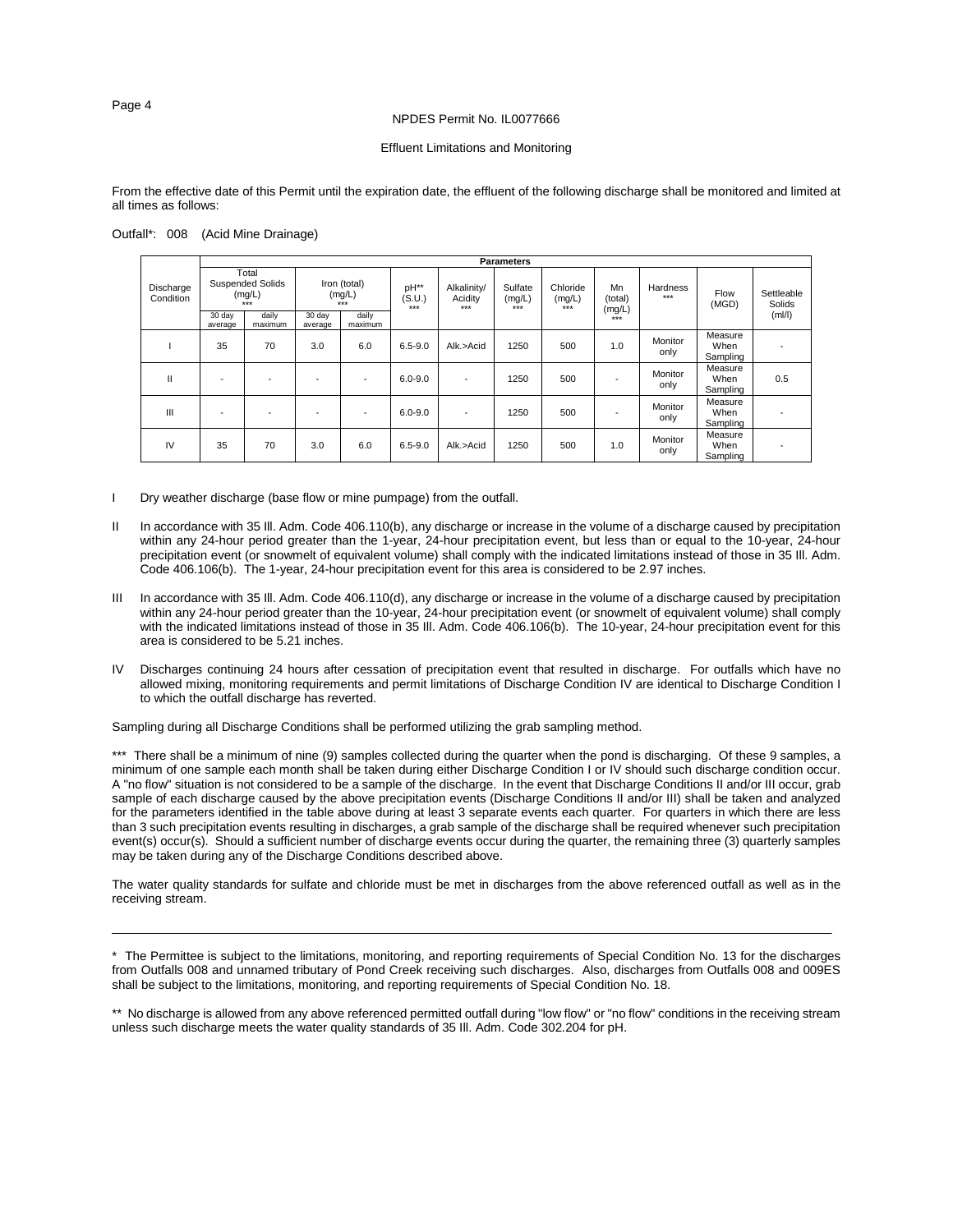#### Effluent Limitations and Monitoring

From the effective date of this Permit until the expiration date, the effluent of the following discharge shall be monitored and limited at all times as follows:

# Outfall\*: 009 (Alkaline Mine Drainage)

|                        |                   |                                                     |                                                    |                          |                         |                                   |                              | <b>Parameters</b>                     |                                  |                  |                   |                         |                             |                                |
|------------------------|-------------------|-----------------------------------------------------|----------------------------------------------------|--------------------------|-------------------------|-----------------------------------|------------------------------|---------------------------------------|----------------------------------|------------------|-------------------|-------------------------|-----------------------------|--------------------------------|
| Discharge<br>Condition |                   | Total<br><b>Suspended Solids</b><br>(mg/L)<br>$***$ | Iron (total)<br>(mg/L)<br>$***$<br>daily<br>30 day |                          | pH**<br>(S.U.)<br>$***$ | Alkalinity/<br>Acidity<br>$+ + +$ | Sulfate<br>(mg/L)<br>$+ + +$ | Chloride<br>(mg/L)<br>$***$           | Mn<br>(total)<br>(mg/L)<br>$***$ |                  | Hardness<br>$***$ | Copper<br>(Cu)<br>أخخخا | Flow<br>(MGD)               | Settleable<br>Solids<br>(mI/I) |
|                        | 30 day<br>average | daily<br>maximum                                    | average                                            | maximum                  |                         |                                   |                              |                                       | 30 day<br>average                | daily<br>maximum |                   |                         |                             |                                |
|                        | 35                | 70                                                  | 3.0                                                | 6.0                      | $6.5 - 9.0$             | Alk.>Acid                         | 1250                         | 500                                   | 2.0                              | 4.0              | Monitor<br>only   | 0.0245                  | Measure<br>When<br>Sampling |                                |
| $\mathbf{H}$           | ٠                 |                                                     | $\overline{\phantom{a}}$                           | $\overline{\phantom{a}}$ | $6.0 - 9.0$             | $\overline{\phantom{a}}$          | 1250                         | See<br>Special<br>Condition<br>No. 14 |                                  | -                | Monitor<br>only   | ٠                       | Measure<br>When<br>Sampling | 0.5                            |
| $\mathbf{III}$         |                   |                                                     | $\overline{\phantom{a}}$                           | $\overline{\phantom{a}}$ | $6.0 - 9.0$             | $\overline{\phantom{a}}$          | 1250                         | See<br>Special<br>Condition<br>No. 14 | $\overline{\phantom{a}}$         |                  | Monitor<br>only   |                         | Measure<br>When<br>Sampling |                                |
| IV                     | 35                | 70                                                  | 3.0                                                | 6.0                      | $6.0 - 9.0$             | Alk.>Acid                         | 1250                         | See<br>Special<br>Condition<br>No. 14 | 2.0                              | 4.0              | Monitor<br>only   | 0.0245                  | Measure<br>When<br>Sampling |                                |

- I Dry weather discharge (base flow or mine pumpage) from the outfall at times of "low flow" or "no flow" conditions in the receiving stream are subject to Special Condition No. 14.
- II In accordance with 35 III. Adm. Code 406.110(a), any discharge or increase in the volume of a discharge caused by precipitation within any 24-hour period less than or equal to the 10-year, 24-hour precipitation event (or snowmelt of equivalent volume) shall comply with the indicated limitations instead of those in 35 Ill. Adm. Code 406.106(b). The 10-year, 24-hour precipitation event for this area is considered to be 2.97 inches.
- III In accordance with 35 III. Adm. Code 406.110(d), any discharge or increase in the volume of a discharge caused by precipitation within any 24-hour period greater than the 10-year, 24-hour precipitation event (or snowmelt of equivalent volume) shall comply with the indicated limitations instead of those in 35 Ill. Adm. Code 406.106(b).
- Discharges continuing 24 hours after cessation of precipitation event that resulted in discharge. At such time that receiving stream flow subsides to the degree that the mixing ratio specified in Special Condition No. 14 is not available, monitoring requirements and permit limitations shall revert to Discharge Condition I.

Sampling during all Discharge Conditions shall be performed utilizing the grab sampling method.

\*\*\* There shall be a minimum of nine (9) samples collected during the quarter when the pond is discharging. Of these 9 samples, a minimum of one sample each month shall be taken during either Discharge Condition I or IV should such discharge condition occur. A "no flow" situation is not considered to be a sample of the discharge. In the event that Discharge Conditions II and/or III occur, grab sample of each discharge caused by the above precipitation events (Discharge Conditions II and/or III) shall be taken and analyzed for the parameters identified in the table above during at least 3 separate events each quarter. For quarters in which there are less than 3 such precipitation events resulting in discharges, a grab sample of the discharge shall be required whenever such precipitation event(s) occur(s). Should a sufficient number of discharge events occur during the quarter, the remaining three (3) quarterly samples may be taken during any of the Discharge Conditions described above.

Discharges from the above referenced outfall that are subject to the requirements of Discharge Conditions II, III and/or IV must meet the water quality standards for sulfate and chloride in the receiving stream.

 $\_$  ,  $\_$  ,  $\_$  ,  $\_$  ,  $\_$  ,  $\_$  ,  $\_$  ,  $\_$  ,  $\_$  ,  $\_$  ,  $\_$  ,  $\_$  ,  $\_$  ,  $\_$  ,  $\_$  ,  $\_$  ,  $\_$  ,  $\_$  ,  $\_$  ,  $\_$  ,  $\_$  ,  $\_$  ,  $\_$  ,  $\_$  ,  $\_$  ,  $\_$  ,  $\_$  ,  $\_$  ,  $\_$  ,  $\_$  ,  $\_$  ,  $\_$  ,  $\_$  ,  $\_$  ,  $\_$  ,  $\_$  ,  $\_$  ,

<sup>\*</sup> The Permittee is subject to the limitations, monitoring, and reporting requirements of Special Condition No. 14 for the discharges from Outfall 009 and Pond Creek receiving such discharges. Also, discharges from Outfall 009 shall be subject to the limitations, monitoring and reporting requirements of Special Condition No. 18.

<sup>\*\*</sup> No discharge is allowed from any above referenced permitted outfall during "low flow" or "no flow" conditions in the receiving stream unless such discharge meets the water quality standards of 35 Ill. Adm. Code 302.204 for pH.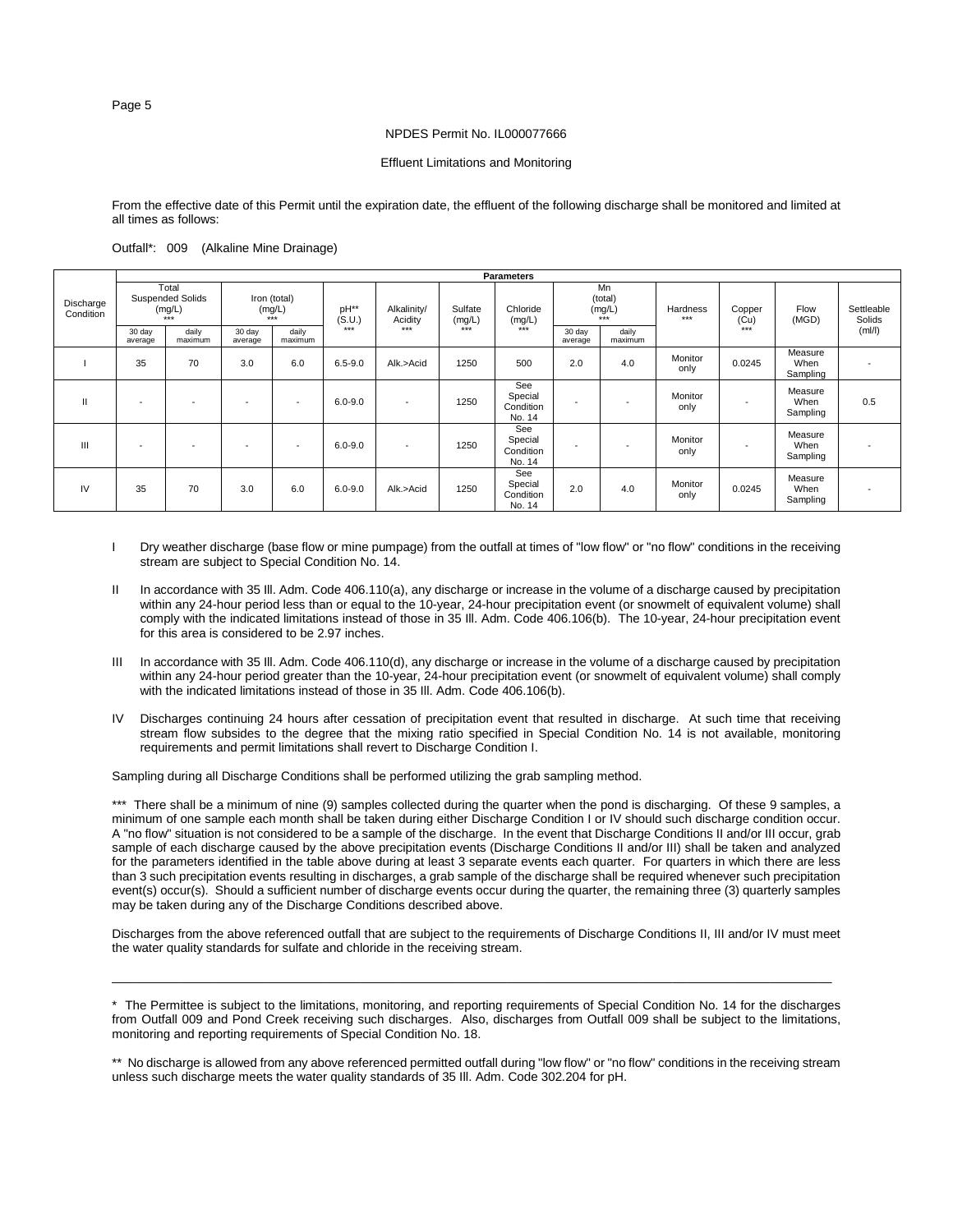# Effluent Limitations and Monitoring

From the effective date of this Permit until the expiration date, the effluent of the following discharge shall be monitored and limited at all times as follows:

|                        |                          |                                                     |                                 |                          |                                          |                          |                   | <b>Parameters</b>  |                                  |                          |                   |                |                             |                      |
|------------------------|--------------------------|-----------------------------------------------------|---------------------------------|--------------------------|------------------------------------------|--------------------------|-------------------|--------------------|----------------------------------|--------------------------|-------------------|----------------|-----------------------------|----------------------|
| Discharge<br>Condition |                          | Total<br><b>Suspended Solids</b><br>(mg/L)<br>$***$ | Iron (total)<br>(mg/L)<br>$***$ |                          | pH**<br>Alkalinity/<br>(S.U.)<br>Acidity |                          | Sulfate<br>(mg/L) | Chloride<br>(mg/L) | Mn<br>(total)<br>(mg/L)<br>$***$ |                          | Hardness<br>$***$ | Copper<br>(Cu) | Flow<br>(MGD)               | Settleable<br>Solids |
|                        | 30 day<br>average        | daily<br>maximum                                    | 30 day<br>average               | daily<br>maximum         | ***                                      | $***$                    | $***$             | $***$              | 30 day<br>average                | daily<br>maximum         |                   | $***$          |                             | (mI/I)               |
|                        | 35                       | 70                                                  | 3.0                             | 6.0                      | $6.5 - 9.0$                              | Alk.>Acid                | 1250              | 500                | 2.0                              | 4.0                      | Monitor<br>only   | 0.0245         | Measure<br>When<br>Sampling |                      |
|                        | -                        | $\overline{\phantom{a}}$                            | ۰                               | $\overline{\phantom{a}}$ | $6.0 - 9.0$                              | $\overline{\phantom{a}}$ | 1250              | 500                | $\overline{\phantom{a}}$         | $\overline{\phantom{a}}$ | Monitor<br>only   |                | Measure<br>When<br>Sampling | 0.5                  |
| Ш                      | $\overline{\phantom{a}}$ | $\overline{\phantom{a}}$                            | ۰                               | $\overline{\phantom{a}}$ | $6.0 - 9.0$                              | $\overline{\phantom{a}}$ | 1250              | 500                | $\overline{\phantom{a}}$         | $\overline{\phantom{a}}$ | Monitor<br>only   |                | Measure<br>When<br>Sampling |                      |
| IV                     | 35                       | 70                                                  | 3.0                             | 6.0                      | $6.0 - 9.0$                              | Alk.>Acid                | 1250              | 500                | 2.0                              | 4.0                      | Monitor<br>only   | 0.0245         | Measure<br>When<br>Sampling |                      |

Outfall\*: 009ES (Alkaline Mine Drainage)

- I Dry weather discharge (base flow or mine pumpage) from the outfall.
- II In accordance with 35 III. Adm. Code 406.110(a), any discharge or increase in the volume of a discharge caused by precipitation within any 24-hour period less than or equal to the 10-year, 24-hour precipitation event (or snowmelt of equivalent volume) shall comply with the indicated limitations instead of those in 35 Ill. Adm. Code 406.106(b). The 10-year, 24-hour precipitation event for this area is considered to be 2.97 inches.
- III In accordance with 35 III. Adm. Code 406.110(d), any discharge or increase in the volume of a discharge caused by precipitation within any 24-hour period greater than the 10-year, 24-hour precipitation event (or snowmelt of equivalent volume) shall comply with the indicated limitations instead of those in 35 III. Adm. Code 406.106(b).
- IV Discharges continuing 24 hours after cessation of precipitation event that resulted in discharge. For outfalls which have no allowed mixing, monitoring requirements and permit limitations of Discharge Condition IV are identical to Discharge Condition I to which the outfall discharge has reverted.

Sampling during all Discharge Conditions shall be performed utilizing the grab sampling method.

\*\*\* There shall be a minimum of nine (9) samples collected during the quarter when the pond is discharging. Of these 9 samples, a minimum of one sample each month shall be taken during either Discharge Condition I or IV should such discharge condition occur. A "no flow" situation is not considered to be a sample of the discharge. In the event that Discharge Conditions II and/or III occur, grab sample of each discharge caused by the above precipitation events (Discharge Conditions II and/or III) shall be taken and analyzed for the parameters identified in the table above during at least 3 separate events each quarter. For quarters in which there are less than 3 such precipitation events resulting in discharges, a grab sample of the discharge shall be required whenever such precipitation event(s) occur(s). Should a sufficient number of discharge events occur during the quarter, the remaining three (3) quarterly samples may be taken during any of the Discharge Conditions described above.

The water quality standards for sulfate and chloride must be met in discharges from the above referenced outfall as well as in the receiving stream.

\_\_\_\_\_\_\_\_\_\_\_\_\_\_\_\_\_\_\_\_\_\_\_\_\_\_\_\_\_\_\_\_\_\_\_\_\_\_\_\_\_\_\_\_\_\_\_\_\_\_\_\_\_\_\_\_\_\_\_\_\_\_\_\_\_\_\_\_\_\_\_\_\_\_\_\_\_\_\_\_\_\_\_\_\_\_\_\_\_\_\_\_\_\_\_\_\_\_\_\_\_\_\_\_

<sup>\*</sup> The Permittee is subject to the limitations, monitoring, and reporting requirements of Special Condition No. 14 for the discharges from Outfall 009ES and Pond Creek receiving such discharges. Also, discharges from Outfall 009ES shall be subject to the limitations, monitoring and reporting requirements of Special Condition No. 18.

<sup>\*\*</sup> No discharge is allowed from any above referenced permitted outfall during "low flow" or "no flow" conditions in the receiving stream unless such discharge meets the water quality standards of 35 Ill. Adm. Code 302.204 for pH.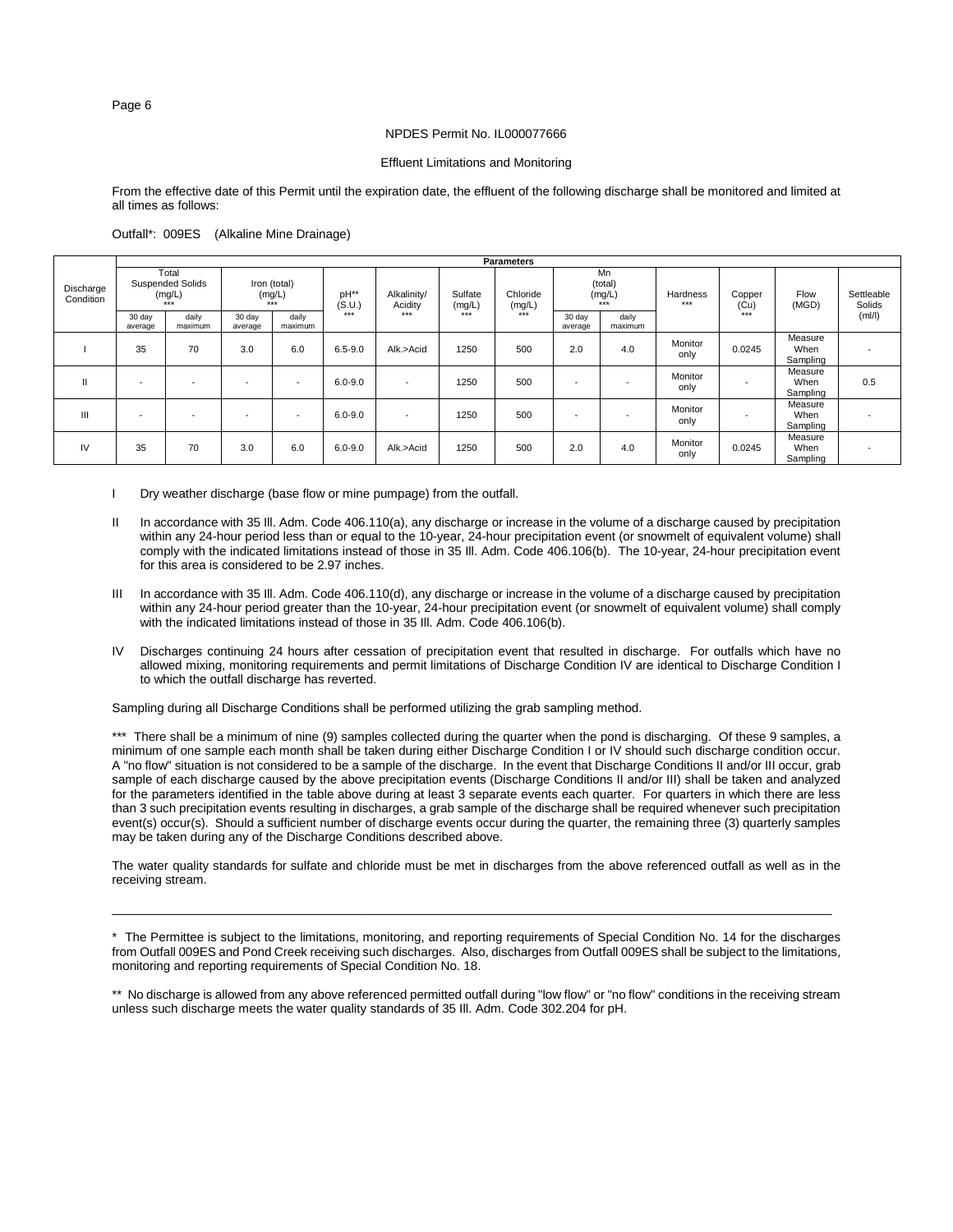# NPDES Permit No. IL0077666

# Effluent Limitations and Monitoring

From the effective date of this Permit until the expiration date, the effluent of the following discharge shall be monitored and limited at all times as follows:

Outfall\*: 011\* (Alkaline Mine Drainage)

|                   |                                                                                          |                   |                  |             |           |                                       | <b>Parameters</b>                     |                   |                  |                  |                                       |                                       |                             |                                       |
|-------------------|------------------------------------------------------------------------------------------|-------------------|------------------|-------------|-----------|---------------------------------------|---------------------------------------|-------------------|------------------|------------------|---------------------------------------|---------------------------------------|-----------------------------|---------------------------------------|
|                   | Total<br><b>Suspended Solids</b><br>Iron (total)<br>pH <sup>**</sup><br>(mg/l)<br>(mg/l) |                   | Alkalinity/      | Sulfate     |           | Mn<br>(total)<br>(mg/l)               |                                       | Hardness          | Nickel<br>(mg/L) | Copper<br>(mg/L) | Flow<br>(MGD)                         | Iron<br>(Dissolved)                   |                             |                                       |
| 30 day<br>average | daily<br>maximum                                                                         | 30 day<br>average | daily<br>maximum | (S.U.       | Acidity   | (mg/l)                                | Chloride<br>(mg/l)                    | 30 day<br>average | daily<br>maximum |                  |                                       |                                       |                             |                                       |
| 35                | 70                                                                                       | 3.0               | 6.0              | $6.5 - 9.0$ | Alk.>Acid | See<br>Special<br>Condition<br>No. 16 | See<br>Special<br>Condition<br>No. 16 | 2.0               | 4.0              | Monitor<br>only  | See<br>Special<br>Condition<br>No. 16 | See<br>Special<br>Condition<br>No. 16 | Measure<br>When<br>Sampling | See<br>Special<br>Condition<br>No. 16 |

All sampling shall be performed utilizing the grab sampling method.

\* Operation and management of pumpage to Outfall 011 is subject to the requirements of Special Condition No. 16. Also, discharges from Outfall 011 shall be subject to the limitations, monitoring, and reporting requirements of Special Condition No. 18.

\_\_\_\_\_\_\_\_\_\_\_\_\_\_\_\_\_\_\_\_\_\_\_\_\_\_\_\_\_\_\_\_\_\_\_\_\_\_\_\_\_\_\_\_\_\_\_\_\_\_\_\_\_\_\_\_\_\_\_\_\_\_\_\_\_\_\_\_\_\_\_\_\_\_\_\_\_\_\_\_\_\_\_\_\_\_\_\_\_\_\_\_\_\_\_\_\_\_\_\_\_\_\_\_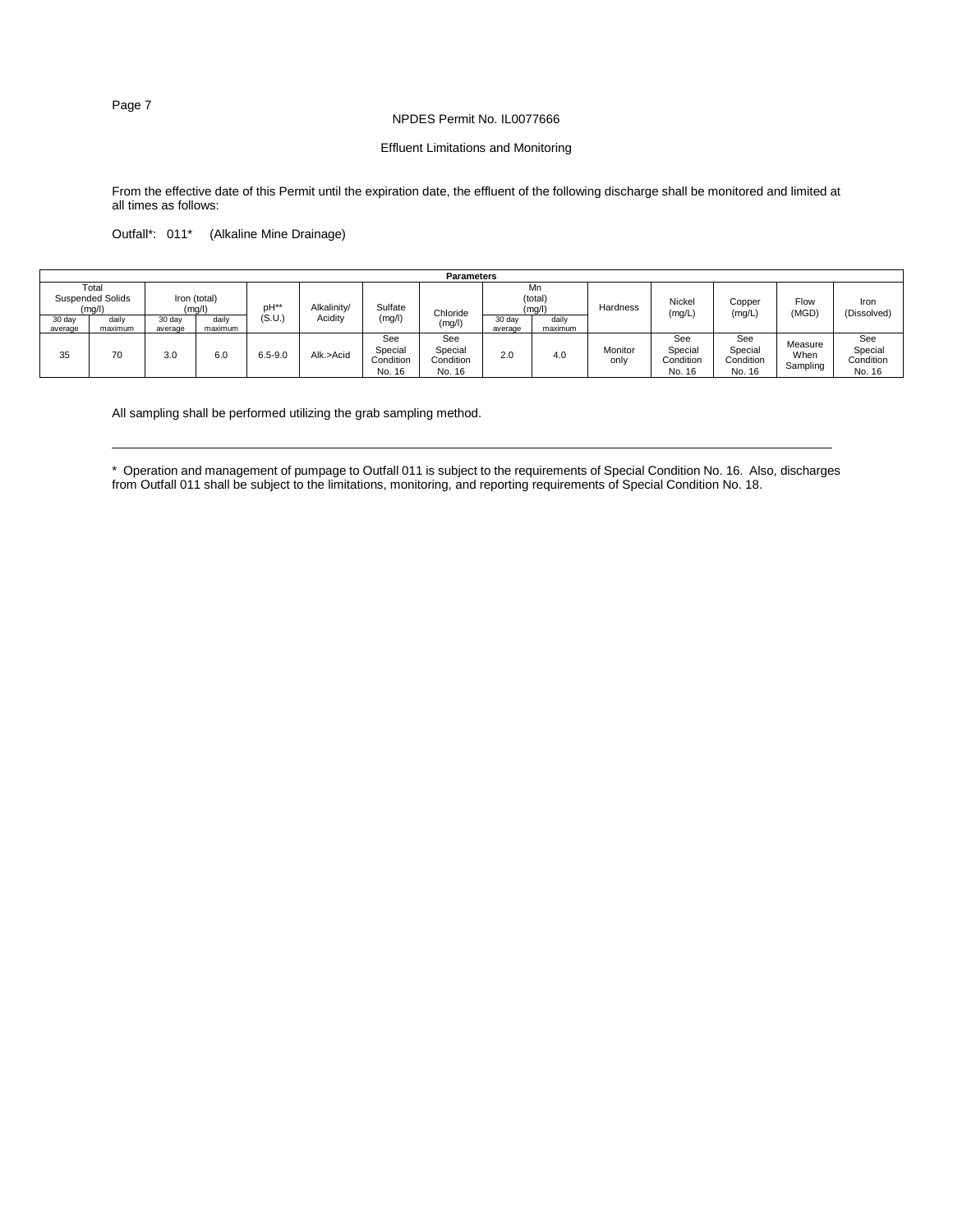# Effluent Limitations and Monitoring

Upon completion of Special Condition 10 and approval from the Agency, the effluent of the following discharge shall be monitored and limited at all times as follows:

|                        |                         |                            |                             | <b>Parameters</b>        |                             |                                         |
|------------------------|-------------------------|----------------------------|-----------------------------|--------------------------|-----------------------------|-----------------------------------------|
| Discharge<br>Condition | pH**<br>(S.U.)<br>$***$ | Sulfate<br>(mg/L)<br>$***$ | Chloride<br>(mg/L)<br>$***$ | <b>Hardness</b><br>$***$ | Flow<br>(MGD)               | Settleable<br>Solids<br>(mI/I)<br>$***$ |
|                        | $6.5 - 9.0$             | 1250                       | 500                         | Monitor<br>only          | Measure<br>When<br>Sampling | 0.5                                     |
| Ш                      | $6.0 - 9.0$             | 1250                       | 500                         | Monitor<br>only          | Measure<br>When<br>Sampling | 0.5                                     |
| III                    | $6.0 - 9.0$             | 1250                       | 500                         | Monitor<br>only          | Measure<br>When<br>Sampling | $\blacksquare$                          |
| IV                     | $6.5 - 9.0$             | 1250                       | 500                         | Monitor<br>only          | Measure<br>When<br>Sampling | 0.5                                     |

Outfalls\*: 001, 002, 003, 004, 005, 006, 007, 008, 009, 009ES (Reclamation Area Drainage)

- I Dry weather discharge (base flow, if present) from the outfall.
- II In accordance with 35 III. Adm. Code 406.109(b), any discharge or increase in the volume of a discharge caused by precipitation within any 24-hour period less than or equal to the 10-year, 24-hour precipitation event (or snowmelt of equivalent volume) shall comply with the indicated limitations. The 10-year, 24-hour precipitation event for this area is considered to be 5.21 inches.
- III In accordance with 35 III. Adm. Code 406.109(c), any discharge or increase in the volume of a discharge caused by precipitation within any 24-hour period greater than the 10-year, 24-hour precipitation event (or snowmelt of equivalent volume) shall comply with the indicated limitations instead of those in 35 Ill. Adm. Code 406.109(b).
- IV Discharges continuing 24 hours after cessation of precipitation event that resulted in discharge. For reclamation area discharges, monitoring requirements and permit limitations of Discharge Condition IV are identical to Discharge Condition I to which the outfall discharge has reverted.

Sampling during all Discharge Conditions shall be performed utilizing the grab sampling method. A "no flow" situation is not considered to be a sample of the discharge.

\*\*\* One sample per month (1/month) shall be collected if and/or when a discharge occurs under either Discharge Condition I, II or IV and analyzed for the parameters identified in the table above. In addition, at least three (3) grab samples shall be taken each quarter from separate precipitation events under Discharge Condition III and analyzed for parameters indicated in the above table. For quarters in which there are less than 3 such precipitation events, a grab sample of the discharge shall be required whenever such precipitation event(s) occur(s).

The water quality standards for sulfate and chloride must be met in discharges from the above referenced outfall as well as in the receiving stream.

\_\_\_\_\_\_\_\_\_\_\_\_\_\_\_\_\_\_\_\_\_\_\_\_\_\_\_\_\_\_\_\_\_\_\_\_\_\_\_\_\_\_\_\_\_\_\_\_\_\_\_\_\_\_\_\_\_\_\_\_\_\_\_\_\_\_\_\_\_\_\_\_\_\_\_\_\_\_\_\_\_\_\_\_\_\_\_\_\_\_\_\_\_\_\_\_\_\_\_\_\_\_\_\_\_

\* The Permittee is subject to the limitations, monitoring, and reporting requirements of Special Condition Nos. 13 and 15 for the discharges from Outfalls 001, 002, 003, 004, 005, 006, 007, 008 and 009ES and unnamed tributary to Pond Creek and Outfall 009 tributary to Pond Creek receiving such discharges.

\*\* No discharge is allowed from any above referenced permitted outfall during "low flow" or "no flow" conditions in the receiving stream unless such discharge meets the water quality standards of 35 Ill. Adm. Code 302.204 for pH.

Page 8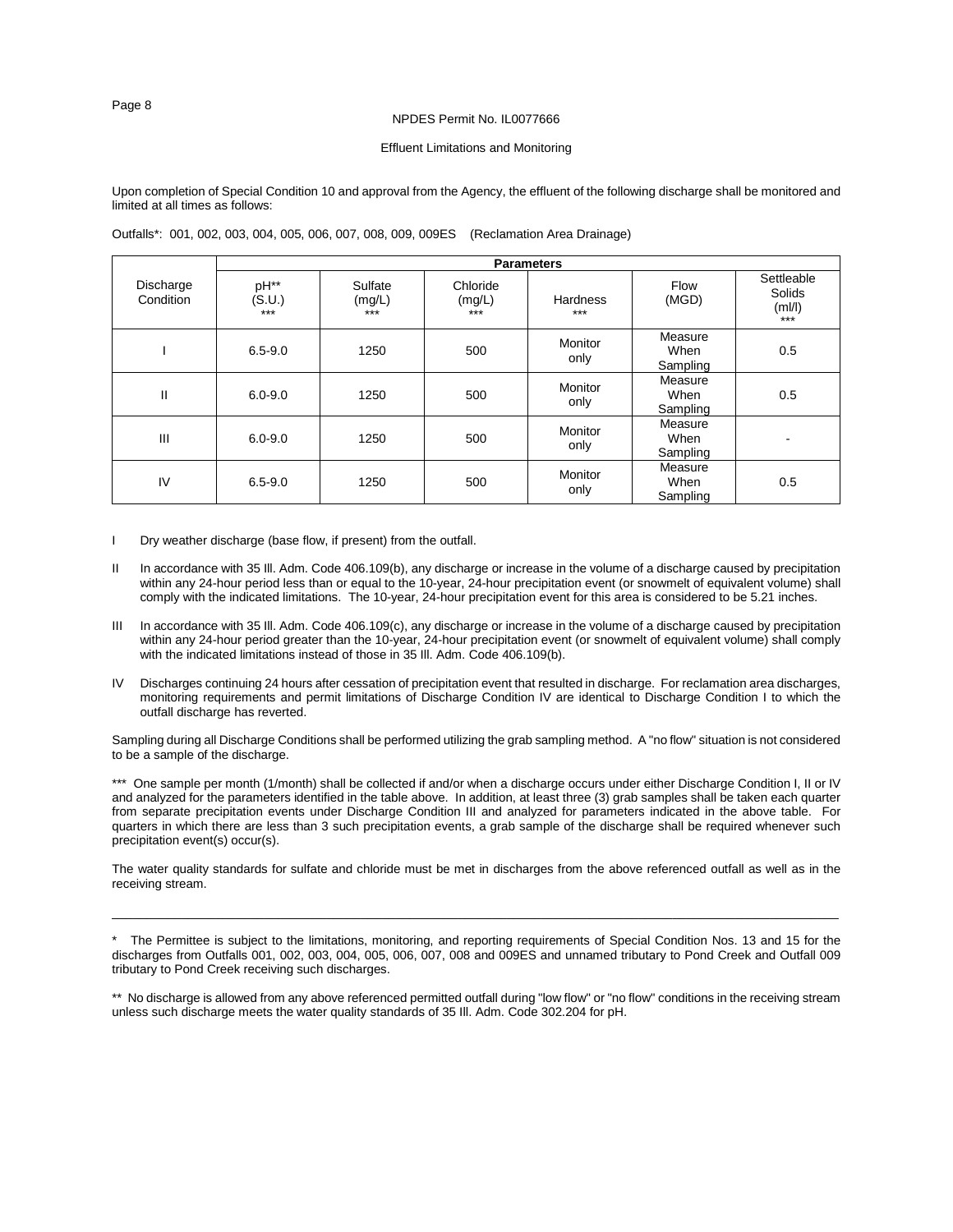# Effluent Limitations and Monitoring

Upon completion of Special Condition No. 11 and approval from the Agency, the effluent of the following discharge shall be monitored and limited at all times as follows:

Outfalls: 001, 002, 003, 004, 05, 006, 007, 008, 009, 009ES (Stormwater Discharge)

| <b>Parameters</b> |                   |  |  |  |  |  |  |  |  |
|-------------------|-------------------|--|--|--|--|--|--|--|--|
| pH*               | Settleable Solids |  |  |  |  |  |  |  |  |
| (S.U.)            | (ml/l`            |  |  |  |  |  |  |  |  |
| $***$             | $***$             |  |  |  |  |  |  |  |  |
|                   |                   |  |  |  |  |  |  |  |  |
| $6.0 - 9.0$       | 0.5               |  |  |  |  |  |  |  |  |

Stormwater discharge monitoring is subject to the following reporting requirements:

Analysis of samples must be submitted with second quarter Discharge Monitoring Reports.

If discharges can be shown to be similar, a plan may be submitted by November 1 of each year preceding sampling to propose grouping of similar discharges and/or updated previously submitted groupings. If updating of a previously submitted plan is not necessary, a written notification to the Agency, indicating such is required. Upon approval from the Agency, one representative sample for each group may be submitted.

Annual stormwater monitoring is required for all discharges until Final SMCRA Bond is released and approval to cease such monitoring is obtained from the Agency.

\* No discharge is allowed from any above referenced permitted outfalls during "low flow" or "no flow" conditions in the receiving stream unless such discharge meets the water quality standards of 35 Ill. Adm. Code 302.204 for pH.

\_\_\_\_\_\_\_\_\_\_\_\_\_\_\_\_\_\_\_\_\_\_\_\_\_\_\_\_\_\_\_\_\_\_\_\_\_\_\_\_\_\_\_\_\_\_\_\_\_\_\_\_\_\_\_\_\_\_\_\_\_\_\_\_\_\_\_\_\_\_\_\_\_\_\_\_\_\_\_\_\_\_\_\_\_\_\_\_\_\_\_\_\_\_\_\_\_\_\_\_\_\_\_\_

\*\* One (1) sample per year shall be collected and analyzed for the indicated parameter; however, such sampling and analysis is required only if and/or when a discharge occurs from the individual Outfall(s) identified above.

Page 9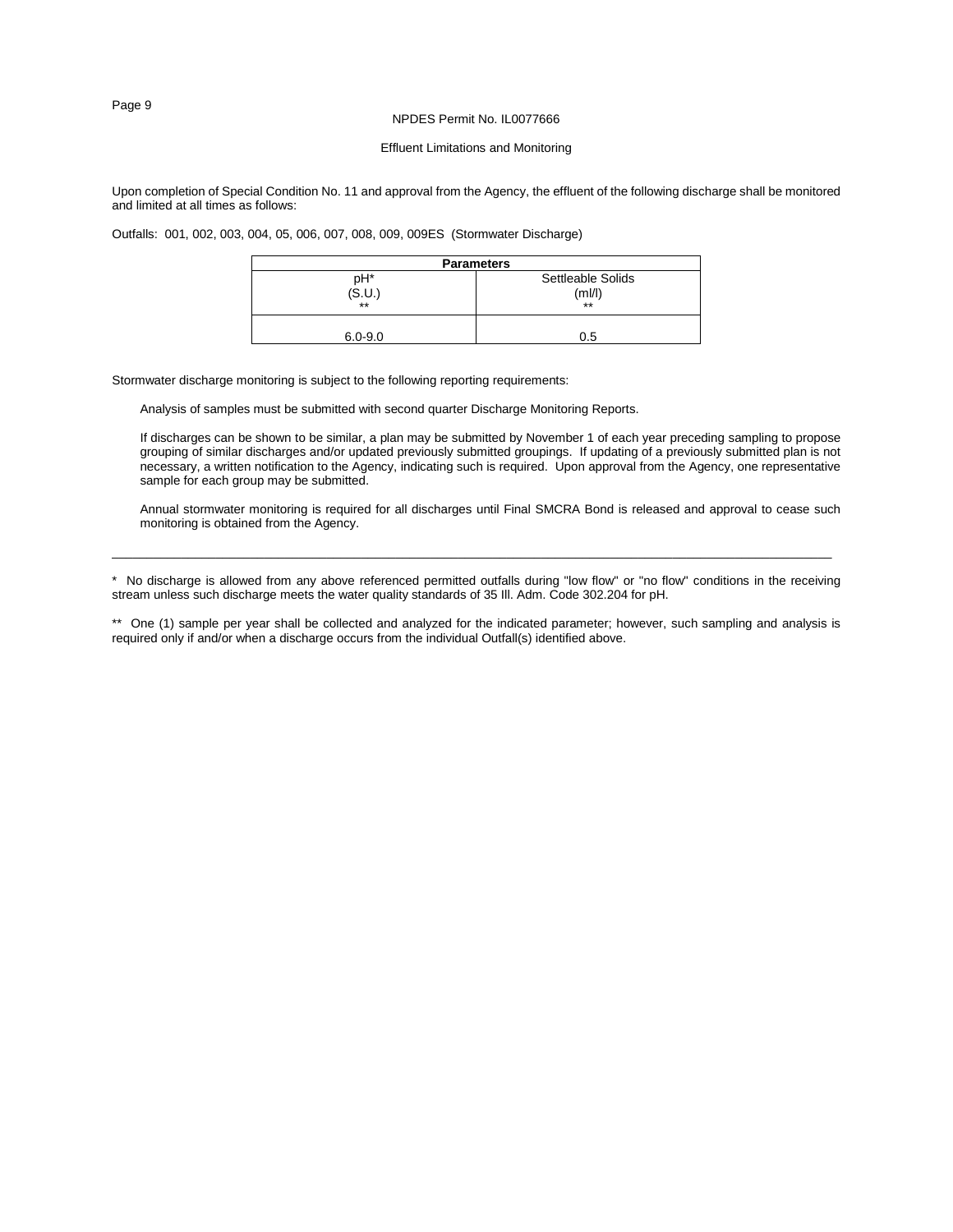#### NPDES Permit No. IL0077666

#### Construction Authorization No. 3117-15

Authorization is hereby granted to the above designee to construct and operate the mine and mine refuse area described as follows:

Surface facilities in support of an underground mine containing a total of 986.10 acres, also identified as IDNR/OMM Permit Nos. 375 417 and 456, located in Sections 2, 3, 4, 7, 8, 9, 10, 12, 14, 15, 16, 17, 18 and 29, Township 8 South, Range 4 East, and Sections 11, 12, 13, 35, 36, Township 8 South, Range 3 East, Williamson County, 3<sup>rd</sup> P.M., Illinois, and Sections 1, 2 and 12, Township 8 South, Range 2 East, and Sections 7, 8, 9, 11, 14, 15, 16, and 17, Township 8 South, Range 3 East, and Sections 27, 28, 29, 30, 31, 32, 34 and 35, Township 7 South, Range 2 East, Franklin County, 3<sup>rd</sup> P.M., Illinois.

The surface facilities at this site contain drainage control structures (ditches) and nine (9) sediment basins, incline slope, coal preparation plant, coal stockpiles, refuse disposal areas, coal conveyors, railroad loop, ventilation shafts, parking areas, access roads, and office and maintenance buildings. The following additional areas are being added to the original facilities approved for this operation.

An additional area of 4.05 acres, identified as IBR No. 4 to OMM Permit No. 375, located in Section 12, Township 8 South, Range 3 East, in Williamson County, Illinois. As proposed and depicted in IEPA Log Nos. 2416-06 and 2416-06-A, installation of three (3) boreholes and associated pipeline to ensure mine ventilation is approved. Runoff from the area approved herein should be controlled by silt fence, mulching, seeding, vegetation, rock check dams, erosion control blankets, etc.

An additional area of 9.71 acres, identified as IBR No. 5 to OMM Permit No. 375, located in Section 13, Township 8 South, Range 3 East, in Williamson County, Illinois. As proposed and depicted in IEPA Log Nos. 2380-06 and 2380-06-A, installation of the support facilities to ensure mine ventilation is approved. Runoff from the area approved herein should be controlled by two temporary catch basins, silt fence, mulching, seeding, vegetation, rock check dams, erosion control blankets, etc.

An additional area of 3.20 acres, identified as IBR No. 10 to OMM Permit No. 375, located in Section 8, Township 8 South, Range 4 East, in Williamson County, Illinois. As proposed and depicted in IEPA Log Nos. 1396-07 and 1396-07-A, installation of two (2) boreholes and a vertical pump to ensure mine ventilation is approved. Runoff from the area approved herein should be controlled by silt fence, mulching, seeding, vegetation, rock check dams, erosion control blankets, etc.

An additional area of 12.50 acres, identified as IBR No. 11 to OMM Permit No. 375, located in Sections 4, 7 and 8, Township 8 South, Range 4 East, in Williamson County, Illinois. As proposed and depicted in IEPA Log Nos. 1525-07 and 1525-07-A, this area is incorporated for the installation of the water line from the Locust Grove Shaft area to Pond 006. Runoff from the area approved herein should be controlled by silt fence, mulching, seeding, vegetation, rock check dams, erosion control blankets, etc.

An additional area of 0.36 acres, identified as IBR to OMM Permit No. 375, located in Sections 11 and 12, Township 8 South, Range 3 East, in Williamson County, Illinois. As proposed and depicted in IEPA Log Nos. 0190-08 and 0190-08-A, re-alignment of access road is approved. Runoff from the area approved herein should be controlled by silt fence, mulching, seeding, vegetation, rock check dams, erosion control blankets, etc

An additional area of 3.57 acres, identified as IBR No. 14 to OMM Permit No. 375, located in Section 9, Township 8 South, Range 4 East, in Williamson County, Illinois. As proposed and depicted in IEPA Log No. 0369-08, two (2) boreholes will be drilled and a vertical pump will be installed to ensure mine ventilation. Runoff from the area approved herein will be controlled by silt fence, mulching, seeding, vegetation, rock check dams, erosion control blankets, etc.

An additional area of 8.1 acres, identified as IBR No. 25 to OMM Permit No. 375, located in Sections 9 and 10, Township 8 South, Range 4 East, in Williamson County, Illinois. As proposed and depicted in IEPA Log No. 8091-10, two (2) concrete transport boreholes and access road will be constructed and a turbine pump, buried waterline and power line will be installed. Runoff from the area approved herein will be controlled by silt fence, mulching, seeding, vegetation, rock check dams, erosion control blankets, etc.

An additional area of 2.13 acres, identified as IBR No. 55 to OMM Permit No. 375, located in Section 9 and 16, Township 8 South, Range 4 East, in Williamson County, Illinois. As proposed and depicted in IEPA Log No. 5530-13 a buried pump discharge pipeline and electrical power line will be installed. Runoff from the area approved herein will be controlled by silt fence, mulching, seeding, vegetation, rock check dams, erosion control blankets, etc.

An additional area of 4.18 acres, identified as IBR No. 52 to OMM Permit No. 375, located in Section 15, Township 8 South, Range 4 East, Williamson County, Illinois. As proposed and depicted in IEPA Log No. 5168-13, this area is being incorporated for the construction of an underground mine support facility including a borehole and installation of an electric vertical turbine pump. The area will also include a buried pipeline and electric power line. Runoff from the area approved herein will be controlled by silt fence, mulching, seeding, vegetation, rock check dams, erosion control blankets, etc.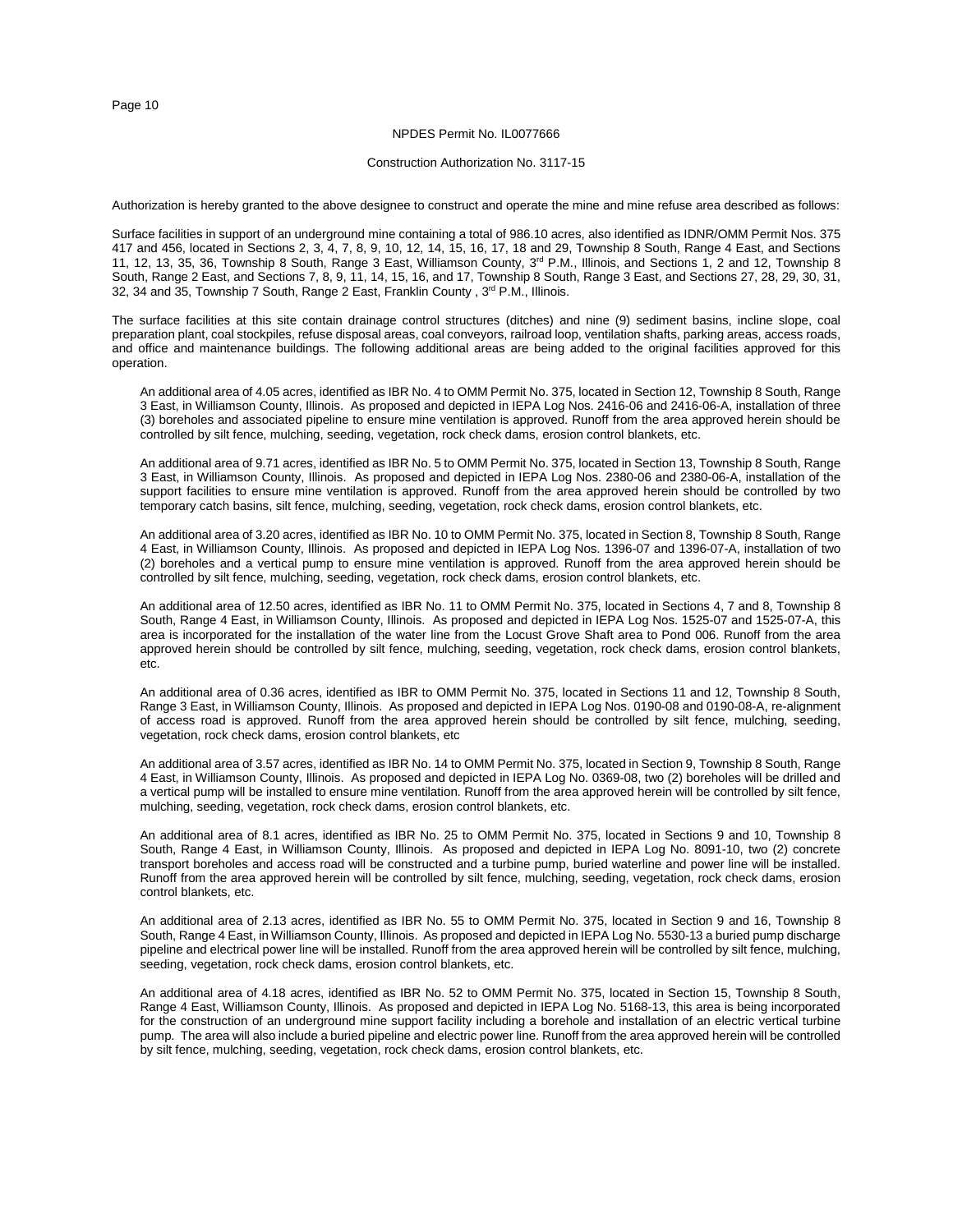# NPDES Permit No. IL0077666

#### Construction Authorization No. 3117-15

An additional area of 3.3 acres, identified as IBR No. 57 to OMM Permit No. 375, located in Section 18, Township 8 South, Range 4 East, in Williamson County, Illinois. As proposed and depicted in IEPA Log No. 4088-14, two (2) boreholes will be constructed and a pump and waterline will be installed to pump underground mine pumpage to an existing waterline along Jordan Fort Road. Topsoil stockpiles will also be located with the IBR area. Runoff from the area approved herein will be controlled by silt fence, mulching, seeding, vegetation, rock check dams, erosion control blankets, etc.

An additional area of 3.3 acres, identified as IBR No. 58 to OMM Permit No. 375, located in Sections 8 and 17, Township 8 South, Range 4 East, in Williamson County, Illinois. As proposed and depicted in IEPA Log No. 5477-13, two (2) boreholes will be constructed and a pump and waterline will be installed to pump underground mine water and to ensure underground ventilation. Runoff from the area approved herein will be controlled by silt fence, mulching, seeding, vegetation, rock check dams, erosion control blankets, etc.

An additional area of 9.89 acres, identified as IBR No. 60 to OMM Permit No. 375, located in Section 13, Township 8 South, Range 3 East, Williamson County, Illinois. As proposed and depicted in IEPA Log No. 4237-14, this area is for the development of topsoil and subsoil storage areas and construction of associated drainage ditches. Two (2) drainage ditches, identified as Collection Ditch Nos. D-5E-1 and D-5D-1, directs runoff from this area to existing Ditch D-5c and Pond 005.

An additional area of 1.0 acres, identified as IBR No. 78 to OMM Permit No. 375, located in Section 13, Township 8 South, Range 3 East, and Sections 7 and 18, Township 8 South, Range 4 East, in Williamson County, Illinois. As proposed and depicted in IEPA Log No. 9082-19, this area is incorporated into this permit for a buried four-inch waterline to be installed. Runoff from the area approved herein will be controlled by silt fence, mulching, seeding, vegetation, rock check dams, erosion control blankets, etc.

An additional area of 19.9 acres, identified as IBR No. 79 to OMM Permit No. 375, located in Sections 35 and 36, Township 7 South, Range 3 East, in Franklin County, Illinois. As proposed and depicted in IEPA Log No. 9083-19, this area is incorporated into this permit for installation of a supply shaft to transport supplies underground as required for the continued effective operation of approved mine plan, belt air shaft and fan to supply required ventilation along with six (6) steel cased boreholes with a diameter less ten 10 5/8 inches for power and other supplies, power substation, dry storage barn and equipment yard. Runoff from the area approved herein will be controlled by silt fence, mulching, seeding, vegetation, rock check dams, erosion control blankets, etc.

An additional area of 17.01 acres, identified as IBR No. 83 to OMM Permit No. 375, located in Sections 2, 3, 9 and 10, Township 8 South, Range 4 East, in Williamson County, Illinois. As proposed and depicted in IEPA Log No. 9109-19, this area is incorporated into this permit for a access roadway, one 16.5 foot bleeder shaft, utility boreholes, concrete pad for transformer, a compressor station and a portable crib plant. Runoff from the area approved herein will be controlled by silt fence, mulching, seeding, vegetation, rock check dams, erosion control blankets, etc.

As described in IEPA Log No. 7395-11 and previously approved under Subtitle D Permit No. 2012-MA-7395-1, a permit area consisting of 9.82 acres located in Section 10, Township 8 South, Range 4 East, Williamson County, is incorporated into this permit for the construction of compressor bore hole, installation of a buried power line and an access road. All runoff from this area shall be monitored in accordance with stormwater monitoring requirements of Special Condition No. 11 of this NPDES Permit. This additional area is included in the total permit acreage cited above.

As described in IEPA Log No. 6141-12 and previously approved under Subtitle D Permit No. 2012-MA-6141-1, a permit area consisting of 0.64 acres located in Section 13, Township 8 South, Range 3 East, Williamson County, is incorporated into this permit for the construction of borehole for the batch material supply of crushed stone and concrete to the underground mine. All runoff from this area shall be monitored in accordance with stormwater monitoring requirements of Special Condition No. 11 of this NPDES Permit. This additional area is included in the total permit acreage cited above.

As described in IEPA Log No. 6562-12 and previously approved under Subtitle D Permit No. 2013-MA-6562, a permit area consisting of 3.81 acres located in Section 16, Township 8 South, Range 4 East, Williamson County, is incorporated into this permit for the construction of a steel-liner drill hole and temporary installation of a pumpable cement product mixing plant used for underground mine. All runoff from this area shall be monitored in accordance with stormwater monitoring requirements of Special Condition No. 11 of this NPDES Permit. This additional area is included in the total permit acreage cited above.

As described in IEPA Log No. 6039-12 and previously approved under Subtitle D Permit No. 2015-MA-6039, a permit area consisting of 4.65 acres located in Section 14, Township 8 South, Range 4 East, Williamson County, is incorporated into this permit for installation of ventilation shaft site. All runoff from this area shall be monitored in accordance with stormwater monitoring requirements of Special Condition No. 11 of this NPDES Permit. This additional area is included in the total permit acreage cited above.

As described in IEPA Log No. 2273-16 and previously approved under Subtitle D Permit No. 2016-MA-2273, a permit area consisting of 6.5 acres located in Section 29, Township 8 South, Range 4 East, Williamson County, is incorporated into this permit for the construction of a concrete lined South District Supply Shaft to provide supplies to underground workings, three (3) boreholes, a pole barn and an access road. All runoff from this area shall be monitored in accordance with stormwater monitoring requirements of Special Condition No. 11 of this NPDES Permit. This additional area is included in the total permit acreage cited above.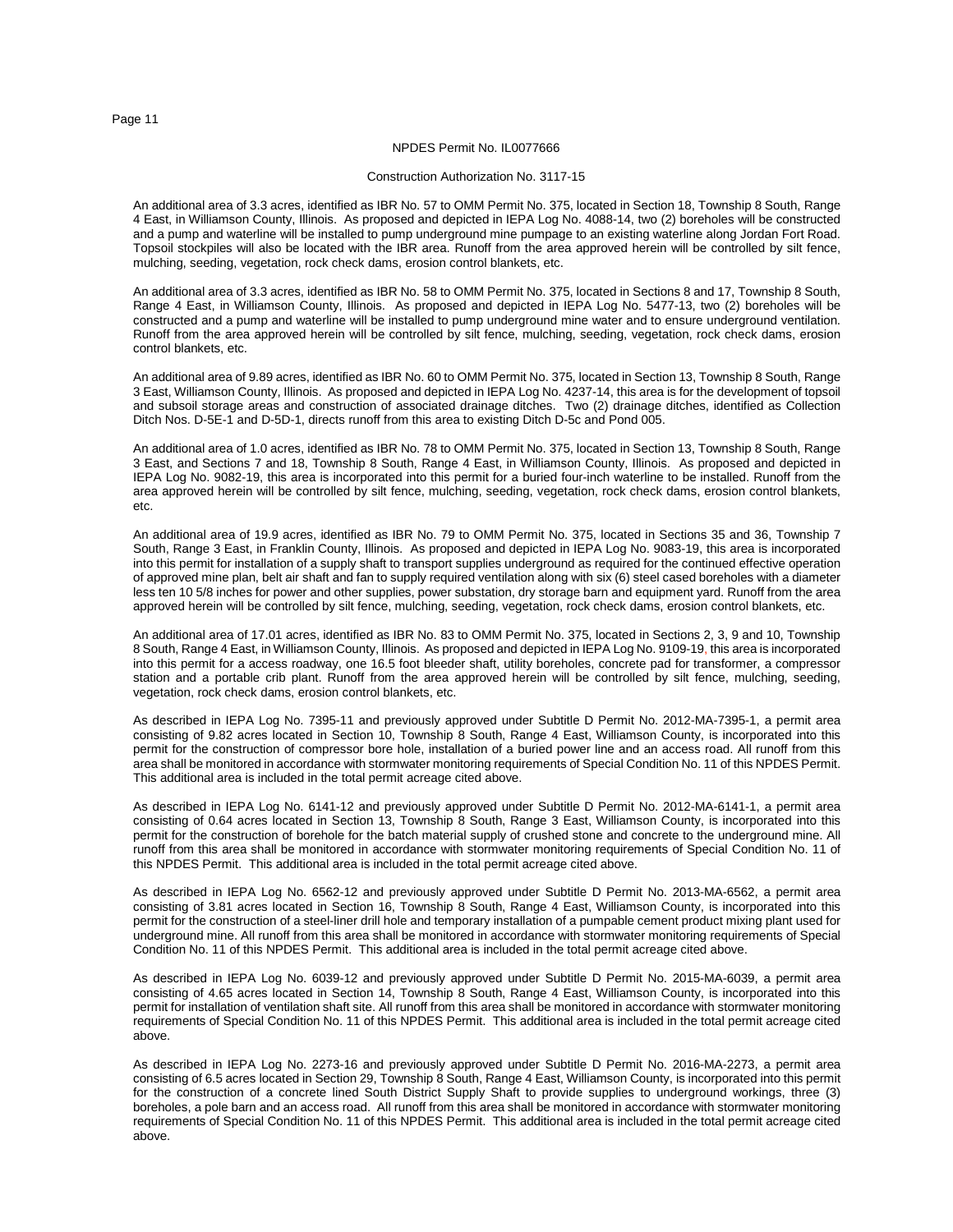#### Construction Authorization No. 3117-15

As previously approved under Subtitle D Permit No. 2014-MW-4275, a fine coal refuse (slurry) disposal area incorporating the use of geotextile tubes was developed at Pond Creek Mine site. As described and depicted in IEPA Log Nos. 4275-14, 4275-14-A, 4275-14-B, 1475-14-C development of this area included construction of a low permeability liner consisting of four (4) foot compacted clay with a hydraulic conductivity of  $1 \times 10^{-7}$  cm/sec, or less. Surface runoff and dewatering of the geotextile tubes is collected in a "no-discharge" perimeter containment basin and pumped to existing refuse disposal area or coal preparation plant. Hereby incorporated into this permit is a modification of the drainage control plan to allow stormwater runoff from the area to discharge through sediment ditches and spillway into existing Ditch D-5C and through Pond No. 005, as described and depicted in IEPA Log No. 3117-15. Reclamation of the geotextile tube refuse disposal area shell consists of construction of a low permeability cap consisting of four (4) foot compacted clay with hydraulic conductivity of 1x10<sup>-7</sup>cm/sec, or less. Rooting medium and topsoil required for establishment of vegetative cover shall be in addition to the four (4) foot compacted clay low permeability cap. Four (4) monitoring wells identified as Well Nos. GW-29, GW-30, GW-31 and GW-32 shall be installed at each corner of the geotextile tube placement area. Groundwater monitoring shall be performed in accordance with Special Condition No. 12.

As described in IEPA Log Nos.1186-17, 1186-17-Band 1385-17, and previously approved under Subtitle D Permit No. 2017-MA-1186-1, a permit area consisting of 17.7 acres located in Section 12, Township 8 South, Range 3 East, Williamson County, is incorporated into this permit for construction of a Water Management Facility consisting of three (3) water holding cells. Construction and development of the water Management facility includes topsoil removal, grading, foundation preparation and installation of a low permeability liner consisting of four (4) foot compacted clay liner with a hydraulic conductivity of 1 x 10 $-7$ cm/sec within the water holding cells. Compacted clay liner shall also be subject to and in accordance with the specifications and testing requirements of Condition No. 12. All runoff from this area shall be monitored in accordance with stormwater monitoring requirements of Special Condition No. 11 of this NPDES Permit. This additional area is included in the total permit acreage cited above. Four (4) monitoring wells identified as Well Nos. GW-33, GW-34, GW-35 and GW-36 shall be installed as depicted in IEPA Log Nos. 1186-17, 1186-17-B and 1385-17 Groundwater monitoring shall be performed in accordance with Special Condition No.13. This additional area is included in the total permit acreage cited above.

The following mining operations plan changes are incorporated into this permit:

| Log No. 2413-06 | The Mining Operations Plan has been revised to include the construction of an access tunnel<br>under the railroad loop and administration building.                          |
|-----------------|------------------------------------------------------------------------------------------------------------------------------------------------------------------------------|
| Log No. 2414-06 | The Mine Operations Map has been revised to depict the revised various structures within<br>the support facility.                                                            |
| Log No. 0371-08 | Installation of a concrete sump at the existing road tunnel and a pipeline which will discharge<br>to Sediment Pond No. 003, identified as IPR No. 13 to OMM Permit No. 375. |

Surface drainage control is provided by eleven (11) sedimentation ponds with discharges designated as 001, 002, 003, 004, 005, 009, 09ES and 011 classified as alkaline mine drainage, and Outfalls 006, 007, 008 classified as acid mine discharge. The sanitary wastewater water treatment system will be approved by the Illinois Department of Public Health.

The location and receiving stream of the Outfalls at this facility is as follows:

| Outfall |            | Latitude   |            |            | Longitude  |            |                                 |
|---------|------------|------------|------------|------------|------------|------------|---------------------------------|
| No.     | <b>DEG</b> | <b>MIN</b> | <b>SEC</b> | <b>DEG</b> | <b>MIN</b> | <b>SEC</b> | <b>Receiving Water</b>          |
| 001     | $37^\circ$ | 50'        | 59.2"      | $88^\circ$ | 49'        | 37.5"      | Unnamed tributary to Pond Creek |
| 002     | $37^\circ$ | 50'        | 26.0"      | $88^\circ$ | 49'        | 51.5"      | Unnamed tributary to Pond Creek |
| 003     | $37^\circ$ | 50'        | 26.0"      | $88^\circ$ | 49'        | 58.0"      | Unnamed tributary to Pond Creek |
| 004     | $37^\circ$ | 50'        | 25.0"      | $88^\circ$ | 49'        | 56.6"      | Unnamed tributary to Pond Creek |
| 005     | $37^\circ$ | 50'        | 9.1"       | $88^\circ$ | 50'        | 00.0"      | Unnamed tributary to Pond Creek |
| 006     | $37^\circ$ | 50'        | 28.4"      | $88^\circ$ | 50'        | 40.6"      | Unnamed tributary to Pond Creek |
| 007     | $37^\circ$ | 50'        | 29.5"      | $88^\circ$ | 49'        | 34.0"      | Unnamed tributary to Pond Creek |
| 008     | $37^\circ$ | 50'        | 31.4"      | $88^\circ$ | 49'        | 33.9"      | Unnamed tributary to Pond Creek |
| 009     | $37^\circ$ | 51'        | 16.1"      | $88^\circ$ | 49'        | 25.5"      | Pond Creek                      |
| 009ES   | $37^\circ$ | 50'        | 52.3"      | $88^\circ$ | 48'        | 43.7"      | Unnamed tributary to Pond Creek |
| 011     | $37^\circ$ | 52'        | 37"        | $89^\circ$ | 01'        | 49"        | <b>Big Muddy River</b>          |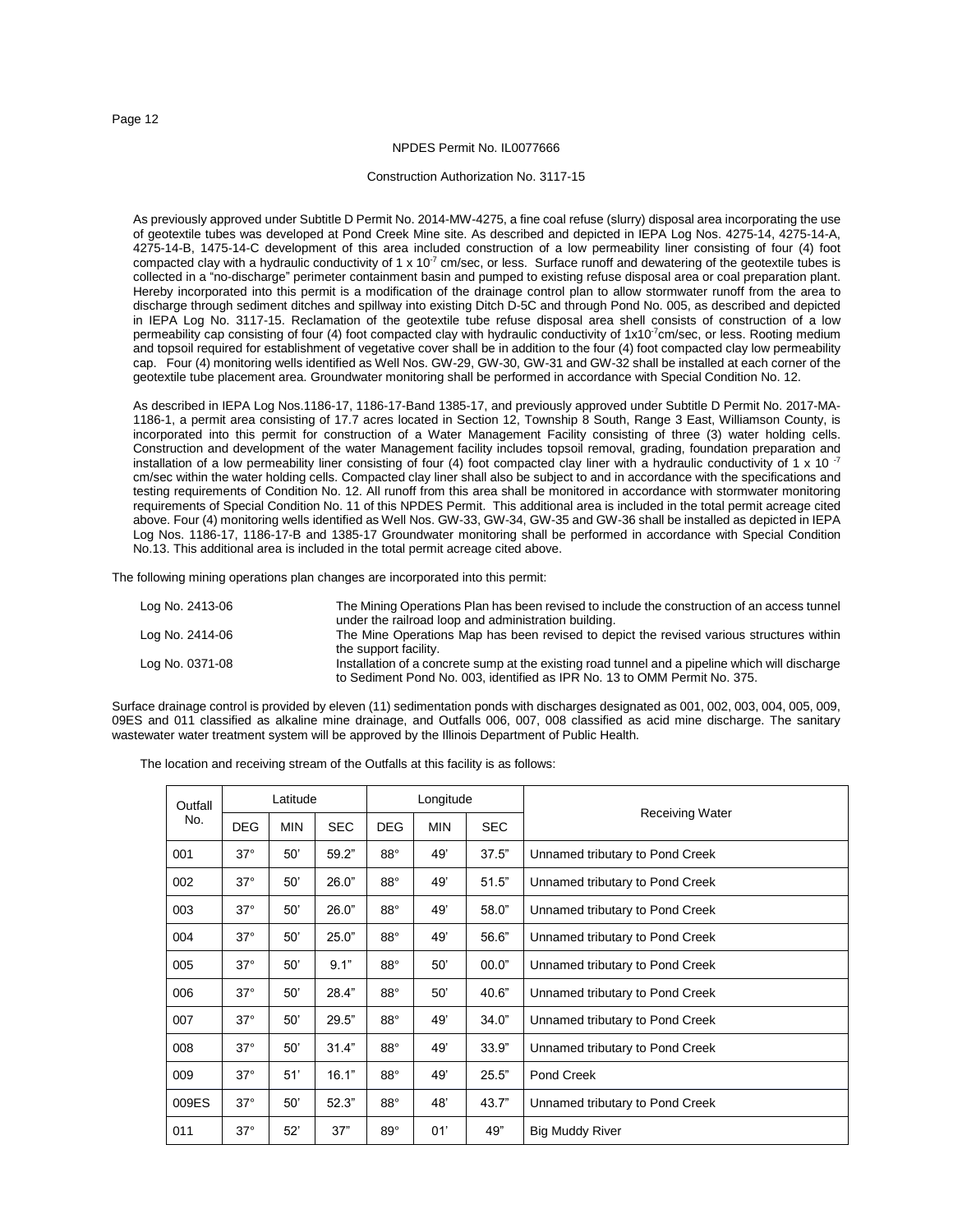#### NPDES Permit No. IL0077666

#### Construction Authorization No. 3117-15

Original Sedimentation Ponds with discharges designated as Outfall Nos. 007 and 008 have been re-designed as described and depicted in IEPA Log No. 8554-10.

#### **Refuse disposal**

Refuse Disposal Area as previously approved in IEPA Log No. 3054-05, was constructed in phases as depicted and described in IEPA Log No. 2377-06 (RDA No. 1), Refuse Disposal Area No. 2 was constructed at Pond Creek Mine facilities as proposed and described in IEPA Log Nos. 1465-07, 1465-07-B, 1465-07-D, 1465-07-E, 1465-07-G, 1520-07, 0346-08, 9005-09, 9198-09, 9198-09- A, 8114-10, 8114-10-A, 7185-11, 7225-11, 6431-12, 6431-12-A and 5378-13.

As previously approved under Subtitle D Permit No. 2015-MA-3432, construction and development of Refuse Disposal Area No. 3 includes topsoil removal, grading, foundation preparation for refuse area, also construction of the water holding cell and installation of four (4) foot compacted clay liner was performed in accordance with the procedures discussed and outlined in IEPA Log No. 3432- 15. As described in IEPA Log No. 3432-15, all stormwater runoff from the deposited coarse refuse within the RDA No. 3 is collected and maintained within the RDA No. 3 and/or is pumped into the slurry impounding structure of the existing RDA, which is an integral part of the Pond Creek Mine No. 1 coal preparation plant closed circuit wastewater handling system.

As described and depicted in IEPA Log Nos. 3001-15 and 3001-15-C Refuse Disposal Area No. 3 (RDA 3) is approved for construction. RDA 3 is located immediately east of the RDA 1 and RDA 2 areas, contains 229.78 acres, and is included in the above cited total Permit acreage. The area for RDA 3 is located in Section 12, Township 8 South, Range 3 East and Section 7, Township 8 South, Range 4 East, Williamson County, Illinois. To not increase chloride and sulfates due to construction of RDA 3, the mine is reclaiming the outslopes of the RDA 1 and RDA 2 that previously discharged through Outfalls 007 and 008. There will be no increase in loading due to the construction of RDA 3. Runoff from this area will be tributary to previously constructed water holding cell with the designated NPDES Outfalls 009 and 009ES, as depicted in IEPA Log No. 3117-15-A. Construction of four (4) foot compacted clay liners for the Refuse Disposal Area No. 3, Sediment Pond 009 and associated drainage control structures shall be subject to and in accordance with the specifications and testing requirements of Condition No. 12. With prior approval as to thickness and installation procedures, an HDPE synthetic liner may be utilized in lieu of the compacted clay liners proposed.

# **Mixing Zone (Big Muddy River)**

Excess water will be transported from the Pond Creek Mine to Outfall No. 011 on the Big Muddy River through a high-density polyethylene (HDPE) pipeline. Water will be pumped from the Water Holding Cell by pumps through approximately 12.5 miles of pipe to the diffuser located at the mixing zone location. The pipeline ROW will be approximately 50 feet in width with a total permitted area of approximately 70.7 acres. The amount of water that could be discharged through the Pipeline depends upon the chloride concentration in the discharge stream, the background chloride content and the flow in the Big Muddy River. The upper limit to the discharge will be based on the pumping capacity of the facility. Maximum pumping rate of 5,000 gallons per minute or 11.1 cfs. from the facility. The volume of water discharged to Big Muddy River will be dependent upon the flow in the Big Muddy River and the chloride concentration of the water in the Water Holding Cell and the chloride concentration coming downstream in the River.

During operations of the pipeline, continuous flow monitors will be installed to provide protection against leakage. Flow will be monitored near the pump discharge while the pipeline is within the sediment control structure of Pond Creek Mine. Flow will also be monitored at the mixing zone location. This instrumentation will be connected to an alarm monitoring system and flow data will be transmitted to a central location for tracking and assessing system operations. The flow monitoring system operation and maintenance is subject to the requirements of Special Condition No. 16.

Groundwater monitoring for the facility will consist of Monitoring Well Nos.GW-1, GW-2, GW-3, GW-4, GW-5GW-9, GW-30, GW-33, GW-34, GW-35 and GW-36. Monitoring Well Nos. MW-8R, MW-10, MW-11, MW-12, MW-13, MW-14 and MW-28, as depicted in IEPA Log No. 3001-15, will monitor effects of the initial refuse disposal area. Groundwater monitoring requirements are outlined in Condition No. 13.

This Construction Authorization replaces Construction Authorization No. 3054-05.

The abandonment plan shall be executed and completed in accordance with 35 Ill. Adm. Code 405.109.

All water remaining upon abandonment must meet the requirements of 35 Ill. Adm. Code 406.202. For the constituents not covered by 35 Ill. Adm. Code Parts 302 or 303, all water remaining upon abandonment must meet the requirements of 35 Ill. Adm. Code 406.106.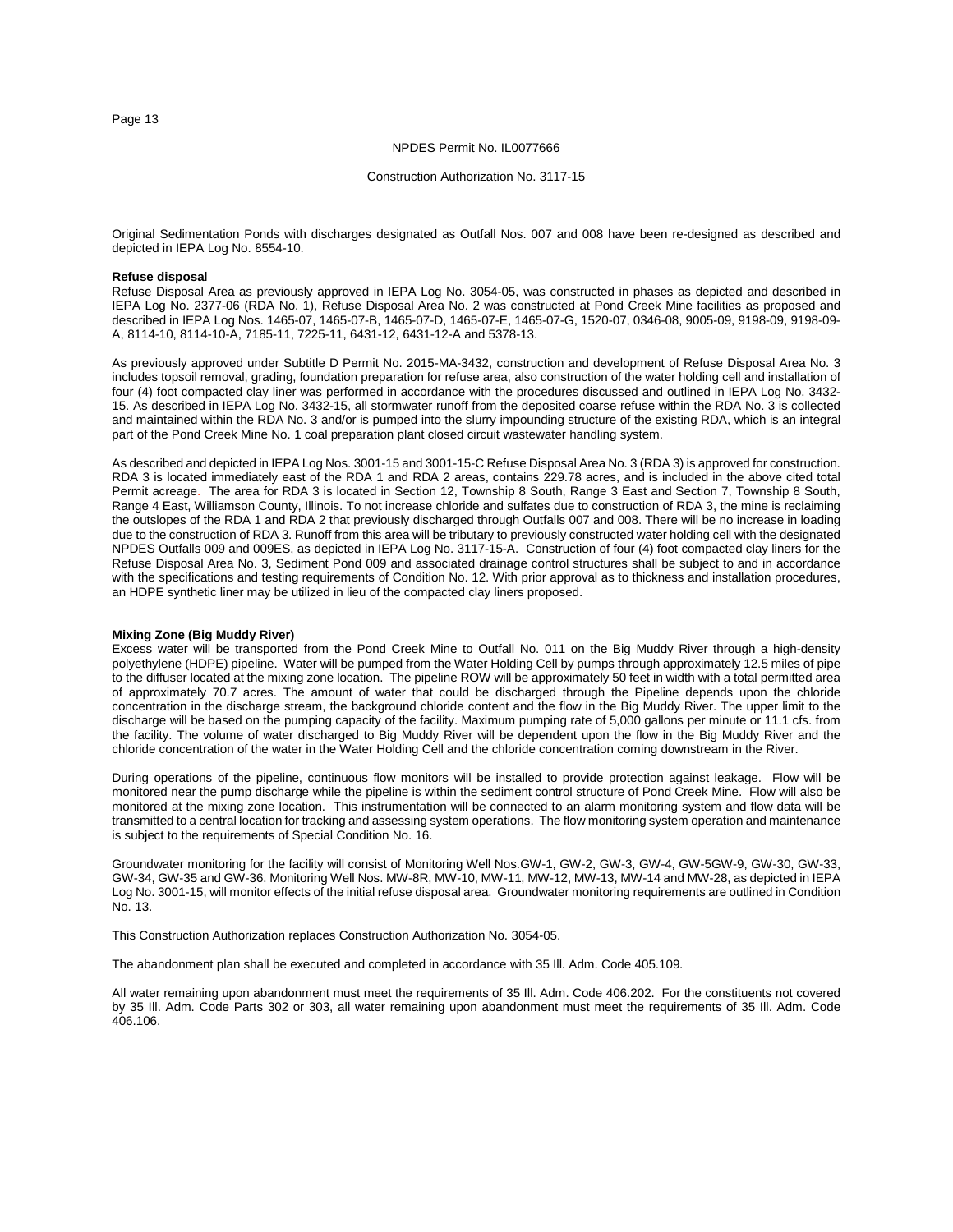#### NPDES Permit No. IL0077666

#### Construction Authorization No. 3117-15

This Authorization is issued subject to the following Condition(s). If such Condition(s) require( $\S$ ) additional or revised facilities, satisfactory engineering plan documents must be submitted to this Agency for review and approval to secure issuance of a Supplemental Authorization to Construct.

- 1. If any statement or representation is found to be incorrect, this permit may be revoked and the permittee thereupon waives all rights thereunder.
- 2. The issuance of this permit (a) shall not be considered as in any manner affecting the title of the premises upon which the mine or mine refuse area is to be located; (b) does not release the permittee from any liability for damage to person or property caused by or resulting from the installation, maintenance or operation of the proposed facilities; (c) does not take into consideration the structural stability of any units or parts of the project; and (d) does not release the permittee from compliance with other applicable statutes of the State of Illinois, or with applicable local laws, regulations or ordinances.
- 3. Final plans, specifications, application and supporting documents as submitted by the permittee and approved by the Agency shall constitute part of this permit in the records of the Agency.
- 4. There shall be no deviations from the approved plans and specifications unless revised plans, specifications and application shall first have been submitted to the Agency and a supplemental permit issued.
- 5. The permit holder shall notify the Agency (217/782-3637) immediately of an emergency at the mine or mine refuse area which causes or threatens to cause a sudden discharge of contaminants into the waters of Illinois and shall immediately undertake necessary corrective measures as required by 35 Ill. Adm. Code 405.111. (217/782-3637 for calls between the hours of 5:00 p.m. to 8:30 a.m. and on weekends.)
- The termination of an NPDES discharge monitoring point or cessation of monitoring of an NPDES discharge is not authorized by this Agency until the permittee submits adequate justification to show what alternate treatment is provided or that untreated drainage will meet applicable effluent and water quality standards.
- 7. Initial construction activities in areas to be disturbed shall be for collection and treatment facilities only. Prior to the start of other activities, surface drainage controls shall be constructed and operated to avoid violations of the Act or Subtitle D. At such time as runoff water is collected in the sedimentation pond, a sample shall be collected and analyzed, for the parameters designated as 1M through 15M under Part 5-C of Form 2C and the effluent parameters designated herein with the results sent to this Agency. Should additional treatment be necessary to meet the standards of 35 Ill. Adm. Code 406.106 or applicable water quality standards, a Supplemental Permit must be obtained. Discharge from ponds is not allowed unless applicable effluent and water quality standards are met in the basin discharge(s).
- This Agency must be informed in writing and an application submitted if drainage, which was previously classified as alkaline (pH greater than 6.0), becomes acid (pH less than 6.0) or ferruginous (base flow with an iron concentration greater than 10 mg/L). The type of drainage discharging to the basin should be reclassified in a manner consistent with the applicable provisions of 35 Ill. Adm. Code Part 406. The application should discuss the treatment method and demonstrate how the discharge will meet the applicable standards.
- 9. A permittee has the obligation to add a settling aid if necessary to meet the suspended solids or settleable solids effluent standards. The selection of a settling aid and the application practice shall be in accordance with a. or b. below
	- a. Alum (Al<sub>2</sub>(SO<sub>4</sub>)<sub>3</sub>), hydrated lime (Ca(OH)<sub>2</sub>), soda ash (Na<sub>2</sub>CO<sub>3</sub>), alkaline pit pumpage, acetylene production by-product (tested for impurities), and ground limestone are acceptable settling aids and are hereby permitted for alkaline mine drainage sedimentation ponds.
	- b. Any other settling aids such as commercial flocculents and coagulants are permitted only on prior approval from the Agency. To obtain approval a permittee must demonstrate in writing to the Agency that such use will not cause a violation of the toxic substances standard of 35 Ill. Adm. Code 302.210 or of the appropriate effluent and water quality standards of 35 Ill. Adm. Code parts 302, 304, and 406.
- 10. A general plan for the nature and disposition of all liquids used to drill boreholes shall be filed with this Agency prior to any such operation. This plan should be filed at such time that the operator becomes aware of the need to drill unless the plan of operation was contained in a previously approved application.
- 11. Any of the following shall be a violation of the provisions required under 35 Ill. Adm. Code 406.202:
	- a. It is demonstrated that an adverse effect on the environment in and around the receiving stream has occurred or is likely to occur.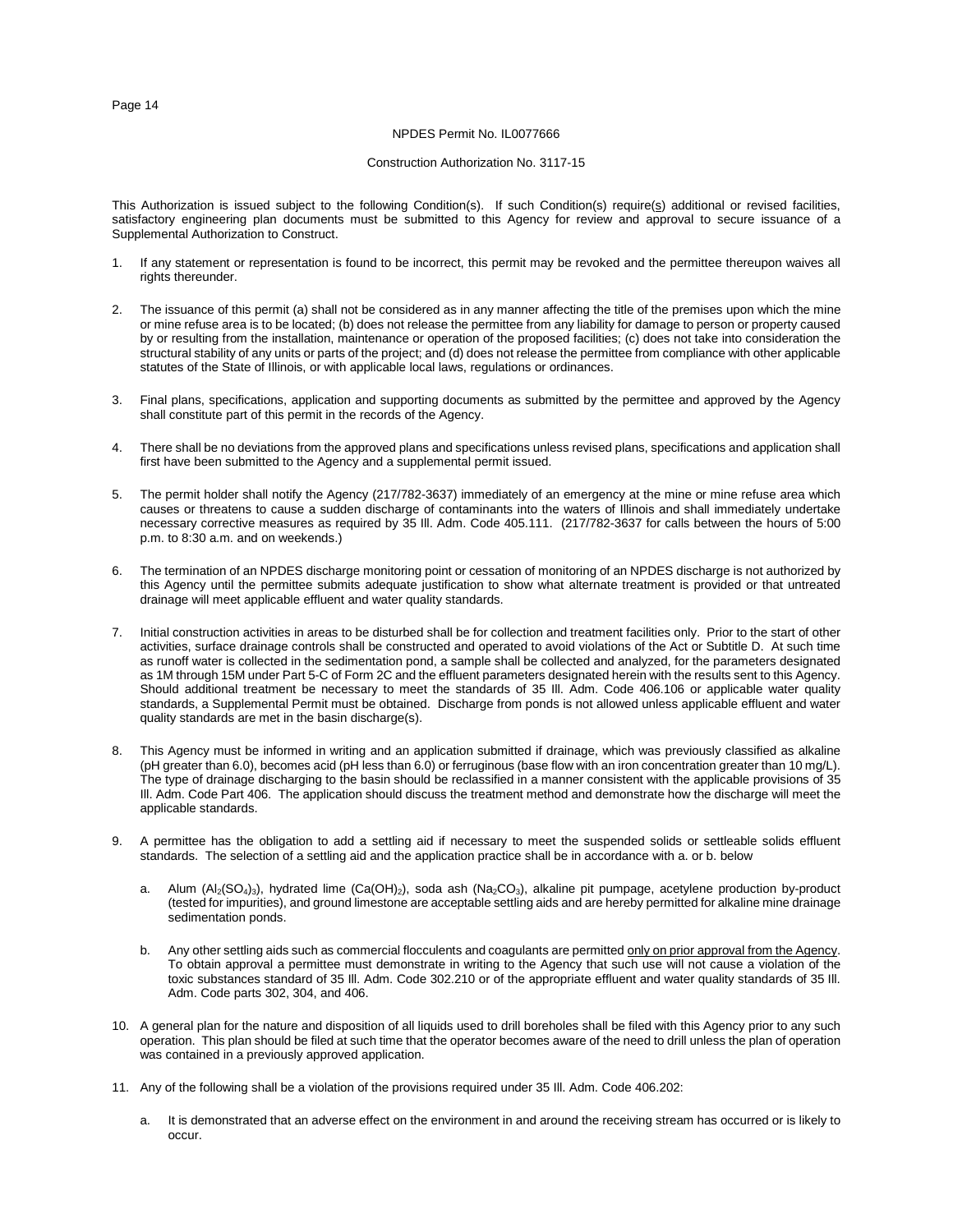# NPDES Permit No. IL0077666 Construction Authorization No. 3117-15

- b. It is demonstrated that the discharge has adversely affected or is likely to adversely affect any public water supply.
- c. The Agency determines that the permittee is not utilizing Good Mining Practices in accordance with 35 Ill. Adm. Code 406.204 which are fully described in detail in Sections 406.205, 406.206, 406.207 and 406.208 in order to minimize the discharge of total dissolved solids, chloride, sulfate, iron and manganese. To the extent practical, such Good Mining Practices shall be implemented to:
	- i. Stop or minimize water from coming into contact with disturbed areas through the use of diversions and/or runoff controls (Section 406.205).
	- ii. Retention and control within the site of waters exposed to disturbed materials utilizing erosion controls, sedimentation controls, water reuse or recirculation, minimization of exposure to disturbed materials, etc. (Section 406.206).
	- iii. Control and treatment of waters discharged from the site by regulation of flow of discharges and/or routing of discharges to more suitable discharge locations (Section 406.207).
	- iv. Utilized unconventional practices to prevent the production or discharge of waters containing elevated contaminant concentrations such as diversion of groundwater prior to entry into a surface or underground mine, dewatering practices to remove clean water prior to contacting disturbed materials and/or any additional practices demonstrated to be effective in reducing contaminant levels in discharges (Section 406.208).
- 12. The four (4) foot compacted clay liner to be constructed course refuse disposal area, fine coal refuse area (RDA No. 3) and Sedimentation Basin 009 shall be subject to the specifications and procedures presented in IEPA Log No. 3001-15-C.

# Construction Specifications

- a. All soils to be used for the compacted clay liner shall be free of grass, vines, vegetation and rock or stones greater than four (4) inches in diameter.
- b. Samples collected from the borrow area shall be evaluated in accordance with ASTM D422, D4318 and D2487 to ensure classification criteria are met.
- c. Each successive soil lift shall be placed to a 6 to 8 inch loose thickness; however, in no instance shall the loose lift thickness exceed the length of the pads or feet on the compactor or roller.
- d. Each soil lift shall be compacted to the minimum Standard Prototor (ASTM D698) density identified in item no. 12(q) below, at a moisture content of 0% to 5% above the optimum moisture content of the soil.
- e. Inter-lift surfaces shall be adequately scarified to ensure inter-lifting bonding.
- f. Liner construction shall be performed to consistent achievement of density, moisture content, and hydraulic conductivity for each successive lift.
- g. The placement of frozen material or the placement material on frozen ground is prohibited.
- h. Contemporaneous placement or protective covering shall be provided to prevent drying, desiccation and/or freezing where necessary.
- i. Liner construction shall be completed in a manner which reduces void spaces within the soil and liner.
- j. All construction stakes shall be removed during construction, and all test holes (Shelby tube samples) are to be backfilled with bentonite.
- k. The compacted clay liner shall be constructed in a manner to achieve a uniform barrier with a hydraulic conductivity of 1 x  $10^{-7}$  cm/sec.
- l. In the event that acceptable compaction results are not achieved, the soil lift shall be reprocessed or removed and replaced. If moisture content is less than optimum, or greater than 5% above optimum, the falling material shall be wetted or dried to a moisture content within specification and re-compacted. If the dry density is below specification, the failing material shall be re-compacted until a passing test is achieved.

Page 15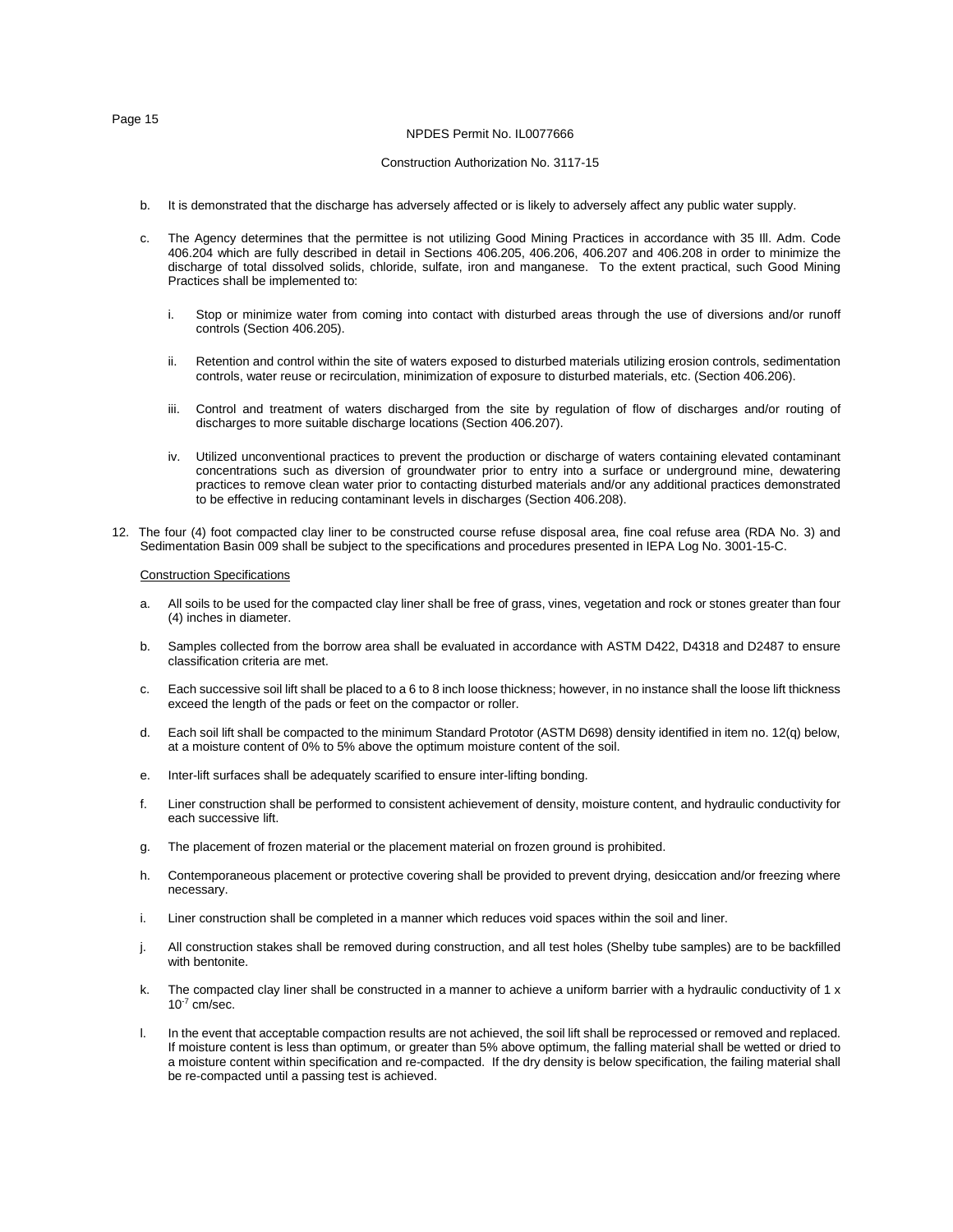# NPDES Permit No. IL0077666

# Construction Authorization No. 3117-15

m. In the event of a failing conductivity test, the soil may be removed or re-compacted and retested until a passing result is obtained; or the soil immediately above and below the test specimen from the same Shelby tube may be tested. If both tests pass, the original test shall be nullified. If either test fails, that portion of the liner shall be rejected and shall be reconstructed and retested until passing results are obtained. The limits of necessary reconstruction shall be determined by additional sampling and testing within the failed region, thereby isolating the failing area of work.

# **Testing Specifications**

- n. Prior to initiating soil liner construction, borrow soils shall be identified, qualified, and verified. At minimum, a representative sample of each soil type identified within the borrow area is to be collected and analyzed for gradation, compaction, and hydraulic conductivity characteristics.
- o. Samples collected from borrow area shall be evaluated in accordance with ASTM D422, D4318 and D2487 to ensure classification criteria are met.
- p. Samples collected from the borrow area shall be tested in accordance with ASTM D 698 to determine maximum dry density and optimum moisture content of the soil.
- q. Samples collect from the borrow area shall be compacted to 90% and 95% standard Proctor density at or near optimum moisture content. The hydraulic conductivity of the re-compacted samples shall be determined in accordance with ASTM D5084 procedures. The results of this testing shall be used to establish the minimum dry density for soil liner compaction necessary to achieve a hydraulic conductivity of 1 x  $10^{-7}$  cm/sec or less.
- r. Moisture and density testing by nuclear methods (ASTM D2922 and D3017) shall be conducted at a rate of at least one test per 1,000 cubic yards placed. Testing locations shall be random and shall not be known to the earthwork contractor prior to lift placement.
- s. To ensure the accuracy and reproducibility of the nuclear testing, all nuclear density gauges shall be certified to calibration. Soil compaction tests shall be double-checked with independent test methods. A drive cylinder test and laboratory moisture content determination shall be conducted and compared to gauge readings. These independent checks shall be made at the outset of construction and on a bi-weekly basis (e.g., every ten working days) thereafter.
- t. Samples for hydraulic conductivity verification shall be retrieved from the compacted soil liner and tested in accordance with ASTM D5084 procedures. Samples shall be retrieved using three-inch Shelby tubes. Samples shall be completed at frequency of one sample/test per 20,000 cubic yards placed. The vertical location of the recovered samples shall be varied so that representative portions or lifts of the contractor prior to soil liner construction.
- u. Survey checks shall be conducted at a minimum spacing of 100 ft. centers, and at 100 ft. intervals along each line where a break in slope occurs, to verify liner thickness. To verify liner thickness, the survey checks shall be taken before and after liner construction.
- 13. Groundwater monitoring requirements for Well Nos. MW-12, MW-13, MW-14, MW-8R and MW-28 are as follows:
	- Ambient background monitoring shall be performed for all referenced wells. Such ambient monitoring shall consist of six (6) samples collected during the first year (approximately bi-monthly) following well installation but no later than during the first year of operation or disturbance to determine ambient background concentrations. Background monitoring shall include the following list of constituents:

| Aluminum<br>Antimony<br>Arsenic<br>Barium<br>Beryllium<br><b>Boron</b><br>Cadmium<br>Chloride<br>Chromium<br>Cobalt<br>Copper | Fluoride<br>Iron (dissolved)<br>Iron (total)<br>Lead<br>Manganese (dissolved)<br>Manganese (total)<br>Mercury<br>Molybdenum<br>Nickel<br><b>Phenols</b><br>Selenium | Sulfate<br>Thallium<br><b>Total Dissolved Solids</b><br>Vanadium<br>Zinc<br>pH (field)<br>Acidity<br>Alkalinity<br><b>Hardness</b><br><b>Static Water Elevation</b> |
|-------------------------------------------------------------------------------------------------------------------------------|---------------------------------------------------------------------------------------------------------------------------------------------------------------------|---------------------------------------------------------------------------------------------------------------------------------------------------------------------|
| Cyanide                                                                                                                       | Silver                                                                                                                                                              |                                                                                                                                                                     |

- 
- b. Following the ambient monitoring as required under Condition No. 13(a) above, routine monitoring shall continue on a quarterly basis as follows:
	- i. Monitoring Well Nos. MW-12, MW-13, MW-14, MW-8R and MW-28 shall continue to be monitored quarterly for the contaminants identified in Condition No. 12(a) above.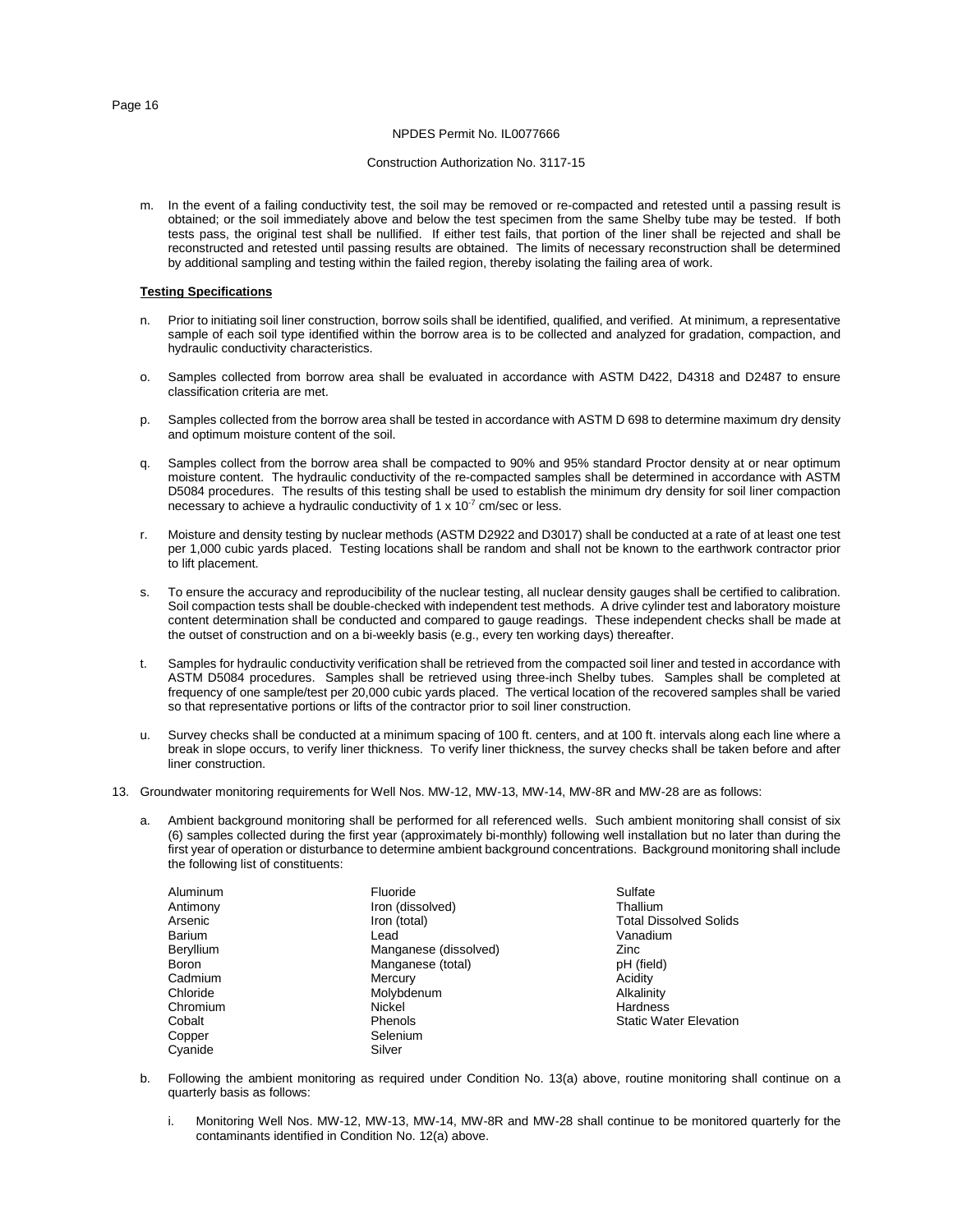#### Construction Authorization No. 3117-15

ii. Monitoring Well Nos. MW-12, MW-13, MW-14, MW-8R and MW-28 shall be monitored quarterly as required by IDNR/OMM for the following list of constituents:

| Chloride              | <b>Total Dissolved Solids</b> |
|-----------------------|-------------------------------|
| Iron (dissolved)      | Hardness                      |
| Iron (total)          | Acidity                       |
| Manganese (dissolved) | Alkalinity                    |
| Manganese (total)     | pН                            |
| Sulfate               | <b>Static Water Elevation</b> |

- c. Following completion of active mining and reclamation, post-mining monitoring of all above referenced wells shall consist of six (6) samples collected during a 12-month period (approximately bi-monthly) to determine post-mining concentrations. Post-mining monitoring shall include the list of constituents identified in Condition No. 13(a) above.
- d. Groundwater monitoring reports shall be submitted to the Agency in accordance with Special Condition Nos. 3 and 5 of this NPDES permit.
- e. A statistically valid representation of background and/or post mining water quality required under Condition No. 13(b) above shall be submitted utilizing the following method. This method shall be used to determine the upper 95 percent confidence limit for each parameter listed above.

Should the Permittee determine that an alternate statistical method would be more appropriate based on the data being evaluated, the Permittee may request utilization of such alternate methodology. Upon approval from the Agency, the alternate methodology may be utilized to determine a statistically valid representation of background and/or post mining water quality.

The following method should be used to predict the confidence limit when single groundwater samples are taken from each monitoring (test) well.

i. Determine the arithmetic mean  $(X_{b})$  of each indicator parameter for the sampling period. If more than one well is used, an equal number of samples must be taken from each well.

$$
\overline{X}_b = \frac{X_1 + X_2 + \dots X_n}{n}
$$

Where:

$$
X_b
$$
 = Average value for a given chemical parameter  
 $X_n$  = Volume for each sample

= Values for each sample  $n =$  the number of samples taken

ii. Calculate the background and/or post mining variance  $(S_b^2)$  and standard deviation  $(S_b)$  for each parameter using the values  $(X_n)$  from each sample of the well(s) as follows:

$$
S_b^2 = \frac{(X_f - \overline{X}_b)^2 + (X_g - \overline{X}_b)^2 + \dots + (X_n - \overline{X}_b)^2}{n - 1}
$$
  

$$
S_b = \sqrt{S_b^2}
$$

Page 17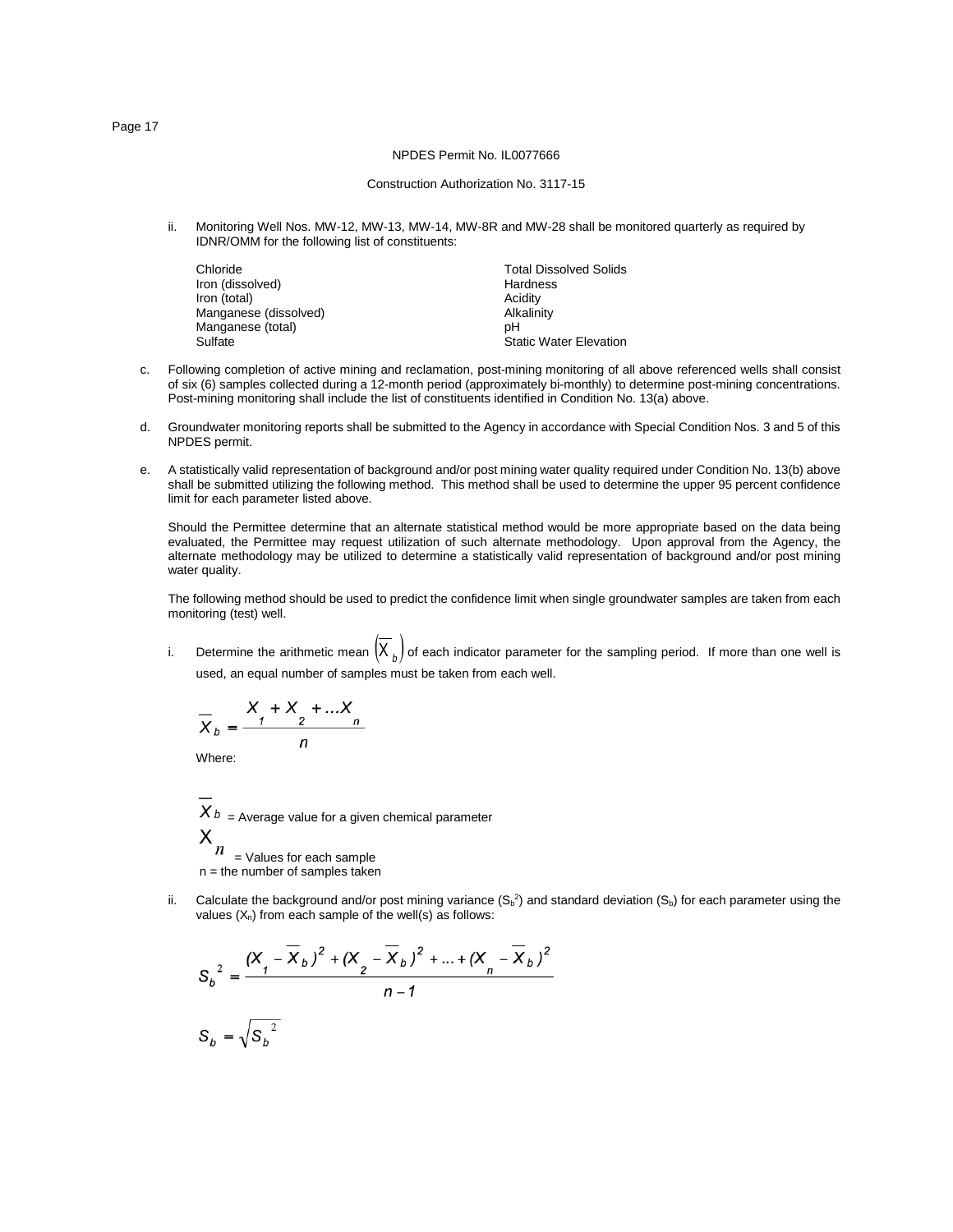# Construction Authorization No. 3117-15

iii. Calculate the upper confidence limit using the following formula:

$$
CL = \overline{X}_b \pm t \sqrt{1 + 1/n} \quad (S_b)
$$

Where:

CL = upper confidence limit prediction (upper and lower limits should be calculated for pH)  $t =$  onetailed  $t$  value at the required significance level and at n1 degrees of freedom from Table 1 (a twotailed t value should be used for pH)

- iv. If the values of any routine parameter for any monitoring well exceed the upper confidence limit for that parameter, the permittee shall conclude that a statistically significant change has occurred at that well.
- v. When some of the background and/or post mining values are less than the Method Detection Limit (MDL), a value of one-half (1/2) the MDL shall be substituted for each value that is reported as less than the MDL. All other computations shall be calculated as given above.

If all the background and/or post mining values are less than the MDL for a given parameter, the Practical Quantitation Limit (PQL), as given in 35 Ill. Adm. Code Part 724 Appendix I shall be used to evaluate data from monitoring wells. If the analytical results from any monitoring well exceed two (2) times the PQL for any single parameter, or if they exceed the PQLs for two or more parameters, the permittee shall conclude that a statistically significant change has occurred.

| Degrees of freedom | tvalues<br>(onetail) |       | tvalues<br>(twotail)* |       |  |
|--------------------|----------------------|-------|-----------------------|-------|--|
|                    | 99%                  | 95%   | 99%                   | 95%   |  |
| 4                  | 3.747                | 2.132 | 4.604                 | 2.776 |  |
| 5                  | 3.365                | 2.015 | 4.032                 | 2.571 |  |
| 6                  | 3.143                | 1.943 | 3.707                 | 2.447 |  |
| 7                  | 2.998                | 1.895 | 3.499                 | 2.365 |  |
| 8                  | 2.896                | 1.860 | 3.355                 | 2.306 |  |
| 9                  | 2.821                | 1.833 | 3.250                 | 2.262 |  |
| 10                 | 2.764                | 1.812 | 3.169                 | 2.228 |  |
| 11                 | 2.718                | 1.796 | 3.106                 | 2.201 |  |
| 12                 | 2.681                | 1.782 | 3.055                 | 2.179 |  |
| 13                 | 2.650                | 1.771 | 3.012                 | 2.160 |  |
| 14                 | 2.624                | 1.761 | 2.977                 | 2.145 |  |
| 15                 | 2.602                | 1.753 | 2.947                 | 2.131 |  |
| 16                 | 2.583                | 1.746 | 2.921                 | 2.120 |  |
| 17                 | 2.567                | 1.740 | 2.898                 | 2.110 |  |
| 18                 | 2.552                | 1.734 | 2.878                 | 2.101 |  |
| 19                 | 2.539                | 1.729 | 2.861                 | 2.093 |  |
| 20                 | 2.528                | 1.725 | 2.845                 | 2.086 |  |
| 21                 | 2.518                | 1.721 | 2.831                 | 2.080 |  |
| 22                 | 2.508                | 1.717 | 2.819                 | 2.074 |  |
| 23                 | 2.500                | 1.714 | 2.807                 | 2.069 |  |
| 24                 | 2.492                | 1.711 | 2.797                 | 2.064 |  |
| 25                 | 2.485                | 1.708 | 2.787                 | 2.060 |  |
| 30                 | 2.457                | 1.697 | 2.750                 | 2.042 |  |
| 40                 | 2.423                | 1.684 | 2.704                 | 2.021 |  |

Table 1 Standard tTables Level of Significance

Adopted from Table III of "Statistical Tables for Biological Agricultural and Medical Research" (1947, R.A. Fisher and F. Yates).

\* For pH only when required.

Page 18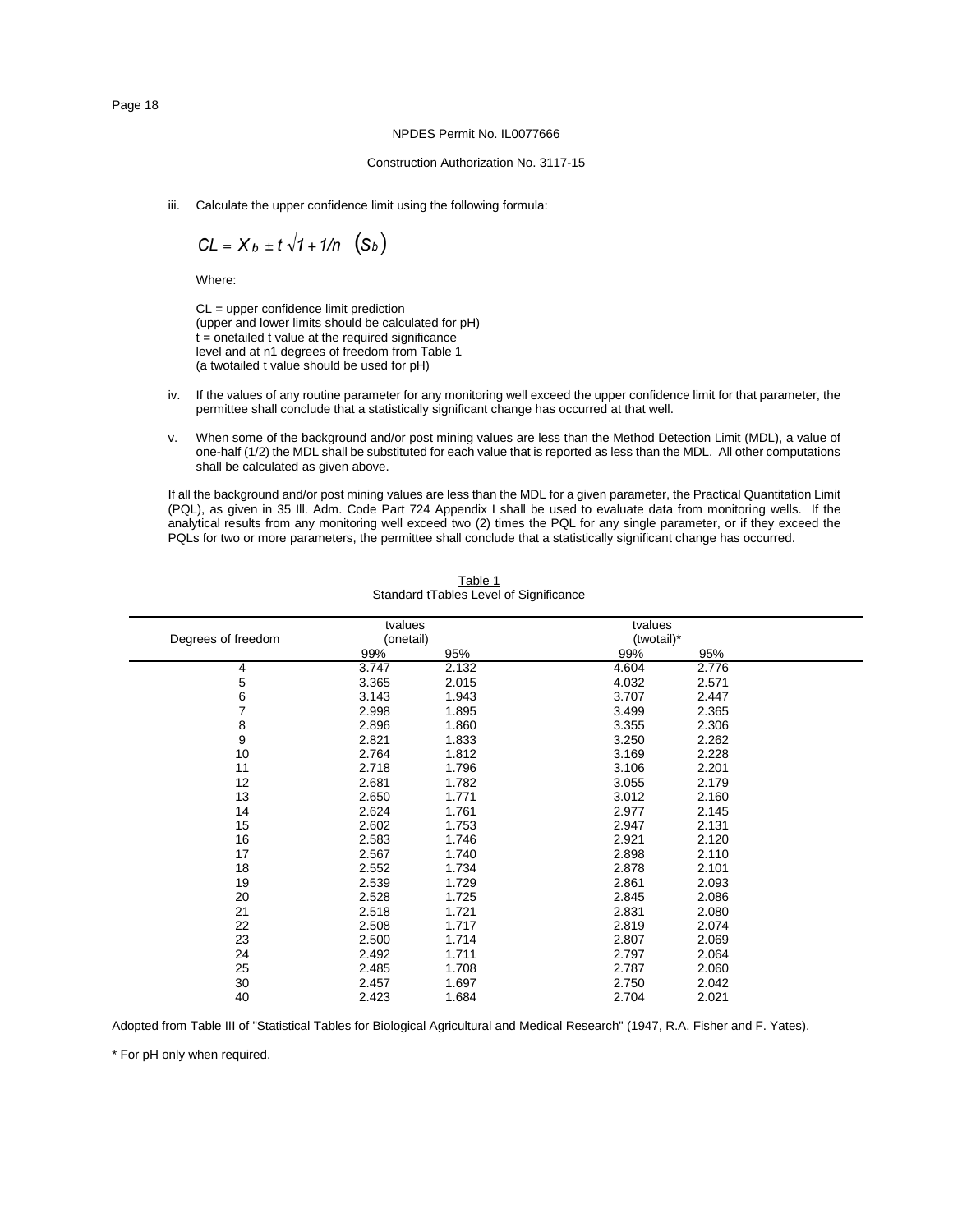#### NPDES Permit No. IL0077666

#### **Special Conditions**

**Special Condition No. 1**: No effluent from any mine related facility area under this permit shall, alone or in combination with other sources, cause a violation of any applicable water quality standard as set out in the Illinois Pollution Control Board Rules and Regulations, Subtitle C: Water Pollution.

**Special Condition No. 2**: Samples taken in compliance with the effluent monitoring requirements shall be taken at a point representative of the discharge, but prior to entry into the receiving stream.

**Special Condition No. 3:** All periodic monitoring and reporting forms, including Discharge Monitoring Report (DMR) forms, shall be submitted to the Agency according to the schedule outlined in Special Condition No. 4 or 5 below with one (1) copy forwarded to each of the following addresses:

Illinois Environmental Protection Agency<br>
Division of Water Pollution Control<br>
Mine Pollution Control Program 1021 North Grand Ave., East 2309 West Main Street, Suite 116<br>P.O. Box 19276<br>Marion. Illinois 62959 Springfield, IL 62794-9276

Mine Pollution Control Program Marion, Illinois 62959

Attn: Compliance Assurance Section

The Permittee will be required to submit electronic DMRs (NetDMR) instead of mailing paper DMRs to the IEPA, unless a waiver is approved by the Agency. More information, including registration information for the NetDMR program, can be obtained on the IEPA website, https://www2.illinois.gov/epa/topics/water-quality/surface-water/netdmr/Pages/quick-answer-guide.aspx.

**Special Condition No. 4:** Completed Discharge Monitoring Report (DMR) forms and as well as upstream and downstream monitoring results, shall be retained by the Permittee for a period of three (3) months and shall be submitted electronically (or mailed if waiver is approved by the Agency) and received by the IEPA at the addresses indicated in Special Condition No. 3 above in accordance with the following schedule, unless otherwise specified by the permitting authority.

| Period                      | Received by IEPA |
|-----------------------------|------------------|
| January, February, March    | April 15         |
| April, May, June            | July 15          |
| July, August, September     | October 15       |
| October, November, December | January 15       |

The Permittee shall record discharge monitoring results on Discharge Monitoring Report (DMR) forms using one such form for each Outfall and Discharge Condition each month. In the event that an Outfall does not discharge during a monthly reporting period or under a given Discharge Condition, the DMR form shall be submitted with "No Discharge" indicated.

Any and all monitoring results, other than NPDES outfall discharge results reported through NetDMR, shall be submitted to the Agency at the addresses indicated in Special Condition No. 3 above.

**Special Condition No. 5:** Completed periodic monitoring and reporting, other than DMR's and stream monitoring (i.e., groundwater monitoring, coal combustion waste analysis reports, etc.), shall be retained by the Permittee for a period of three (3) months and shall be mailed and received by the IEPA at the addresses indicated in Special Condition No. 3 above in accordance with the following schedule, unless otherwise specified by the permitting authority.

| Period                                       | Received by IEPA  |
|----------------------------------------------|-------------------|
| January, February, March<br>April, May, June | Mav 1<br>August 1 |
| July, August, September                      | November 1        |
| October, November, December                  | February 1        |

**Special Condition No. 6**: The Agency may revise or modify the permit consistent with applicable laws, regulations or judicial orders.

**Special Condition No. 7**: If an applicable effluent standard or limitation is promulgated under Sections 301(b)(2)(C) and (D), 304(b)(2), and 307(a)(2) of the Clean Water Act and that effluent standard or limitation is more stringent than any effluent limitation in the permit or controls a pollutant not limited in the NPDES Permit, the Agency shall revise or modify the permit in accordance with the more stringent standard or prohibition and shall so notify the permittee.

**Special Condition No. 8**: The permittee shall notify the Agency in writing by certified mail within thirty days of abandonment, cessation, or suspension of active mining for thirty days or more unless caused by a labor dispute. During cessation or suspension of active mining, whether caused by a labor dispute or not, the permittee shall provide whatever interim impoundment, drainage diversion, and wastewater treatment is necessary to avoid violations of the Act or Subtitle D Regulations.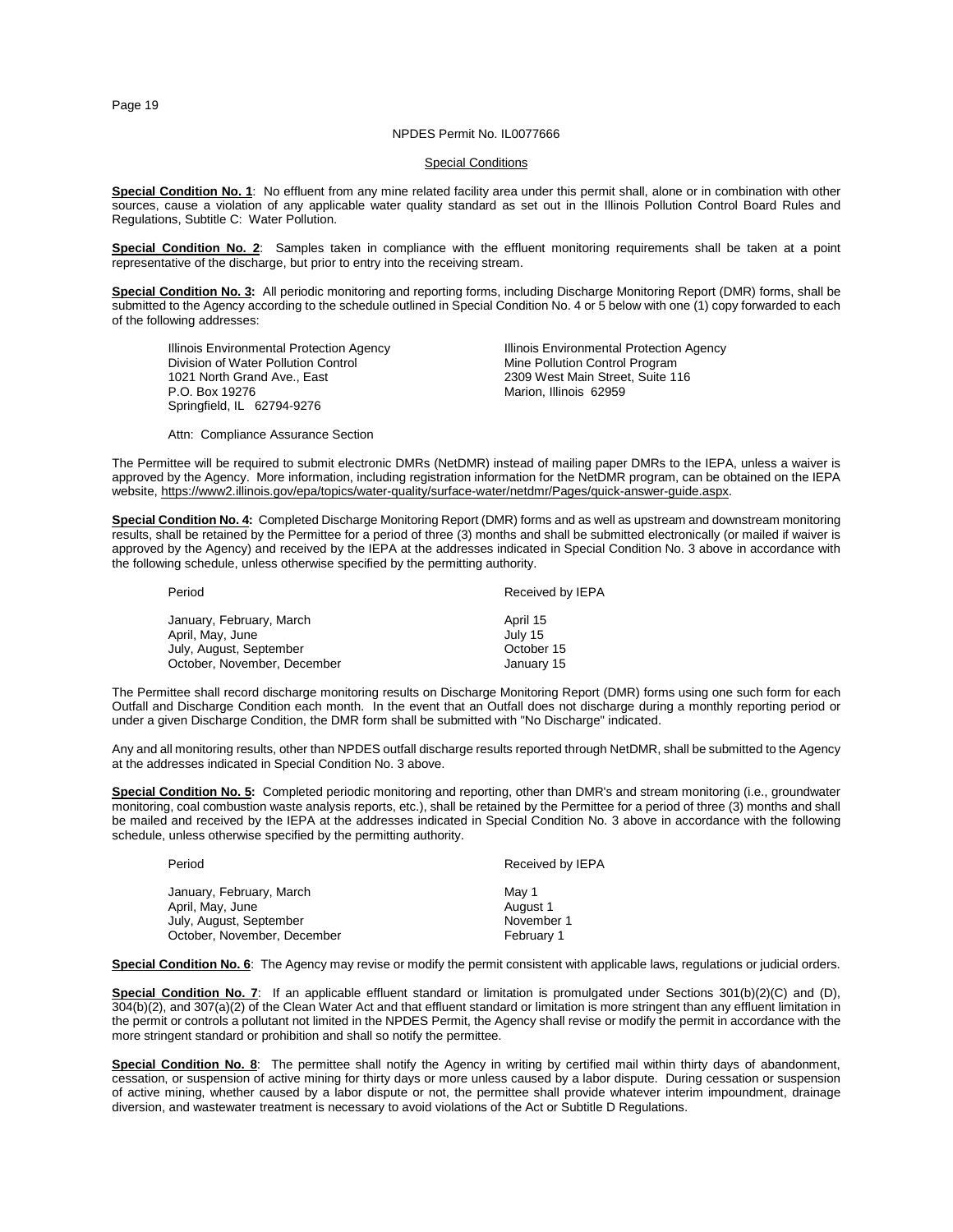#### NPDES Permit No. IL0077666

# Special Conditions

**Special Condition No. 9**: Plans must be submitted to and approved by this Agency prior to construction of any future sedimentation ponds. At such time as runoff water is collected in the sedimentation pond, a sample shall be collected and analyzed for the parameters designated as 1M-15M under Part 5-C of Form 2C and the effluent parameters designated herein with the results sent to this Agency. Should additional treatment be necessary to meet these standards, a Supplemental Permit must also be obtained. Discharge from a pond is not allowed unless applicable effluent and water quality standards are met.

**Special Condition No. 10**: The special reclamation area effluent standards of 35 Ill. Adm. Code 406.109 apply only on approval from the Agency. To obtain approval, a request form and supporting documentation shall be submitted to request the discharge be classified as a reclamation area discharge. The Agency will notify the permittee upon approval of the change.

**Special Condition No. 11**: The special stormwater effluent standards apply only on approval from the Agency. To obtain approval, a request with supporting documentation shall be submitted to request the discharge to be classified as a stormwater discharge. The documentation supporting the request shall include analysis results indicating the discharge will consistently comply with reclamation area discharge effluent standards. The Agency will notify the permittee upon approval of the change.

**Special Condition No. 12**: Annual stormwater monitoring is required for all discharges not tributary to a sediment basin until Final SMCRA Bond is released and approval to cease such monitoring is obtained from the Agency.

- a. Each discharge must be monitored for pH and settleable solids annually.
- b. Analysis of samples must be submitted with second quarter Discharge Monitoring Reports. A map with discharge locations must be included in this submittal.
- c. If discharges can be shown to be similar, a plan may be submitted by November 1 of each year preceding sampling to propose grouping of similar discharges and/or update previously submitted groupings. If updating of a previously submitted plan is not necessary, a written notification to the Agency indicating such is required. Upon approval from the Agency, one representative sample for each group may be submitted.

**Special Condition No. 13:** Sediment Pond Operation and Maintenance (Outfalls 001, 002, 003, 004, 005, 006, 007, 008, 009ES):

- a. For discharges resulting from precipitation events, in addition to the alternate effluent (Discharge Condition Nos. II and III) monitoring requirements, as indicated on the applicable effluent pages of this Permit, discharges from Outfalls 001, 002, 003, 004, 005, 006, 007, 008, 009ES shall be monitored and reported for Discharge Rate, Sulfate, Chloride and Hardness.
- The following sampling and monitoring requirements are applicable to flow in the unnamed tributary to Pond Creek which receive discharges from Outfalls 001, 002, 003, 004, 005, 006, 007, 008, 009ES.
	- i. All sampling and monitoring required under 13(b)(ii) and (iii) below shall be performed during a discharge and monitoring event from the associated outfall.
	- ii. Unnamed tributary to Pond Creek shall be monitored and reported quarterly for Discharge Rate, Chloride, Sulfate and Hardness downstream of the associated outfall. This downstream monitoring shall be performed a sufficient distance downstream of the associated outfall to ensure that complete mixing has occurred. At such time that sufficient information has been collected regarding receiving stream flow characteristics and in-stream contaminant concentrations the permittee may request a re-evaluation of the monitoring frequency required herein for possible reduction or elimination. For the purpose of re-evaluating the downstream monitoring frequency of the receiving stream, "sufficient information" is defined as a minimum of ten (10) quarterly sampling events.

In the event that downstream monitoring of the receiving waters is eliminated during the term of this permit based on an evaluation of the quarterly data, a minimum of three (3) additional samples analyzed for the parameters identified above must be submitted with the permit renewal application a minimum of 180 days prior to expiration of this permit.

iii. Unnamed tributary to Pond Creek shall be monitored and reported annually for Discharge Rate, Chloride, Sulfate and Hardness upstream of the associated outfall.

# **Special Condition No. 14:** Sediment Pond Operation and Maintenance (Outfall 009):

No discharge is allowed from Outfall No. 009 during "low flow" or "no flow" conditions in the receiving stream, unless such discharge meets the water quality standards of 35 Ill. Adm. Code 302.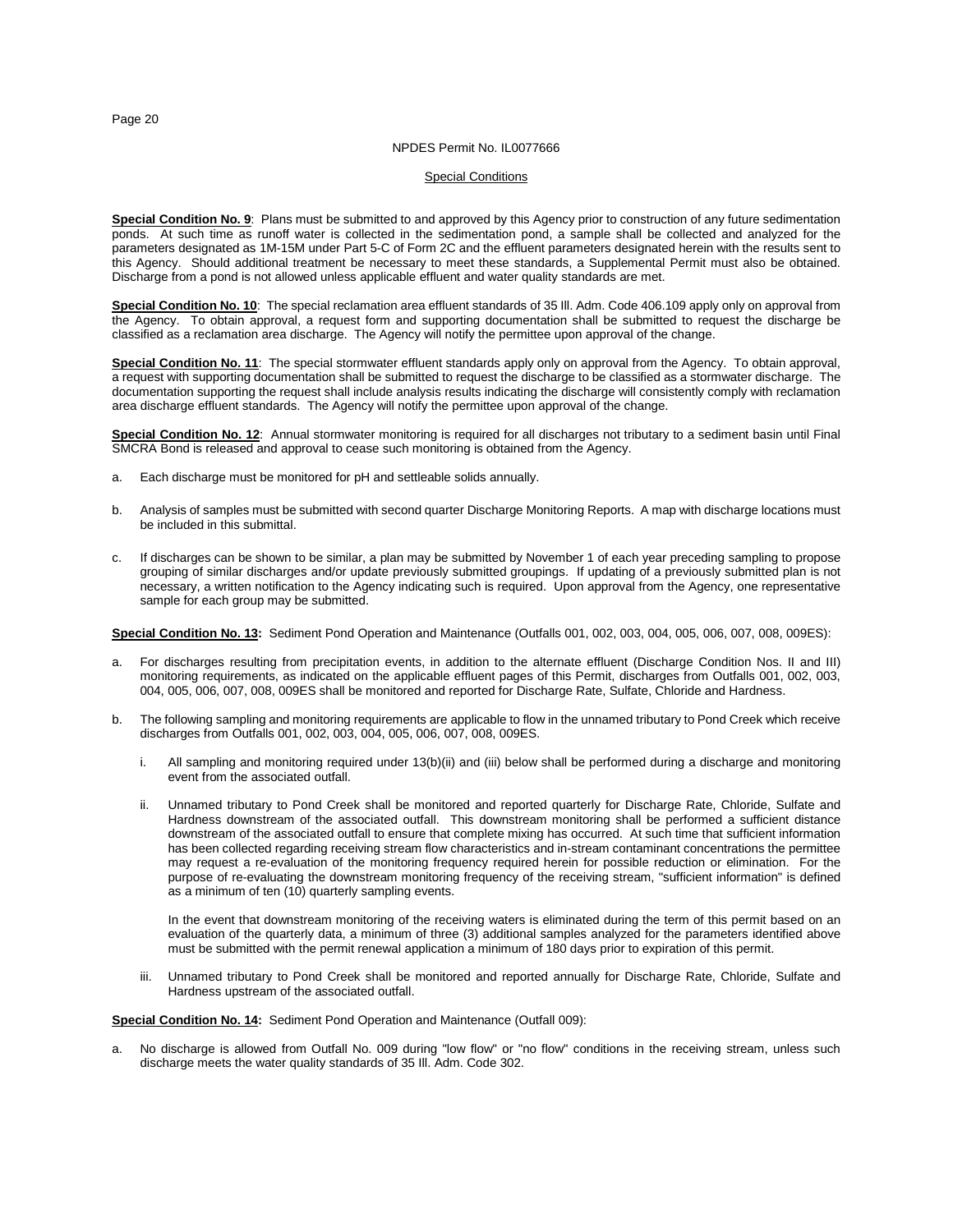#### NPDES Permit No. IL0077666

# **Special Conditions**

Pursuant to 35 Ill. Adm. Code Part 302.102, discharges from the referenced outfalls that otherwise would not meet the water quality standards of 35 Ill. Adm. Code Part 302 may be permitted if sufficient flow exists in the receiving stream to ensure that applicable water quality standards are met. That is, discharges not meeting the water quality standards of 35 Ill. Adm. Code Part 302 may only be discharged in combination with stormwater discharges from the basin, and only at such times that sufficient flow exists in the receiving stream to ensure that water quality standards in the receiving stream beyond the area of allowed mixing will not be exceeded.

The permittee shall determine the effluent limitation for chloride and/or the maximum effluent flow rate allowable to maintain water quality in the receiving stream. The following equations shall be used to make such determinations:

$$
C_{DS}
$$
 =  $[C_E Q_E + 0.25 C_{US} Q_{US}] / (0.25 Q_{US} + Q_E)$ 

Where:

- $C_E$  = Effluent concentration (mg/L)
- $Q_E$  = Effluent flow rate (cfs) for Outfall 009
- $Q<sub>US</sub> = Upstream flow rate (cfs)$
- $C_{US}$  = Upstream concentration (mg/L)
- $C_{DS}$  = Downstream concentration

The "calculated" downstream concentration shall be less than 500 mg/L for chloride and reported on the discharge monitoring reports (DMRs).

The permittee shall install a gauging station and conductivity monitor upstream of the discharge to determine an upstream flow  $(Q_{US})$  and a chloride concentration  $(C_{US})$  correlated to the conductivity value. In addition, the permittee shall install a continuous conductivity monitor downstream to ensure that the chloride concentration (correlated to the conductivity value) stays within the chloride water quality standard. The daily maximum downstream chloride concentration controlled to conductivity shall be reported on the DMR"s.

If there is no upstream mixing available for Outfall 009, the NPDES permit shall be regulated at 500 mg/L for Chloride and 1250 mg/L for Sulfate.

The upstream and downstream conductivity monitoring locations need to be approved by the Agency.

- b. The following sampling and monitoring requirements are applicable to flow in Pond Creek which receives the discharges from Outfall 009.
	- i. All sampling and monitoring required under 14(b)(ii) and (iii) below shall be performed during a discharge and monitoring event from the associated outfall.
	- ii. Pond Creek shall be monitored and reported quarterly for Discharge Rate, Sulfate, Chloride and Hardness downstream of the associated outfall. This downstream monitoring shall be performed a sufficient distance downstream of the associated outfall to ensure that complete mixing has occurred. At such time that sufficient information has been collected regarding stream flow characteristics and in-stream contaminant concentrations, the permittee may request a re-evaluation of the monitoring frequency required herein for possible reduction or elimination. For the purpose of re-evaluating the downstream monitoring frequency of the receiving stream, "sufficient information" is defined as a minimum of ten (10) quarterly sampling events.

In the event that downstream monitoring of the receiving waters is eliminated during the term of this permit based on an evaluation of the quarterly data, a minimum of three (3) additional samples analyzed for the parameters identified above must be submitted with the permit renewal application a minimum of 180 days prior to expiration of this permit.

iii. Pond Creek shall be monitored and reported annually for Discharge Rate, Sulfate, Chloride and Hardness upstream of the associated outfall.

**Special Condition No. 15:** Sediment Pond Operation and Maintenance (Outfall 009 – Reclamation Area Discharge Classification):

- a. For discharges resulting from precipitation events, in addition to the alternate effluent (Discharge Condition Nos. II and III) monitoring requirements, as indicated on the applicable effluent pages of this Permit, discharges from Outfall 009 shall be monitored and reported for Discharge Rate, Sulfate, Chloride and Hardness.
- b. The following sampling and monitoring requirements are applicable to flow in the Middle Fork Big Muddy River which receive discharges from Outfall 009.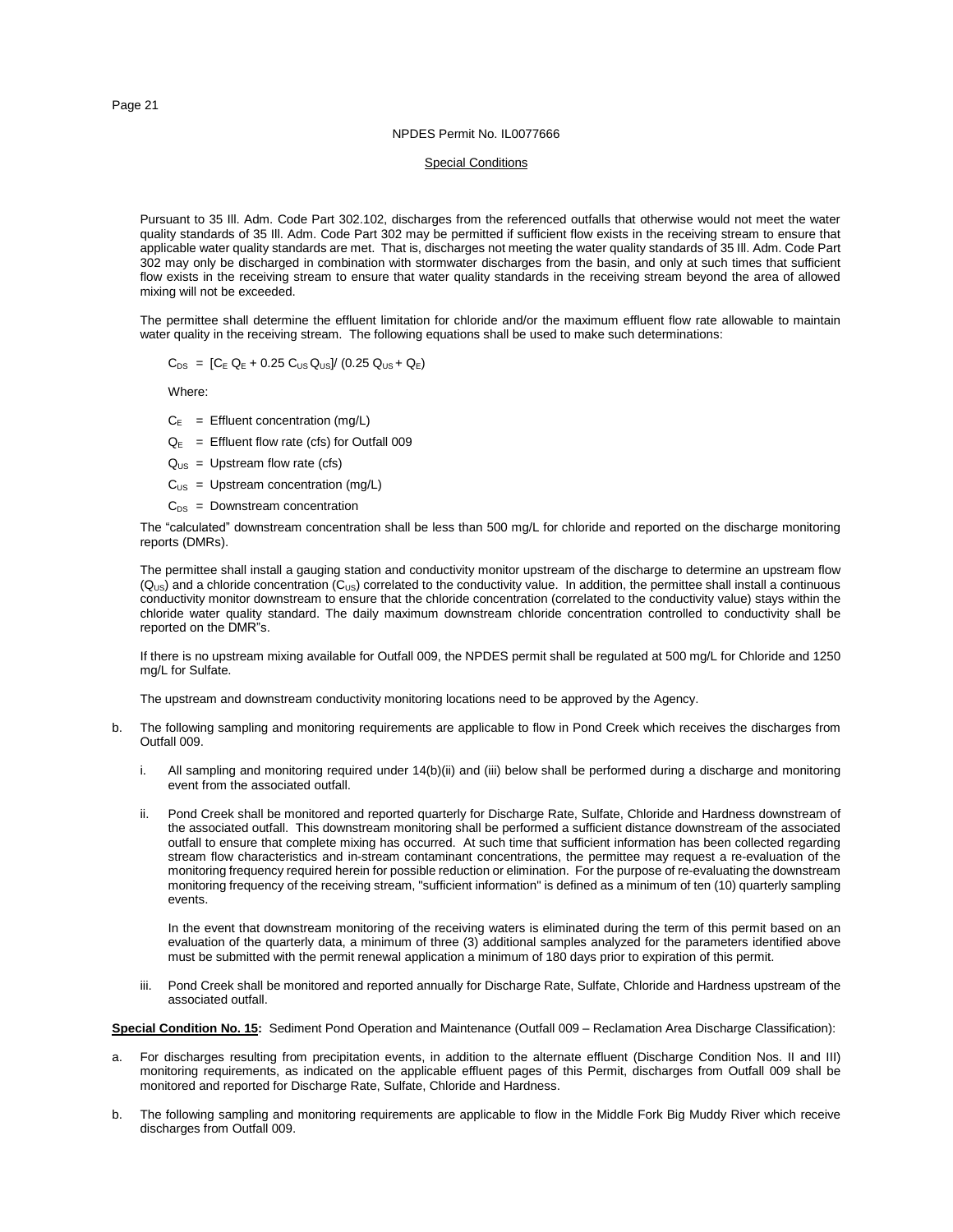#### NPDES Permit No. IL0077666

# Special Conditions

- i. All sampling and monitoring required under 15(b)(ii) and (iii) below shall be performed during a discharge and monitoring event from the associated outfall.
- ii. Middle Fork Big Muddy River shall be monitored and reported quarterly for Discharge Rate, Chloride, Sulfate and Hardness downstream of the associated outfall. This downstream monitoring shall be performed a sufficient distance downstream of the associated outfall to ensure that complete mixing has occurred. At such time that sufficient information has been collected regarding receiving stream flow characteristics and in-stream contaminant concentrations the permittee may request a re-evaluation of the monitoring frequency required herein for possible reduction or elimination. For the purpose of re-evaluating the downstream monitoring frequency of the receiving stream, "sufficient information" is defined as a minimum of ten (10) quarterly sampling events.

In the event that downstream monitoring of the receiving waters is eliminated during the term of this permit based on an evaluation of the quarterly data, a minimum of three (3) additional samples analyzed for the parameters identified above must be submitted with the permit renewal application a minimum of 180 days prior to expiration of this permit.

iii. Middle Fork Big Muddy River shall be monitored and reported annually for Discharge Rate, Chloride, Sulfate and Hardness upstream of the associated outfall.

#### **Special Condition No. 16**: Sediment Pond Operation and Maintenance (Outfall 011):

a. Pursuant to 35 Ill. Adm. Code Part 302.102, discharges from the referenced outfalls that otherwise would not meet the water quality standards of 35 Ill. Adm. Code Part 302 may be permitted if sufficient flow exists in the receiving stream to ensure that applicable water quality standards are met. That is, discharges not meeting the water quality standards of 35 Ill. Adm. Code Part 302 may only be discharged in combination with stormwater discharges from the basin, and only at such times that sufficient flow exists in the receiving stream to ensure that water quality standards in the receiving stream beyond the area of allowed mixing will not be exceeded.

The permittee shall determine the effluent limitation for chloride and/or the maximum effluent flow rate allowable to maintain water quality in the receiving stream. The following equations shall be used to make such determinations:

 $C_{DS} = [C_E Q_E + 0.25 C_{US} Q_{US}] / (0.25 Q_{US} + Q_E)$ 

Where:

- $C_E$  = Effluent concentration (mg/L)
- $Q_E$  = Effluent flow rate (cfs) for Outfall 011
- $Q<sub>US</sub>$  = Upstream flow rate (cfs)
- $C<sub>US</sub>$  = Upstream concentration (mg/L)
- $C_{DS}$  = Downstream concentration

The "calculated" downstream concentration (CDS) shall be less than 500 mg/L for chloride and reported on the discharge monitoring reports (DMRs).

Chloride is limited in the NPDES permit at the limits described below. The maximum flow from Outfall 011 is 5,000 gpm and the maximum chloride concentration is 12,000 mg/L.

Sulfate and Iron (dissolved) shall be monitored from the effluent monthly when discharging.

The permit only allows a discharge when the Big Muddy River is flowing above 30 cfs. The maximum dispersion required for all water quality parameters is 34:1. Model predictions have been made for a maximum effluent total flow rate of 11.1 cfs. At the maximum chloride concentration of 12,000 mg/L, this maximum discharge requires a river flow of 1,734 cfs to meet a dispersion of 34:1 in less than 25 % of the river volume. The maximum distance to meet the water quality standard for all scenarios is 251 feet downstream with a plume width of 25 feet. The maximum zone of initial dilution to meet the acute Copper water quality standard for all scenarios is 18.2 feet downstream with a plume width of 4 feet.

The upstream flow  $(Q_{US})$  should be based on the full flow measurement upstream of the proposed Outfall 011 that shall be approved by the Agency.

The upstream and downstream conductivity monitoring locations need to be approved by the Agency.